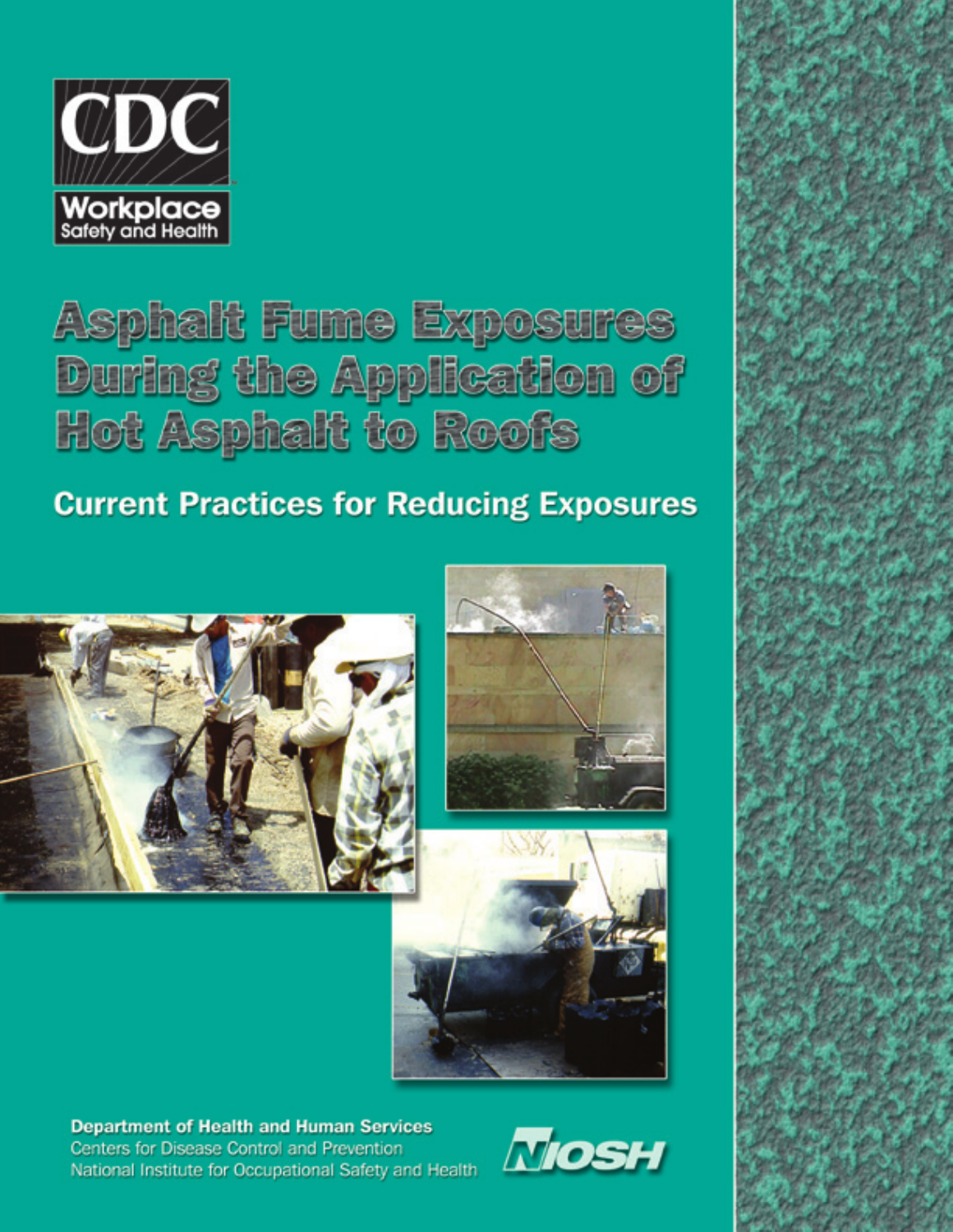# ASPHALT FUME EXPOSURES DURING THE APPLICATION OF HOT ASPHALT TO ROOFS

Current Practices for Reducing Exposures

DEPARTMENT OF HEALTH AND HUMAN SERVICES

Centers for Disease Control and Prevention National Institute for Occupational Safety and Health

**June 2003**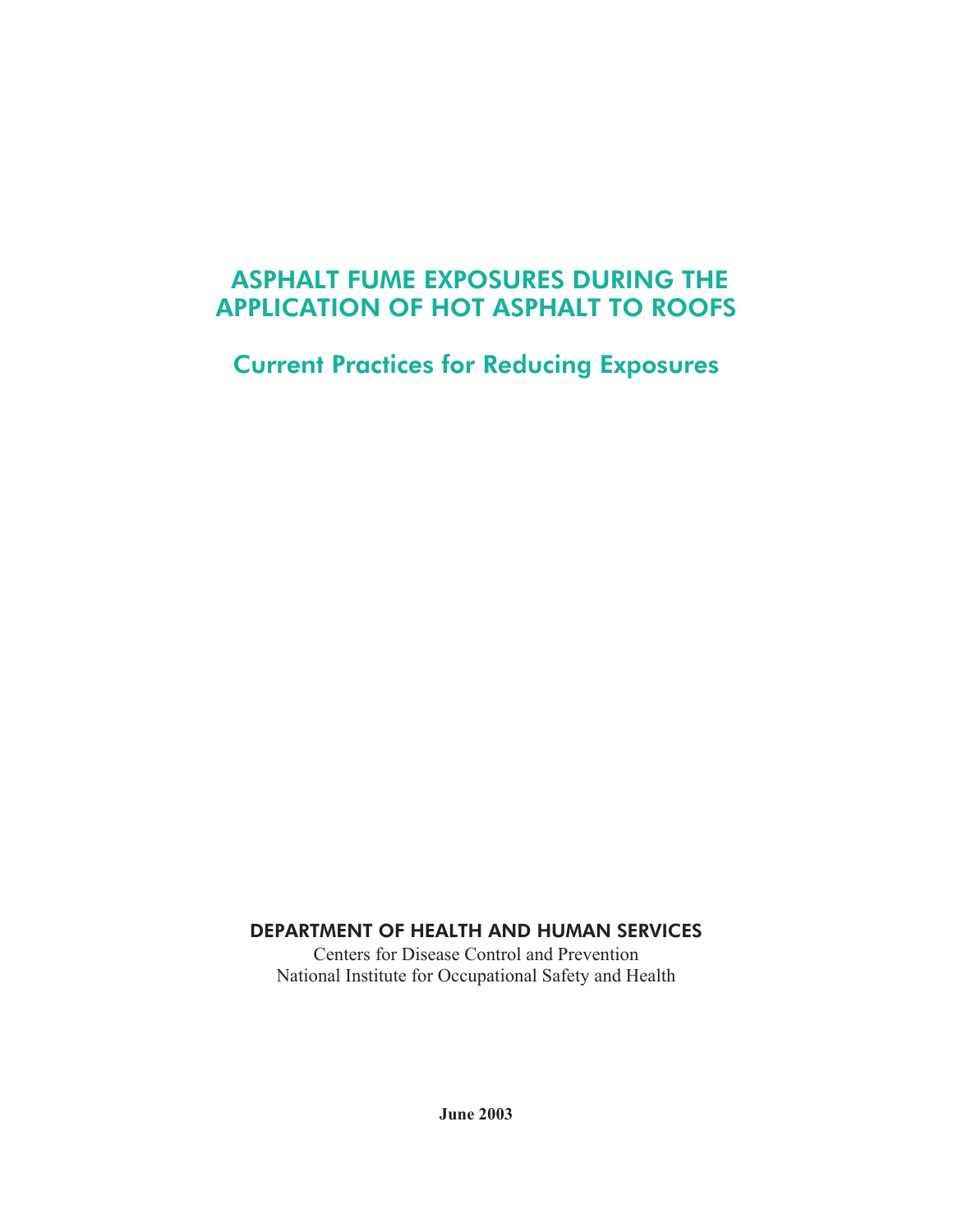This document is in the public domain and may be freely copied or reprinted.

### ORDERING INFORMATION

To receive documents or more information about occupational safety and health topics, contact the National Institute for Occupational Safety and Health (NIOSH) at

> NIOSH—Publications Dissemination 4676 Columbia Parkway Cincinnati, OH 45226–1998

Telephone: 1–800–35–NIOSH (1–800–356–4674) Fax: 513–533–8573 E-mail: pubstaft@cdc.gov

or visit the NIOSH Web site at www.cdc.gov/niosh

### **DISCLAIMER**

Mention of any company or product does not constitute endorsement by NIOSH.

> **DHHS (NIOSH) Publication No. 2003–112** SAFER • HEALTHIER • PEOPLE™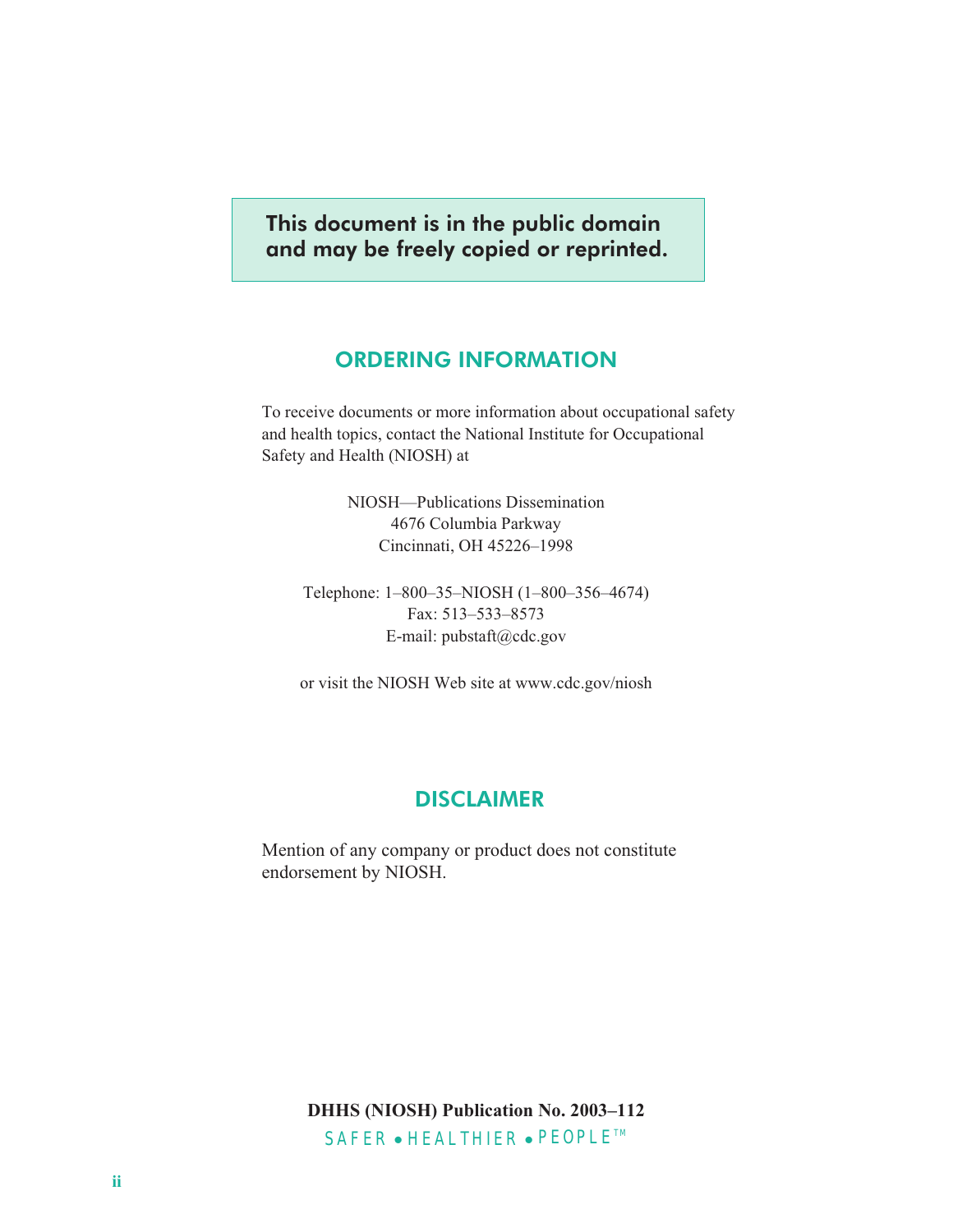# FOREWORD

The Occupational Safety and Health Act of 1970 (Public Law 91–596) assures, insofar as possible, safe and healthful working conditions for every working man and woman in the Nation. The act charges the National Institute for Occupational Safety and Health (NIOSH) with recommending occupational safety and health standards and describing exposure concentrations that are safe for various periods of employment—including but not limited to the concentrations at which no worker will suffer diminished health, functional capacity, or life expectancy as a result of his or her work experience.

This document represents the collaborative efforts of industry, labor, and government to protect the health of workers exposed to asphalt fumes during the application of hot asphalt to roofs. Current engineering controls and work practices are presented for reducing worker exposures to asphalt fumes during the application of hot asphalt to roofs. Prevention methods such as these are the cornerstone of public and occupational health.

This document is the result of a public meeting convened on July 22 and 23, 1996, in Cincinnati, Ohio. Participants discussed engineering controls and work practices for controlling exposures to asphalt fumes in the roofing industry. Although the health risks from asphalt exposure are not yet fully defined, all partners agreed that prudent action was needed to reduce worker exposures. They decided to produce a joint document that would describe engineering controls and work practices to reduce worker exposure to asphalt fumes during the application of hot asphalt to roofs. The willingness of all partners to work together in this effort should serve as a model for others who are developing occupational safety and health recommendations. This document was truly a joint effort. I would like to thank the National Roofing Contractors Association (NRCA), the Asphalt Roofing Manufacturers' Association (ARMA), the Asphalt Institute (AI), and the United Union of Roofers, Waterproofers, and Allied Workers (UURWAW) for their cooperation and hard work.

John Howard, M.D. Director, National Institute for Occupational Safety and Health Centers for Disease Control and Prevention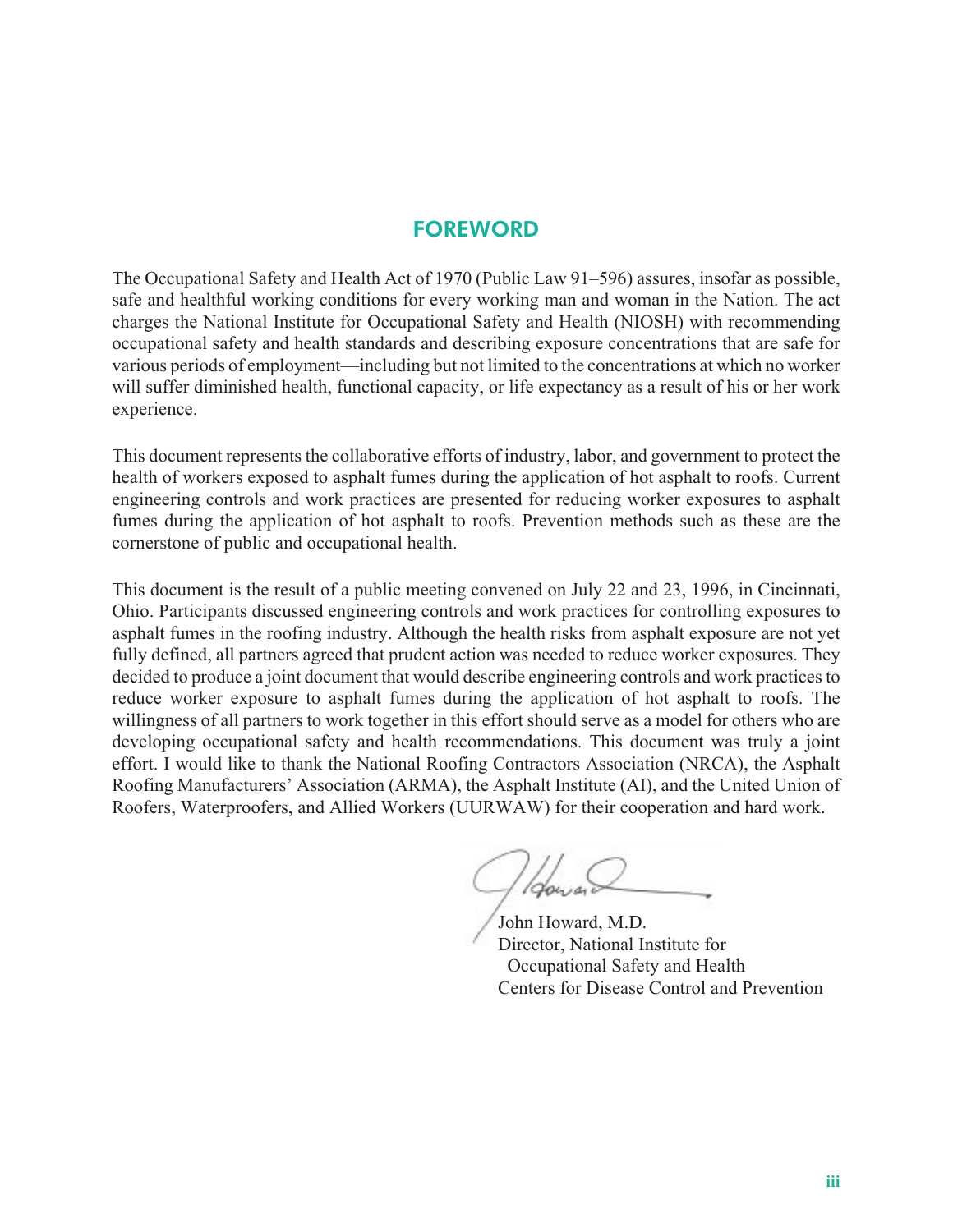### **ABSTRACT**

This document represents a collaborative effort of the National Institute for Occupational Safety and Health (NIOSH), the National Roofing Contractors Association (NRCA), the Asphalt Roofing Manufacturers' Association (ARMA), the Asphalt Institute (AI), and the United Union of Roofers, Waterproofers, and Allied Workers (UURWAW) to reduce worker exposures to asphalt fumes during the application of hot asphalt to roofs. The document describes the application of hot asphalt to roofs, identifies steps in the process that may involve worker exposure to asphalt fumes, and identifies current engineering controls and work practices used to reduce exposures. In addition, the document lists relevant research needed for further reducing asphalt fume exposures during the application of hot asphalt to roofs.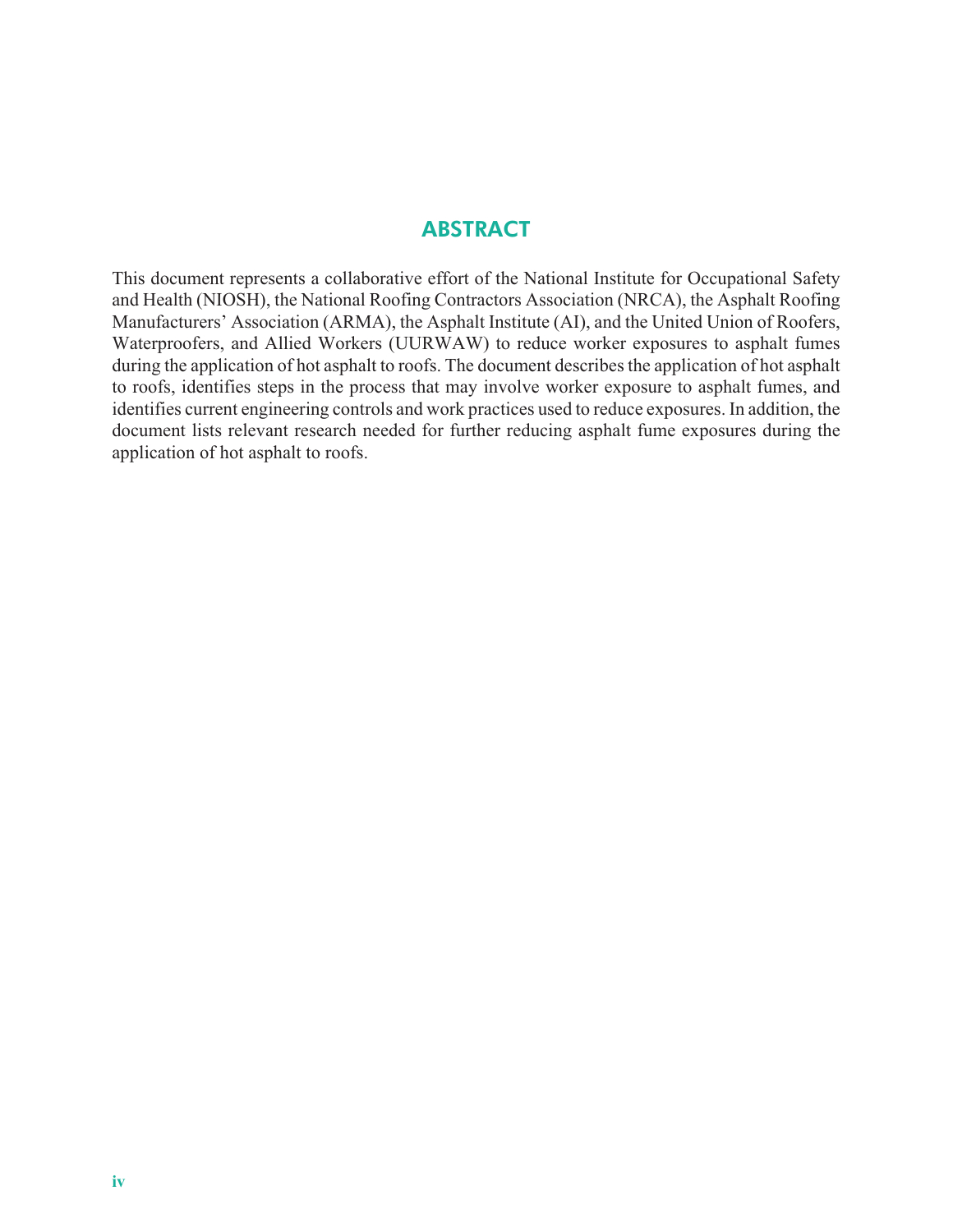# **CONTENTS**

|  | 3.2.3 Asphalt Heating and Application Temperature 8 |
|--|-----------------------------------------------------|
|  |                                                     |
|  |                                                     |
|  |                                                     |
|  |                                                     |
|  |                                                     |
|  |                                                     |
|  |                                                     |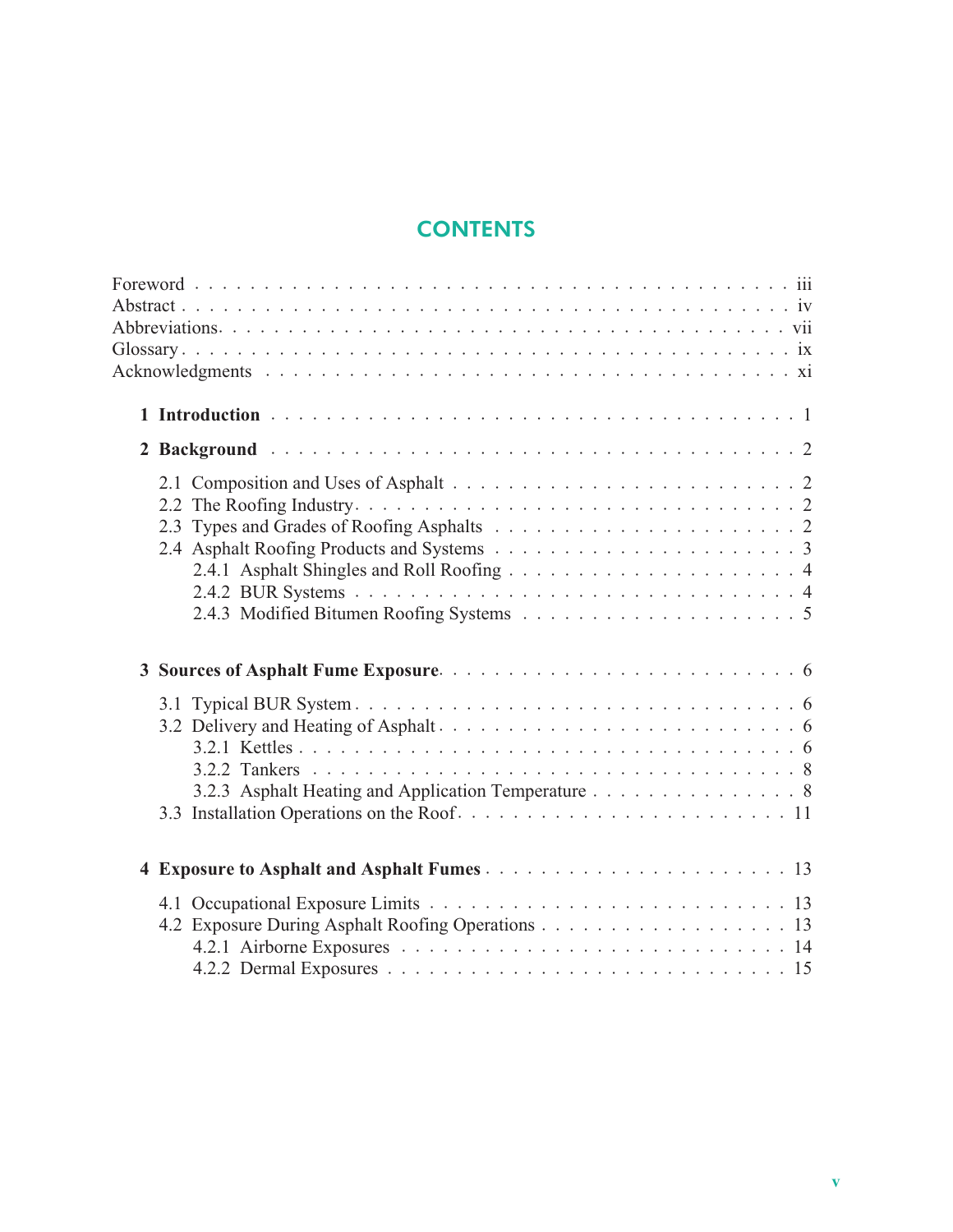| 5 Methods for Reducing Asphalt Fume Exposure 17                      |
|----------------------------------------------------------------------|
|                                                                      |
| 5.3 Steps to Isolate the Process and Minimize Generation of Fumes 18 |
| 5.3.2 Maintaining Asphalt Temperature in the Kettle 18               |
| 5.4 Control Devices for Reducing Asphalt Fume Emissions 20           |
|                                                                      |
|                                                                      |
|                                                                      |
|                                                                      |
| <b>Appendices</b>                                                    |
| A. Asphalt Fume Exposures for Various Occupations                    |
|                                                                      |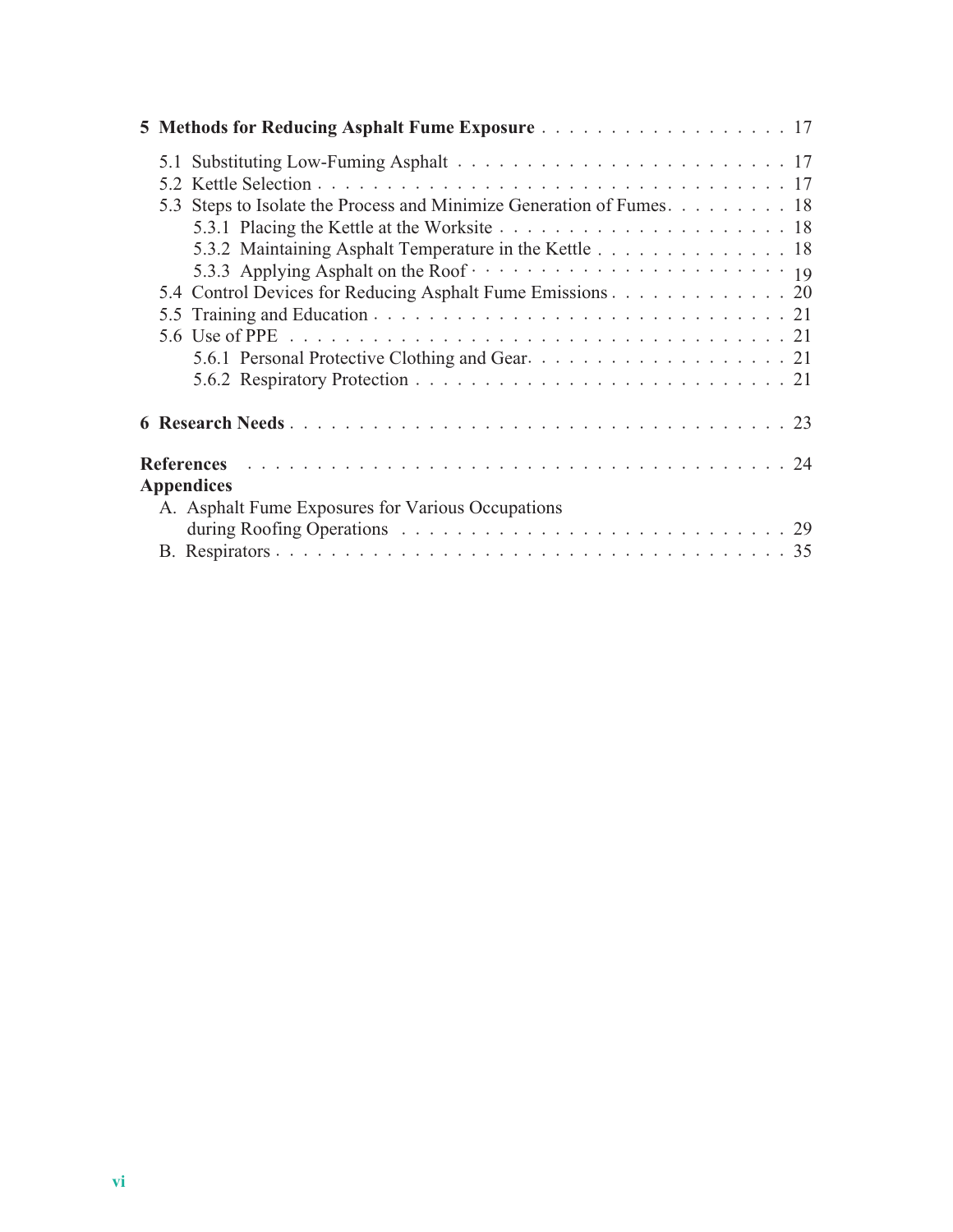# ABBREVIATIONS

| <b>ACGIH</b>       | American Conference of Governmental Industrial Hygienists |
|--------------------|-----------------------------------------------------------|
| AI                 | Asphalt Institute                                         |
| APP                | atactic polypropylene                                     |
| <b>ARMA</b>        | Asphalt Roofing Manufacturers' Association                |
| B(a)P              | $benzo(a)$ pryene                                         |
| <b>BUR</b>         | built-up roofing                                          |
| $\rm ^{\circ}C$    | degrees Celsius                                           |
| <b>CFR</b>         | Code of Federal Regulations                               |
| cm                 | centimeter(s)                                             |
| <b>EID</b>         | <b>Education and Information Division</b>                 |
| <b>EVT</b>         | equiviscous temperature                                   |
| $\rm ^{\circ}F$    | degrees Fahrenheit                                        |
| $\mathbf{f}$       | filter                                                    |
| Fed. Reg.          | <b>Federal Register</b>                                   |
| ft                 | foot (feet)                                               |
| gal                | gallon(s)                                                 |
| GC/MS              | gas chromatography/mass spectrometry                      |
| <b>GM</b>          | geometric mean                                            |
| <b>GSD</b>         | geometric standard deviation                              |
| <b>HEPA</b> filter | high-efficiency particulate air filter                    |
| <b>HPLC</b>        | high performance liquid chromatography                    |
| hr                 | hour(s)                                                   |
| in.                | inch(es)                                                  |
| kg                 | kilogram(s)                                               |
| 1 <sub>b</sub>     | pound(s)                                                  |
| <b>LEL</b>         | lower flammable or explosive limit                        |
| m                  | meter(s)                                                  |
| mg                 | milligram(s)                                              |
| min                | minute(s)                                                 |
| ND                 | not detected                                              |
| ng                 | nanogram(s)                                               |
| <b>NIOSH</b>       | National Institute for Occupational Safety and Health     |
| <b>NRCA</b>        | National Roofing Contractors Association                  |
| <b>OSHA</b>        | Occupational Safety and Health Administration             |
| OV                 | organic vapor                                             |
| PAH                | polycyclic aromatic hydrocarbon                           |
| <b>PBZ</b>         | personal breathing zone                                   |
| PEL                | permissible exposure limit                                |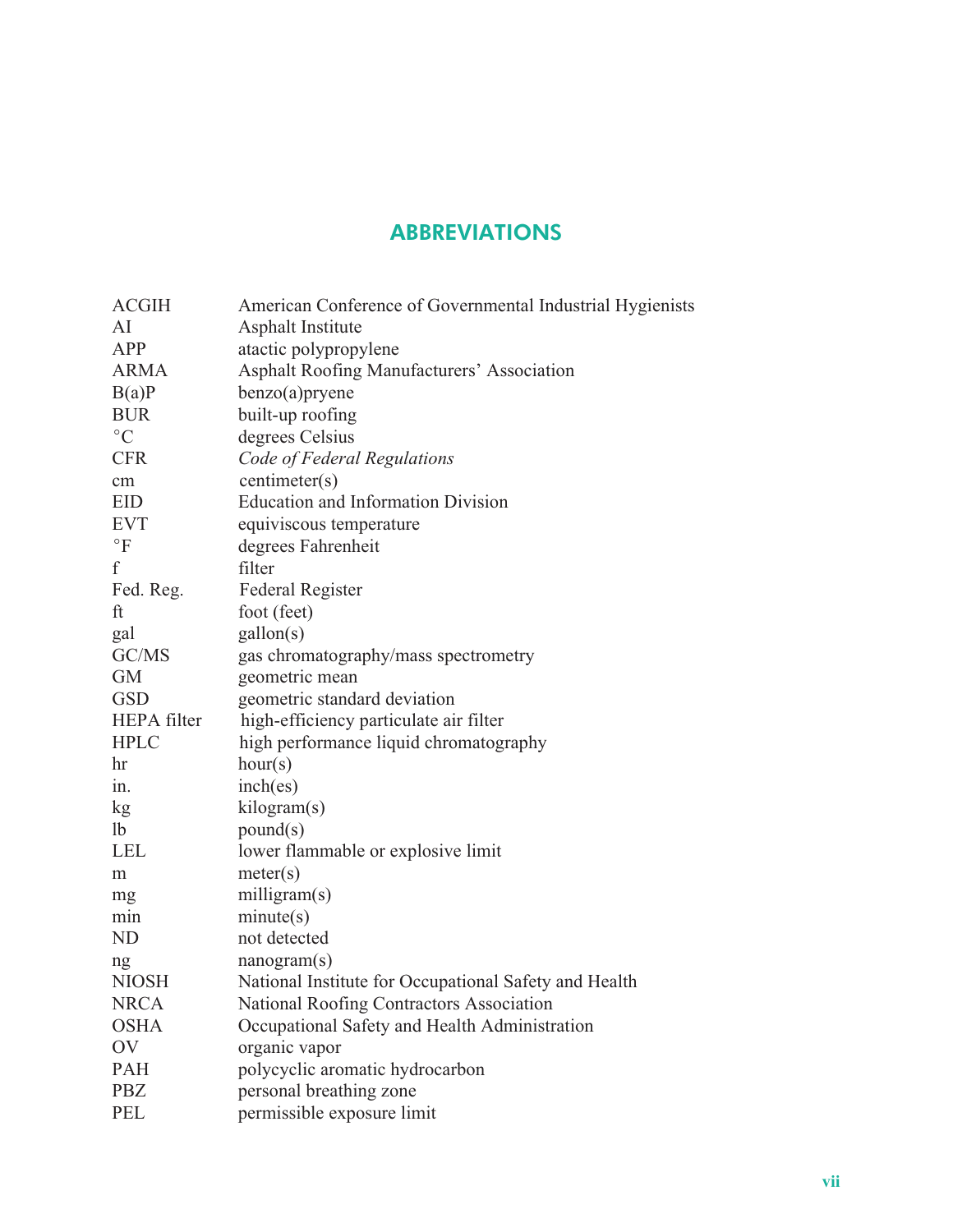| PIB           | polyisobutylene                                            |
|---------------|------------------------------------------------------------|
| <b>PPE</b>    | personal protective equipment                              |
| <b>REL</b>    | recommended exposure limit                                 |
| S             | sorbent tube                                               |
| <b>SBS</b>    | styrene-butadiene-styrene                                  |
| <b>TLV</b>    | threshold limit value                                      |
| <b>TWA</b>    | time-weighted average                                      |
| <b>UEL</b>    | upper flammable or explosive limit                         |
| <b>UURWAW</b> | United Union of Roofers, Waterproofers, and Allied Workers |
| $\frac{0}{0}$ | percent                                                    |
| mg            | microgram(s)                                               |
|               |                                                            |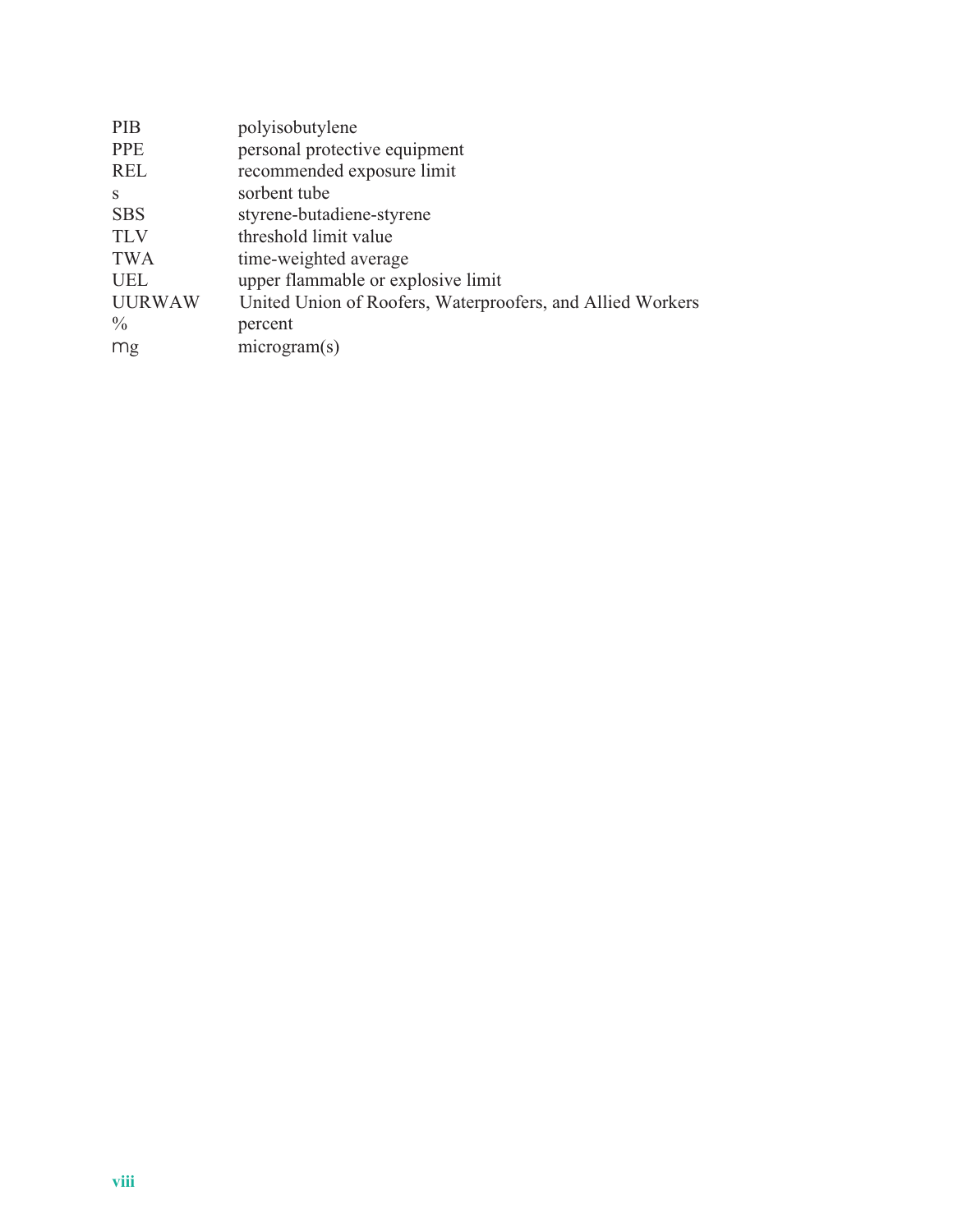# **GLOSSARY**

*Air blowing:* The manufacturing process in which air is blown through an asphalt flux to make oxidized roofing asphalts. An exothermic oxidation reaction occurs, yielding an asphalt that is harder, more viscous, less volatile, and less temperature-susceptible than the asphalt flux used as the feedstock to the process.

*Asphalt (CAS number 8052–42–4):* A dark brown to black, cement-like semisolid or solid that is the product of the nondestructive distillation of crude oil in petroleum refining. Depending on the crude oil used as a feedstock, the distillation residuum may be further processed, typically by air-blowing (sometimes with a catalyst) or solvent precipitation to meet performance specifications for individual applications [AI 1990b]. Asphalt is a mixture of paraffinic and aromatic hydrocarbons and heterocyclic compounds containing sulfur, nitrogen, and oxygen [Sax and Lewis 1987].

*Asphalt, cutback:* An asphalt liquefied by the addition of diluents (typically petroleum solvents) [AI 1990b; Roberts et al. 1996; Speight 1992].

*Asphalt flux:* The residuum (heated sufficiently to flow) that results from the atmospheric and vacuum distillation processes used by petroleum refineries and independent asphalt manufacturers. Asphalt flux is used in the manufacture of some asphalt roofing materials such as saturant asphalts and some modified bitumen products. Asphalt flux is also used as a feedstock in the air-blowing process used to make oxidized roofing asphalt.

*Asphalt fumes:* The cloud of small particles created by condensation from the gaseous state after volatilization of asphalt [NIOSH 1977].

*Asphalt, oxidized-blown or air-refined (CAS number 64742–93–4):* Asphalt treated by blowing air through it at elevated temperatures to produce physical properties required for the industrial use of the final product. Oxidized asphalts are used in roofing operations, pipe coating, undersealing for Portland cement concrete pavements, hydraulic applications, membrane envelopes, some paving-grade mixes [AI 1990b], and the manufacture of paints [Speight 1992].

*Asphalt, roofing:* Asphalt that is refined or processed to meet specifications for roofing.

*Built-up roofing (BUR):* A system of asphalt-impregnated felt plies sealed and surfaced with hot mopping-grade asphalt. BUR is primarily used in low-slope commercial roofing. The felt plies can be organic (e.g., cellulose), fibrous screen or mat, or polyester fabric.

*Coating-grade asphalt:* An air-blown or oxidized asphalt used to manufacture roofing materials used in a variety of roofing systems such as asphalt shingles, polymer-modified bitumen roofing, reinforcing and underlayment felts, and roll roofing products.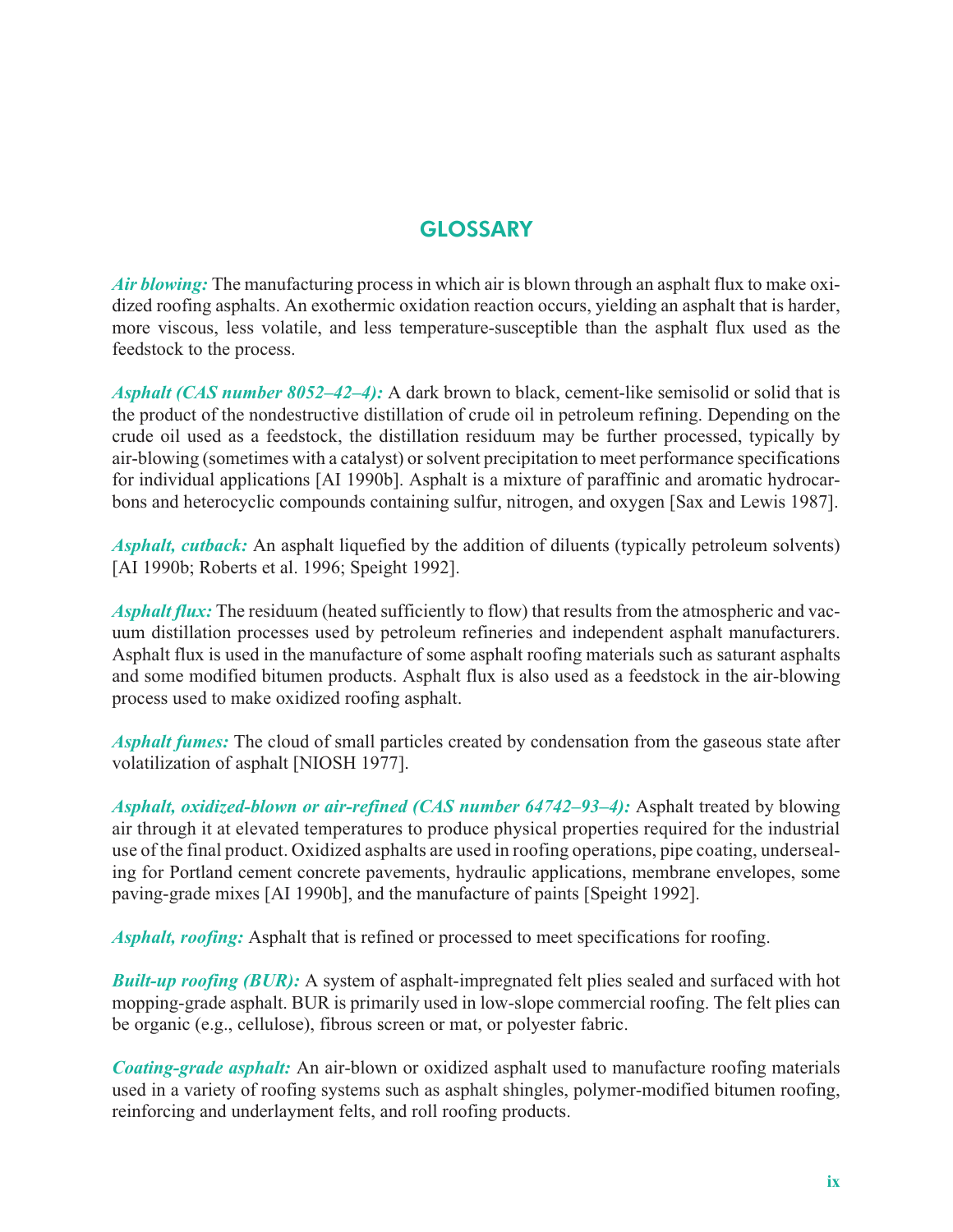*Fire point:* The lowest temperature at which a substance can give off vapors fast enough to support continuous combustion. The fire point is often  $5^{\circ}F(2.8^{\circ}C)$  above the flash point [NSC 1996].

#### *Flammable or explosive limits:*

*Lower flammable or explosive limit (LEL):* The minimum airborne concentration of a flammable substance needed to propagate a flame after contact with an ignition source (i.e., the concentration below which the mixture is too lean to propagate a flame) [NSC 1996].

*Upper flammable or explosive limit (UEL):* The maximum airborne concentration of a flammable substance that will permit propagation of a flame on contact with an ignition source (i.e., the concentration above which the mixture is too rich to propagate a flame) [NSC 1996].

*Flash point:* The lowest temperature at which a substance can give off enough vapors to form an ignitable mixture with air and produce a flame if an ignition source is also present [NSC 1996].

*Flood coat:* The surfacing layer of asphalt into which surfacing aggregate is embedded on an aggregate-surfaced built-up roof. A flood coat is generally thicker and heavier than a glaze coat and is applied at approximately 45 to 60 lb/100  $\text{ft}^2$  (2 to 3 kg/m<sup>2</sup>).

*Modified bitumen system:* A roofing system based on membranes manufactured by impregnating or coating one or more fabric plies with a straight run or oxidized asphalt modified using a polymer, usually atactic polypropylene (APP) or styrene-butadiene-styrene (SBS). Modified bitumen systems may be torch-applied or installed by adhesion in hot asphalt or a cold-applied, solvent-based asphalt adhesive (cutback asphalt). Modified bitumen systems are used on low-slope (primarily commercial or industrial) roofs.

*Mopping-grade asphalt:* An oxidized asphalt used principally in the construction of built-up roofing and some modified bitumen systems; mopping-grade asphalts are produced in four grades (Types I through IV), according to the steepness of the roof.

*Saturant asphalt:* A nonoxidized or oxidized asphalt, typically an AC-10 or AC-20 grade material, used to manufacture saturated organic felt plies used in the construction of built-up roofing systems, organic felt shingles, and other roofing materials such as roll roofing.

*Straight-run asphalt:* The residuum of atmospheric and vacuum distillation processes used by petroleum refineries and independent asphalt manufacturers. This asphalt is used in the manufacture of some asphalt roofing materials (e.g., saturant asphalts and some modified bitumen products); it is also used as a feedstock in the air-blowing process used to make oxidized roofing asphalt.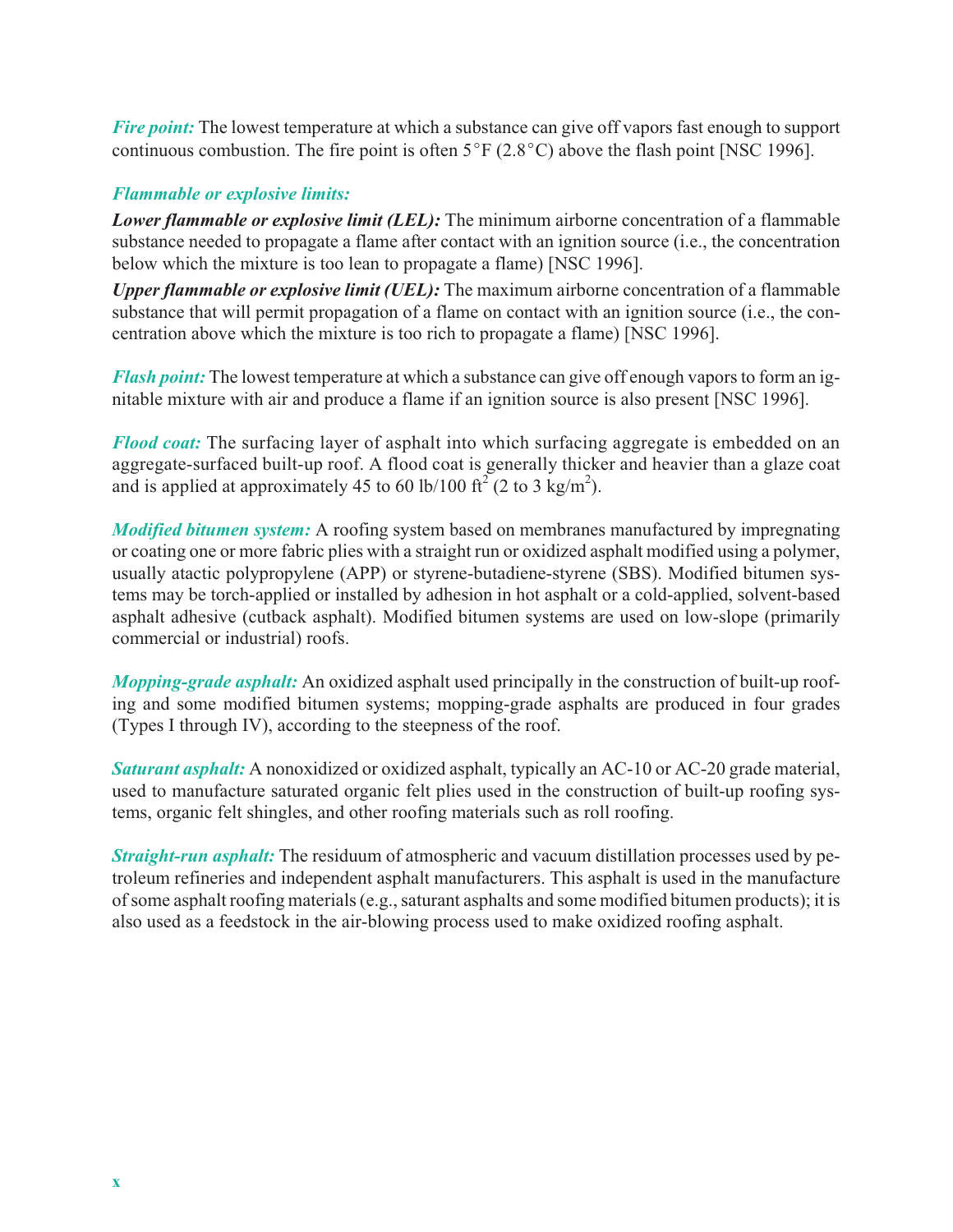# ACKNOWLEDGMENTS

This document was prepared by the staff of the National Institute for Occupational Safety and Health (NIOSH) in collaboration with representatives of the Asphalt Institute (AI), the Asphalt Roofing Manufacturers' Association (ARMA), the National Roofing Contractors Association (NRCA), and the United Union of Roofers, Waterproofers, and Allied Workers (UURWAW). Paul A. Schulte, Director, Education and Information Division (EID), had overall responsibility for the document. Joann Wess (NIOSH) was the project director.

The following contributors are gratefully acknowledged: Heinz Ahlers, J.D. (NIOSH); Tom Calzavara (ARMA); Bill Fayerweather, Ph.D. (ARMA); Bill Good (NRCA); Bob Krul (UURWAW); David Marlow (NIOSH); Bernie McCarthy (AI); Leroy Mickelsen (NIOSH); Dennis Mueller (ARMA); Larry Olsen, Ph.D. (NIOSH); Klaus Rosinski, Ph.D. (ARMA); Arthur Sampson (ARMA); Tom Shanahan (NRCA); Richard Snyder (ARMA); Russ Snyder (ARMA); Marie Haring Sweeney, Ph.D. (NIOSH); Alex Teass, Ph.D. (NIOSH); and Ralph Zumwalde (NIOSH).

Vanessa Becks, Richard Carlson, Judy Curless, Susan Feldmann, Anne Hamilton, Susan Kaelin, and Jane Weber (NIOSH) provided editorial support and contributed to the design, graphics, and layout of this document.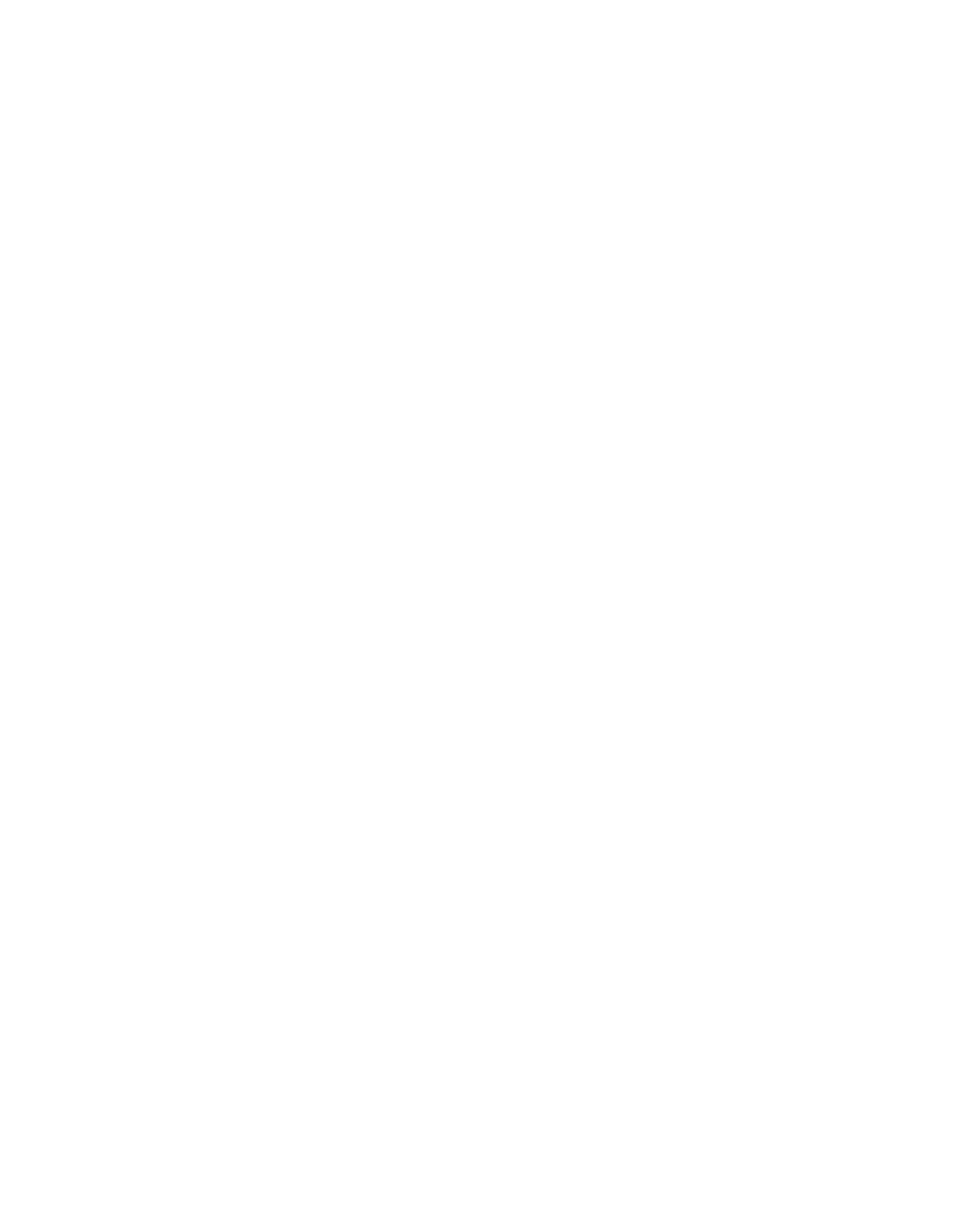### 1 INTRODUCTION

The primary purpose of this document is to increase the awareness of roofing contractors, safety and health professionals, and engineers about current practices used to reduce occupational exposure to asphalt and asphalt fumes during the application of hot asphalt to roofs. This document represents a collaborative effort of the National Roofing Contractors Association (NRCA); the Asphalt Roofing Manufacturers' Association (ARMA); the Asphalt Institute (AI); the United Union of Roofers, Waterproofers, and Allied Workers(UURWAW); and the National Institute for Occupational Safety and Health (NIOSH). During public meetings held in Cincinnati, Ohio (July 22–23, 1996), attendees agreed to develop a series of technical and educational documents that (1) describe the extent of asphalt exposure during the application of hot asphalt to roofs and (2) provide information about measures to reduce asphalt exposures.

This technical document identifies work practices and other control measures that may be effective in reducing worker exposures to asphalt fumes during the application of hot asphalt to roofs. Furthermore, this document is designed to be part of a comprehensive information and education program to be offered by the NRCA and the UURWAW in cooperation with NIOSH.

In a document published in 2000 [NIOSH 2000], NIOSH reviewed the health effects data on asphalt that had become available since the publication of the 1977 criteria document on asphalt [NIOSH 1977]. This review addresses acute and chronic effects of asphalt exposure and is available at the NIOSH Web site (www.cdc.gov/niosh) for readers interested in additional information.

NIOSH, labor, and industry are working together to better characterize and quantify the health risks from asphalt exposure. Representatives of industry, labor, government, and academia met in Cincinnati, Ohio (September 11–12, 2000), and identified research to assess completely the health risks associated with exposure to asphalt. Through these and other efforts of this partnership, effective workplace measures can be developed and implemented to reduce worker exposure to asphalt fumes.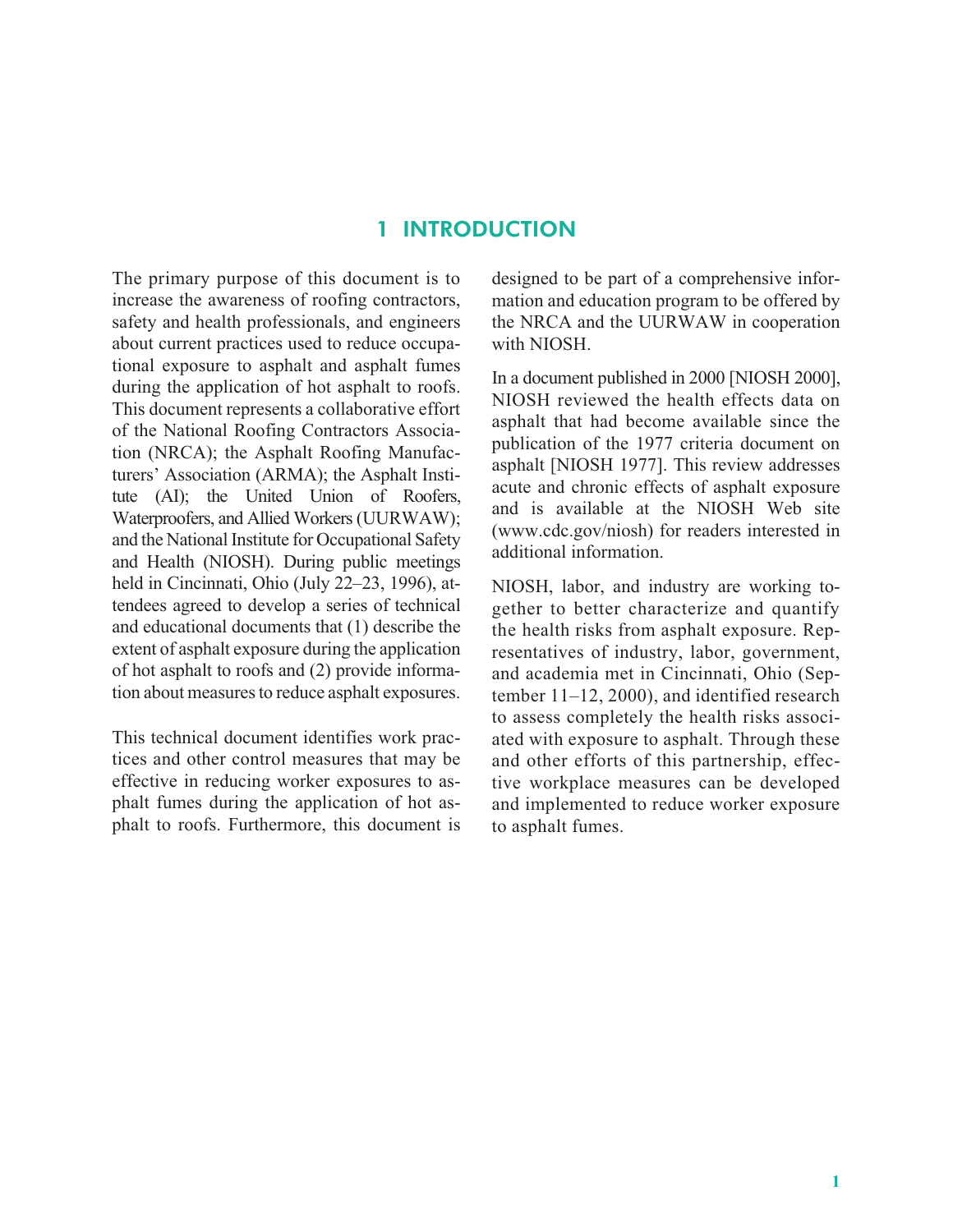### **2 BACKGROUND**

#### **2.1 COMPOSITION AND USES OF ASPHALT**

Asphalt is a dark brown to black, cementitious, thermoplastic material manufactured in petroleum refineries by atmospheric or vacuum distillation; it may also be left as residue after evaporating or otherwise processing crude oil or petroleum. Asphalt is solid or highly viscous at ambient temperatures. This material is an extremely complex mixture containing a large number of high-molecular-weight organic compounds [King et al. 1984]. Asphalt is now the dominant roofing material used in the United States. However, coal tar is still used in some roofing work, usually to conform to government building specifications that require its use [Freese and Nichols, Inc. 1994].

Most of the asphalt used in the United States is in paving (87%) and roofing (11%) operations. The remaining uses include waterproofing, dampproofing, insulation, and paints [AI 1990a]. Asphalt roofing products and systems include shingles and roll roofing, ply felt, built-up roofing (BUR), polyisobutylene (PIB) single-ply systems, and modified bitumen systems made from straight-run or oxidized asphalts modified with polymers, including styrene-butadienestyrene (SBS) and atactic polypropylene (APP).

#### **2.2 THE ROOFING INDUSTRY**

Approximately 46,000 contractors are in the U.S. roofing business today [NRCA 2000]. The industry consists overwhelmingly of small businesses that specialize primarily in residential roofing. This sector of the roofing industry is characterized by relatively high rates of turnover, both in the contractor population and in the workforce. However, the commercial/industrial segment of the industry generally includes larger firms with comparatively greater commercial longevity and relatively lower rates of worker turnover. These differences are due primarily to the significantly higher capital startup costs and technical sophistication required for commercial/industrial roofing systems. In this sector, where work frequently involves hot asphalt, it is common to find workers with 20 to 30 years of experience in the industry. Some of these workers have been employed by the same contractor throughout their careers. The low-slope commercial/industrial sector accounts for 69% of the industry (measured in revenue dollars), according to the most recent NRCA market survey data [NRCA 2000]. In the low-slope roofing sector (primarily commercial, industrial, and multiunit residential buildings), asphalt BUR systems, modified bitumen membrane systems, and asphalt shingles account for 46% of sales in new construction and 53% of reroofing jobs [NRCA 2000].

Currently, the industry estimates that about 50,000 on-roof workers are exposed to asphalt fumes during approximately 40% of their working hours [AREC 1999].

#### **2.3 TYPES AND GRADES OF ROOFING ASPHALTS**

The four basic grades of roofing asphalt are (1) coating-grade asphalt, an oxidized asphalt used to make shingles and roll roofing; (2) mopping-grade asphalt, an oxidized asphalt that is melted and used in the construction of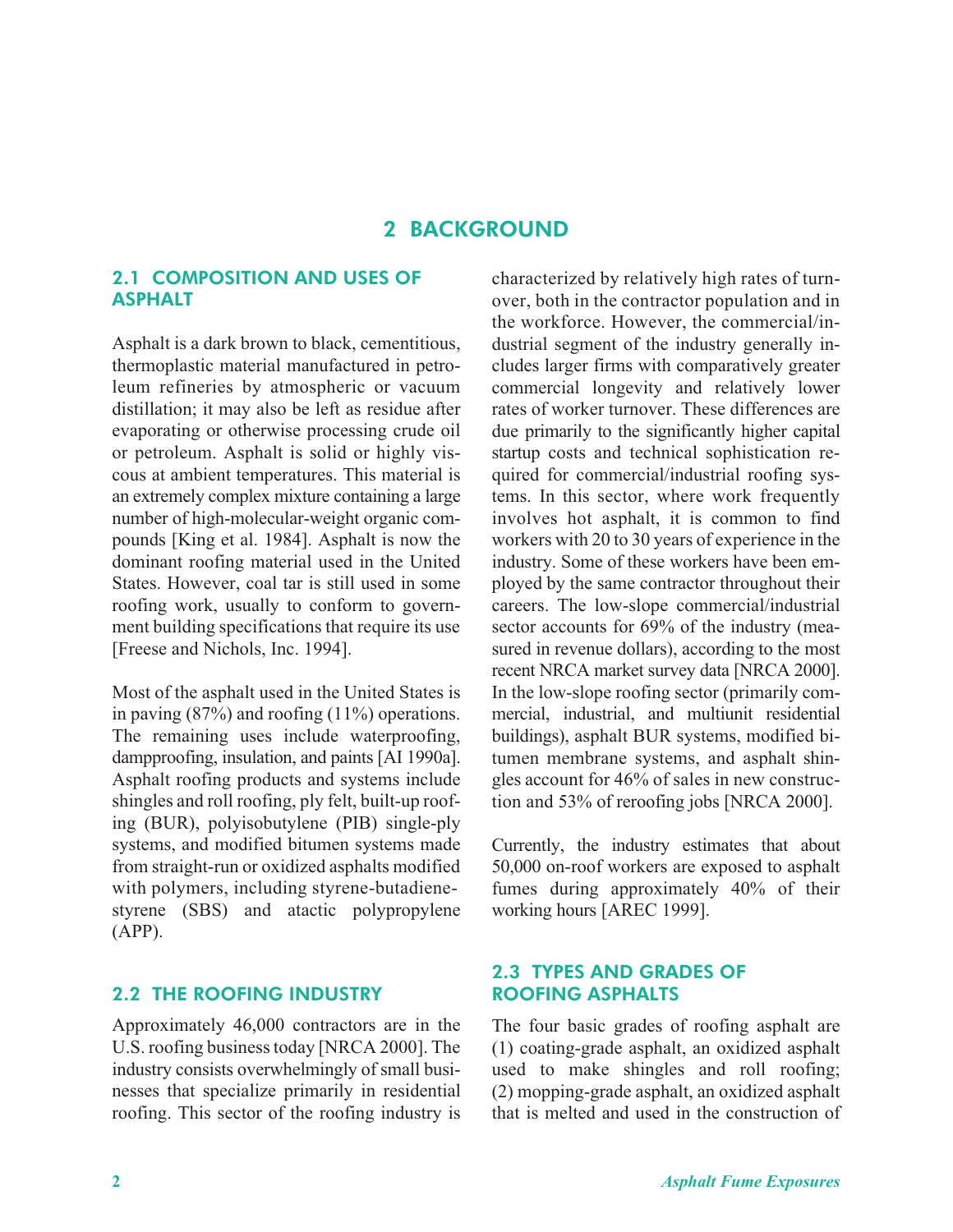BUR and modified bitumen systems; (3) modified bitumen-based asphalt, a lightly oxidized or nonoxidized asphalt used in saturated felt plies for the construction of BUR systems and in organic felt shingles or organic roll roofing; and (4) saturant-grade asphalt, a lightly oxidized or nonoxidized asphalt used in saturated felt plies for the construction of BUR systems and in organic felt shingles or roll roofing.

The principal physical differences between saturant and coating-grade asphalts are viscosity and softening point. Saturant asphalts typically have a softening point of about 120 to 140 °F (50 to 60 °C), making them less viscous than coating asphalts, which have a softening point of approximately 200 to 225  $\degree$ F (95 to  $105 \degree C$ ). Despite their lower viscosity, saturant asphalts are processed at significantly higher temperatures (about 425 to 475  $\degree$ F [218 to 246  $^{\circ}$ C]) than coating asphalts (about 380 to 460 °F [190 to 238 °C]) because of the need to ensure adequate impregnation of the organic felts that use saturant asphalts [ASTM 1997].

The four types of mopping-grade asphalt are described in Table 2–1. The viscosity of mopping grade asphalts differs among the four types that are produced (see Table 2–1). Type I is the softest (least viscous) grade and is used on very low-slope roofs. Type IV is the hardest (most viscous) grade and is used on the highest slope roofs suitable for BUR systems.

Petroleum refineries and independent asphalt manufacturers produce oxidized roofing asphalt by air-blowing the residuum of refinery atmospheric or vacuum distillation processes. This starting material, termed "asphalt flux," may also be a blend of residue from different sources. In the air-blowing or oxidation process, heated asphalt flux is placed into a tank known as a blowing still, and air is blown through it. The reactions that take place are exothermic, so the temperature is controlled within the range of 400 to 550  $\degree$ F (204 to 288  $\degree$ C). The temperature

and the amount of air are varied by the manufacturer, depending on the nature of the asphalt flux and the intended characteristics of the oxidized roofing asphalt being produced. This process raises the softening point and viscosity and lowers the penetration and ductility of the asphalt [King et al. 1984; IARC 1985; Corbett 1979].

At the temperatures of the air-blowing process, the oxidations and subsequent reactions ultimately yield compounds of increased polarity and higher apparent molecular weight [Boduszynski 1981; Corbett 1975; Goppel and Knotnerus 1955]. Compared with the asphalt flux, the air-blown asphalts contain an increased proportion of asphaltenes, decreased proportions of naphthene-aromatics, and about the same proportion of saturates<sup>\*</sup> [Corbett] 1975; Boduszynski 1981; Moschopedis and Speight 1973]. The process effluent contains water, carbon dioxide, other reaction products, and small amounts of relatively volatile components of the asphalt [Corbett 1975; Goppel and Knotnerus 1955]. The oxygen added to asphalt in the air-blowing process appears to reside in hydroxyl, peroxide, and carbonyl functional groups (the latter includes ketones, acids, acid anhydrides, and esters) [Campbell and Wright 1966; Petersen et al. 1975; Goppel and Knotnerus 1955].

#### **2.4 ASPHALT ROOFING PRODUCTS AND SYSTEMS**

Today, three commercially popular roofing products or systems are made from roofing asphalt, each with different characteristics and applications:

<sup>\*</sup> To determine gross composition, asphalt is frequently fractionated by treatment with heptane or a similar hydrocarbon solvent to precipitate the asphaltenes. This step is followed by chromatography of the maltenes (soluble portion) into three fractions, which are (in order of increasing polarity) the saturates, naphthene-aromatics, and polar aromatics [Corbett 1975; Boduszynski 1981].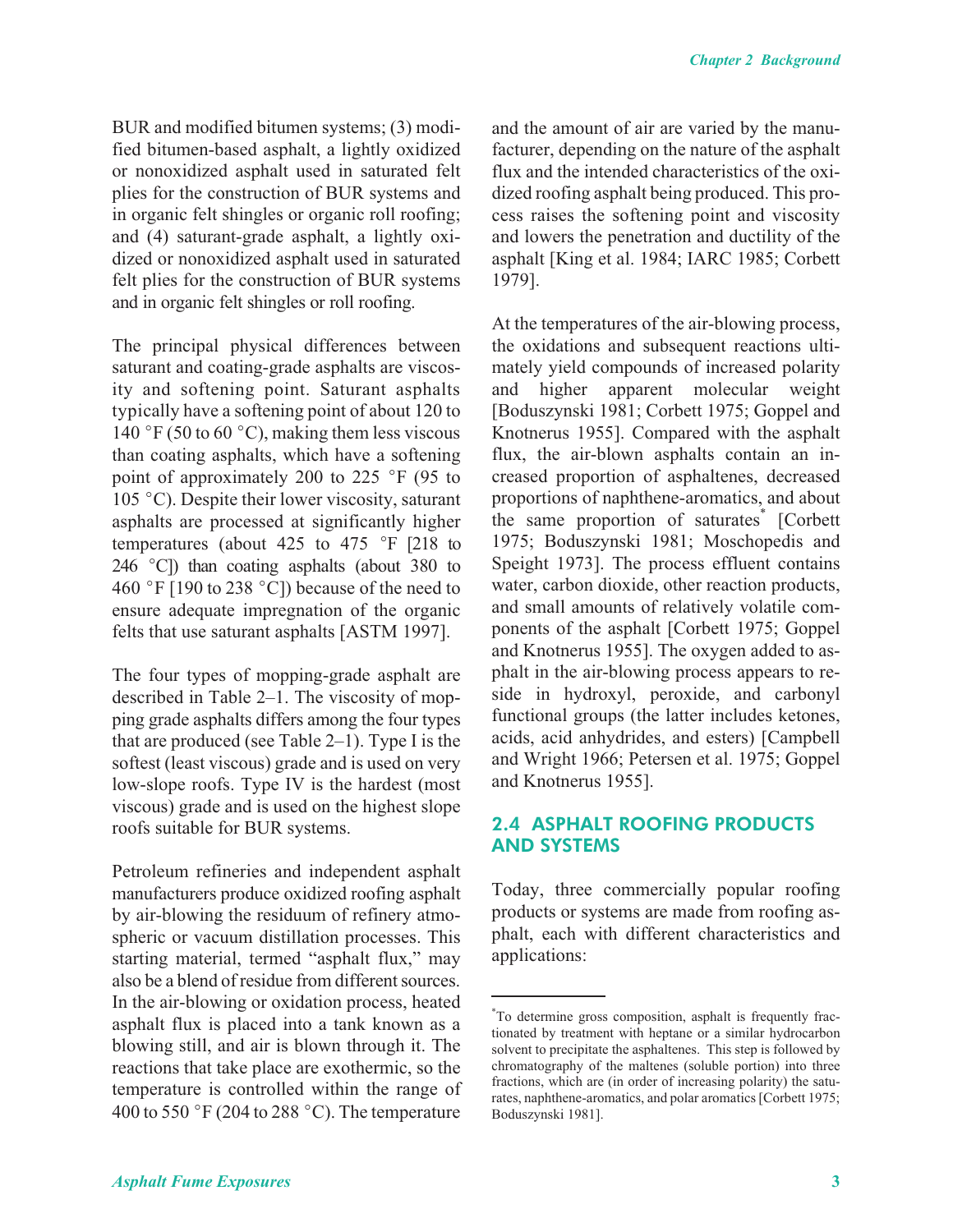|                     | <b>Susceptibility to flow</b><br>at roof temperatures | Highest % slope  |              | Softening point |
|---------------------|-------------------------------------------------------|------------------|--------------|-----------------|
| <b>Asphalt type</b> | (viscosity)                                           | suitable for use | $^{\circ}$ F |                 |
| I, dead level       | Relatively susceptible                                |                  | $135 - 151$  | $57 - 66$       |
| II, flat            | Moderately susceptible                                | $\overline{4}$   | 158–176      | $70 - 80$       |
| III, steep          | Relatively nonsusceptible                             | 25               | $185 - 205$  | $85 - 96$       |
| IV, special steep   | Relatively nonsusceptible                             | 50               | $210 - 225$  | $99 - 107$      |

#### **Table 2–1. Types of mopping-grade asphalt**

Adapted from ARMA [1996].

- **Asphalt shingles and roll roofing** are used in residential and steep-slope commercial roofing.
- **BUR systems** are asphalt-impregnated felt pieces that are sealed, adhered, and surfaced with hot mopping asphalt. The systems are used in low-slope commercial roofing.
- **Modified bitumen roofing systems** are used in low-slope systems with BUR; or they are used by themselves and adhered with hot asphalt, heat, or adhesives to make the waterproof roofing system.

#### **2.4.1 Asphalt Shingles and Roll Roofing**

Asphalt shingles introduced in the early 1900s account today for about 75% of new construction and re-roofing in steep-slope residential and some commercial roofing applications [NRCA 1996]. Today, roll roofing is used mainly in BUR systems on low-slope roofs. With low-slope roofing, smooth-surface roll roofing can be used in building the BUR membrane, and mineral-surfaced roll roofing is used as a cap or top sheet [NRCA 1996; AI 1990a].

Asphalt shingles and roll roofing both consist of a reinforcing felt covered with coating asphalt; organic felts are impregnated with a saturant asphalt. In most cases, asphalt shingles and roll roofing contain a surfacing material—usually coarse or fine mineral. Asphalt shingles and roll roofing are installed using mechanical fasteners or cold-applied adhesives; they do not require hot mopping asphalt. In addition, both products are typically installed over an underlayment felt that has been impregnated with coating asphalt during manufacture [NRCA 1996].

#### **2.4.2 BUR Systems**

BUR systems were introduced in the late 1800s and remain the most popular roofing system for commercial and industrial buildings. These systems account for about 20% of the new and retrofit markets for low-slope roofs [NRCA 2000]. The BUR membrane is composed of layers (or moppings) of mopping asphalt between felt plies of saturant asphalt or coating asphalt reinforcing fabric such as organic felts (e.g., cellulose), fiberglass scrim or mat, or polyester fabric. BUR membranes are installed in multiple-ply configurations that typically involve three to six interply moppings of mopping asphalt. In addition, a weatherproofing top layer is applied—either in the form of (1) roll roofing made from organic or inorganic materials or  $(2)$  a flood coat<sup>†</sup> of mopping asphalt (usually Type I).

All three grades of roofing asphalt (coating, saturant, and mopping) may be used in the manufacture or construction of BUR systems:

<sup>†</sup> Flood coat is the surfacing layer of asphalt into which surfacing aggregate is embedded on an aggregate-surfaced BUR. A flood coat is generally thicker and heavier than a glaze coat and is applied at approximately 45 to 60 lb/100  $\text{ft}^2$  (2 to 3 kg/m<sup>2</sup>).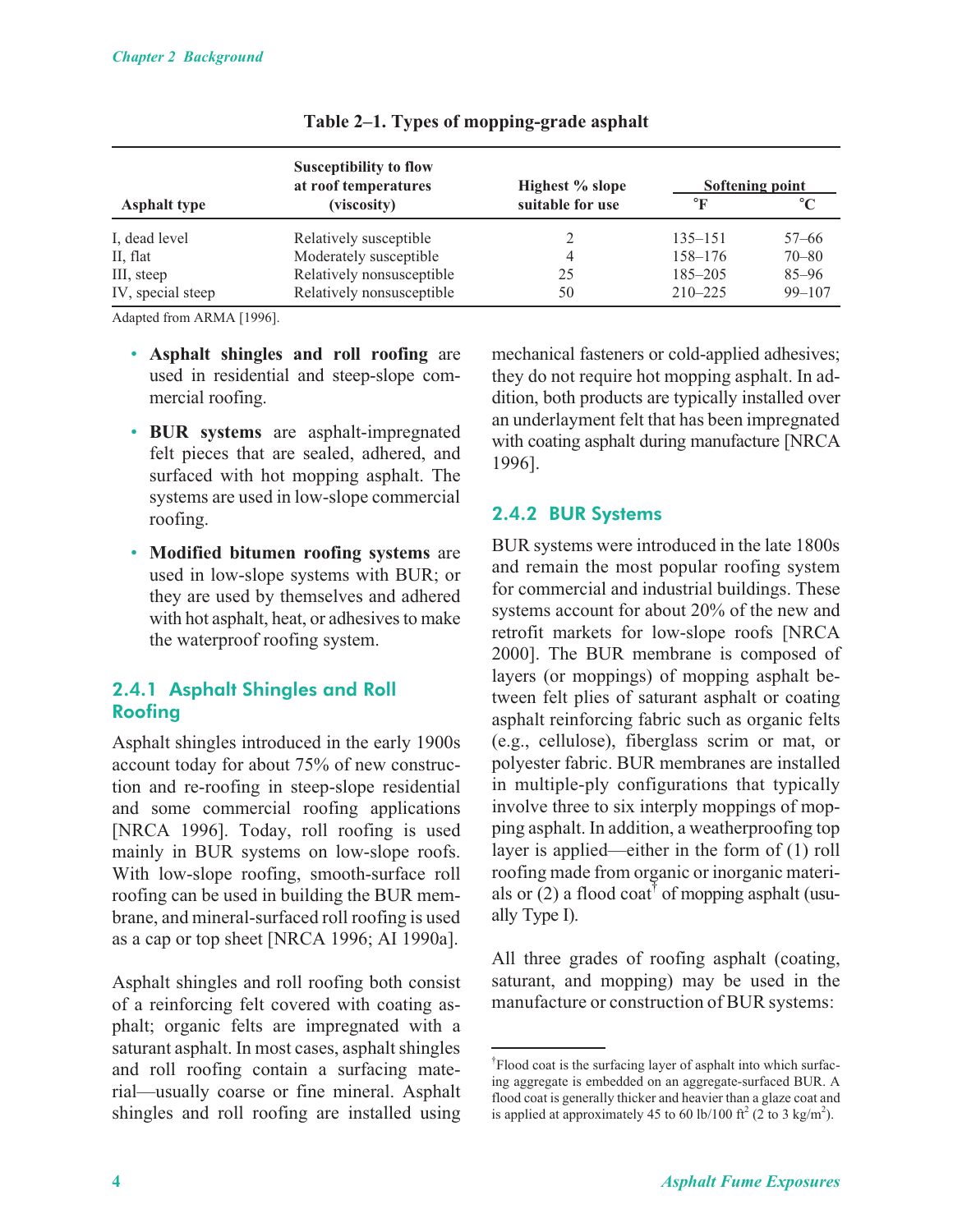saturant asphalts are used to manufacture organic felts and roll roofing; coating asphalts are used for virtually all felt ply and roll goods; and heated mopping asphalts are used for the interply moppings and, in some cases, the flood coats applied in constructing the BUR membrane [NRCA 1996].

#### 2.4.3 Modified Bitumen Roofing **Systems**

Polymer-modified bitumen roofing systems were introduced in the 1970s and today account for about 18% of the new construction market and about 23% of the re-roofing market for low-slope (i.e., primarily commercial and industrial) roofs [NRCA 2000]. Modified bitumen products are of two types: (1) those made primarily with APP and (2) those made primarily with SBS as the polymer modifier.

APP membranes are primarily torch-applied that is, they are made to adhere to an underlying base sheet onto the manufacturer's approved substrate by heating the back side of the APP membrane and the substrate with high-intensity, propane-fired torches or specially designed hot-air welders. The heat is applied only as needed to soften the asphalt and make the modified bitumen membrane adhere to the substrate; these products can also be cold-applied with adhesives. SBS membranes may be applied by adhesion in hot asphalt or in a cold-applied, solvent-based asphalt adhesive; or they may be torch-applied [NRCA 1996].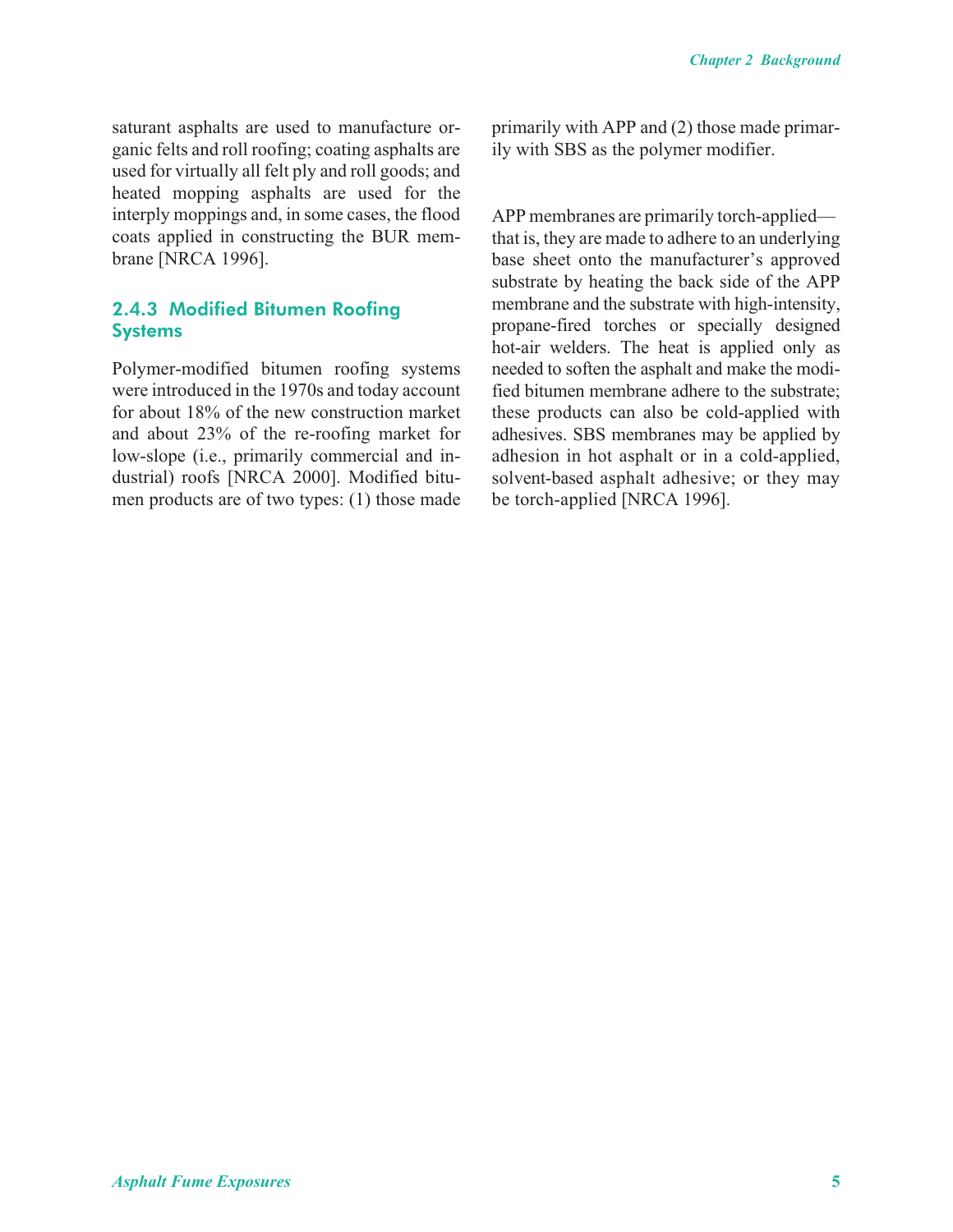### **3 SOURCES OF ASPHALT FUME EXPOSURE**

The purpose of this chapter is to describe processes involved in the installation of BUR systems and the potential sources of worker exposure to asphalt and asphalt fumes. Only three low-slope roofing membrane systems—BUR, SBS modified bitumen, and PIB single-ply systems—are installed using hot asphalt. Because the equipment and operations that may result in worker exposures to asphalt fumes are the same in all three types of work, the discussion in this section addresses BUR jobs, which are more common. The same engineering controls and work practices can be used to reduce worker exposure to asphalt fumes during the installation of SBS modified bitumen and PIB single-ply systems.

#### **3.1 TYPICAL BUR SYSTEM**

The BUR roof membrane is designed to provide an asphalt-based membrane that serves as a water-impermeable covering for the roof assembly and the building as a whole. The membrane prevents water from entering the building and protects the underlying insulation and roof deck from damage caused by moisture. A typical BUR membrane consists of three basic components: (1) waterproofing material (asphalt or coal tar), (2) reinforcement material, and (3) surfacing material [NRCA 1996]. The reinforcement material (which is critical to the longevity, durability, and stability of the membrane) consists of the ply material embedded between layers of asphalt and the waterproofing material. The reinforcement material helps hold the waterproofing asphalt in place and adds tensile strength and other physical properties to the membrane. Surfacing materials (such as aggregate or mineral granules) protect the membrane from the effects of sunlight and weather exposure and may provide other benefits such as fire resistance. Some surfacing products also improve climate control by acting as solar reflectors. Granules are usually factory-applied to a premanufactured sheet or aggregate (such as pea gravel, slag, or marble chips), or they may be field-applied in a final flood coat of asphalt. The cap or final surface layer of asphalt (sometimes coal tar pitch) is usually applied with a spreader followed by another spreader that applies a layer of gravel [NRCA 1996].

#### **3.2 DELIVERY AND HEATING OF ASPHALT**

Mopping-grade roofing asphalt used in the construction of BUR systems is often delivered to the worksite as a solid, typically in the form of 100-lb cartons or kegs. When delivered in solid form, the asphalt is then broken into smaller pieces, manually inserted into a roofing kettle, heated, and pumped to the roof for application. Although asphalt may also be delivered in a tanker as a heated liquid, this practice is increasingly unusual because of cost and product supply considerations. Asphalt delivered by tanker may be heated to the proper temperature in the tanker and then pumped to the roof, or it may first be transferred to a kettle for heating before pumping to the roof.

#### 3.2.1 Kettles

Asphalt roofing kettles come in capacities of 25 to 1,500 gal. Figure 3–1 illustrates 80- and 200-gal kettles.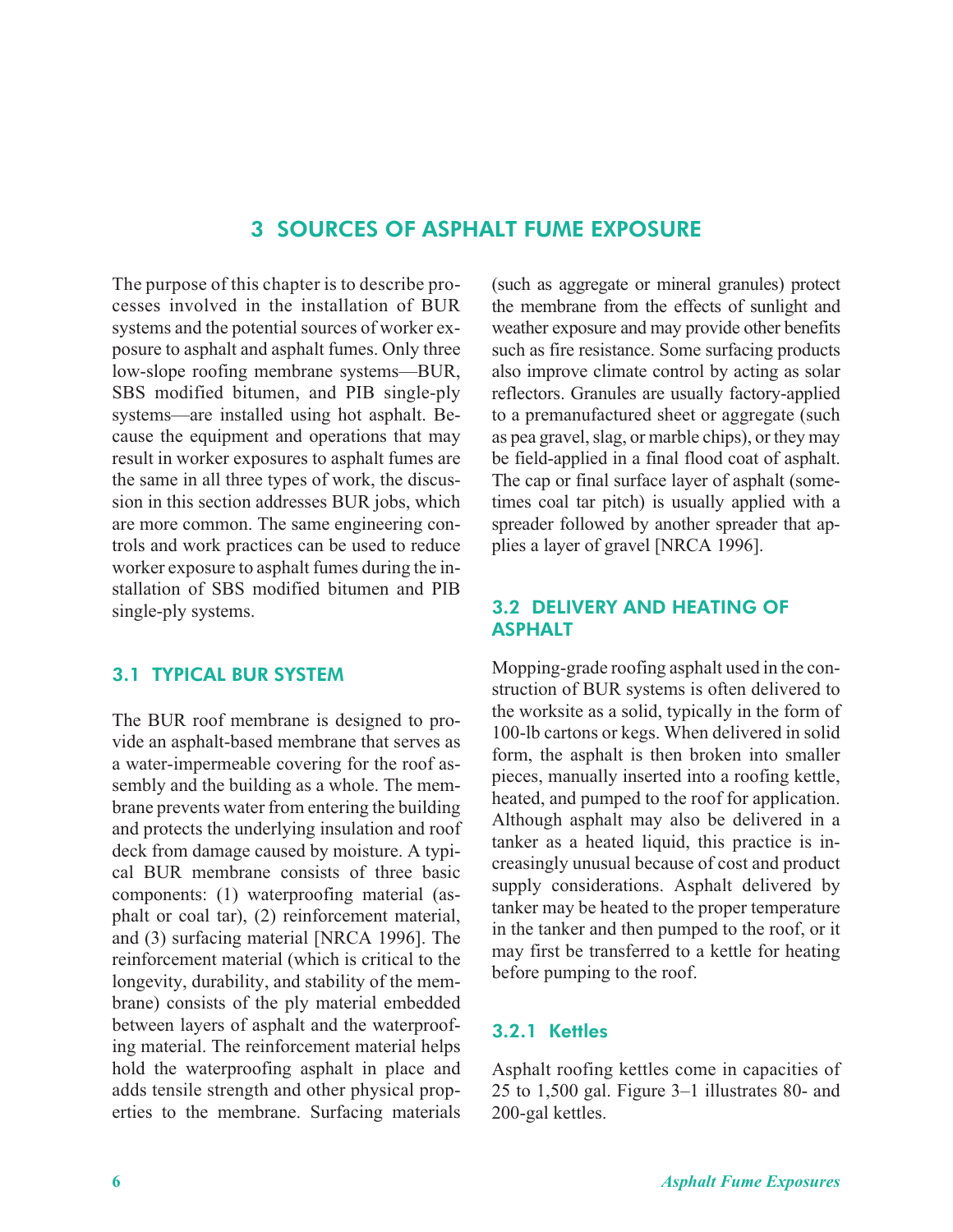

**Figure 3–1.** Kettles with 80- and 200-gal capacities.

Kettles typically consist of a round-bottomed steel vessel, a heating unit, a motor and pump, and a supply line (often called the hot pipe). The heating unit consists of propane-fired burners and metal heating tubes inside the vessel that distribute heat from the burners to the contained asphalt. The pump circulates the asphalt within the vessel to help maintain even heat distribution, and it is used to deliver the asphalt up the hot pipe to the roof. Kettles may also be equipped with thermometers, thermostats, automatic temperature controls, and other control devices. Figure 3–2 depicts a thermometer on a kettle.

Potential exposures to asphalt fumes related to operation of the kettle include both continuous exposure to fumes that escape from the kettle during operation and intermittent exposures

related to the performance of operations such as filling or loading, which require the lid to be



**Figure 3–2.** Thermometer on a kettle.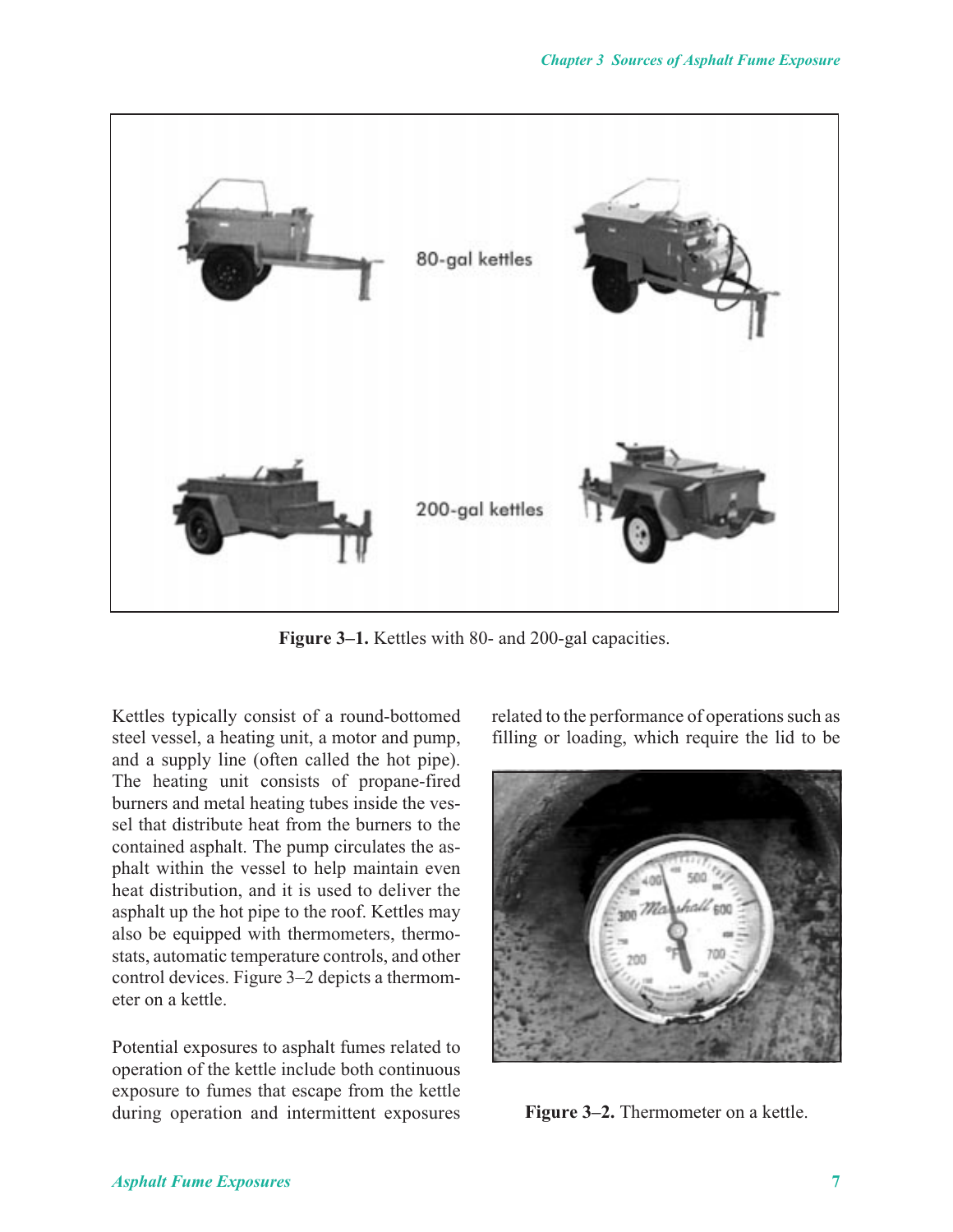opened. Even with a relatively good seal between the body of the kettle and the lid, asphalt fumes can escape from the kettle lid and vents.

The kettle operator may be exposed to asphalt fumes whenever the kettle lid is opened—most frequently for loading. As asphalt is drawn from the kettle, it must be loaded with chunks of asphalt. To load the kettle, the kettle operator must lift the lid of the kettle to insert these chunks (Figure 3–3).

Several other operations require an open kettle lid. For example, the lid may be opened periodically to check the level of liquid asphalt inside the kettle. This step is necessary to ensure that the supply of asphalt is adequate to perform the job task and to maintain the fluid level above the heating tubes to avoid a fire or explosion hazard. The kettle lid is also opened periodically to skim debris from the surface of the asphalt. Removal of surface debris is necessary to avoid clogged pumps and obstructions in the pipe that transports asphalt to the rooftop, to prevent fires, and to ensure a satisfactorily installed roof. In addition, the lid must be opened when checking the temperature with a hand-held thermometer. The use of devices such as dipsticks and automatic thermostats can minimize



**Figure 3–3.** Loading the kettle.

the number of times the kettle lid needs to be opened.

#### 3.2.2 Tankers

Like kettles, tankers contain heating tubes and pumps to circulate and maintain proper asphalt temperatures. During unloading, a pump and supply line are used to pump the material from the tanker to the point of application, kettle, or storage tank. Whenever large quantities of asphalt are pumped or drawn from the tanker, the hatch on top of the tanker must be opened for both operational and safety reasons. Tankers are typically capable of pumping about 60 gal/min, which is the same rate as most kettles manufactured today.

When a tanker is used to refill a kettle, the kettle lid must be open and the kettle operator must be in the area to monitor the fill level and avoid overflow. The kettle is usually top-loaded. Although the kettle lid must be open during filling, it is usually open for a relatively short period, since the high pumping rates of the tankers allow the operation to proceed much faster than manual filling with solid chunks of asphalt.

### **3.2.3 Asphalt Heating and Application Temperature**

The quality of the finished roof depends greatly on the application temperature of the asphalt. The recommended application temperature for mopping-grade roofing asphalts ranges from 330 to 445 °F (166 to 229 °C), depending on the mopping-grade type (Type I, II, III, or IV) [NIOSH 2000]. To achieve the specified asphalt temperature at the point of application, the temperature of the asphalt in the kettle has been reported to be as high as  $600 \degree F (316 \degree C)$ [Puzinauskas 1979; Hicks 1995; NIOSH 2000].

To create the proper matrix between the hot asphalt and the felt plies, the liquid asphalt must be applied within a temperature range known as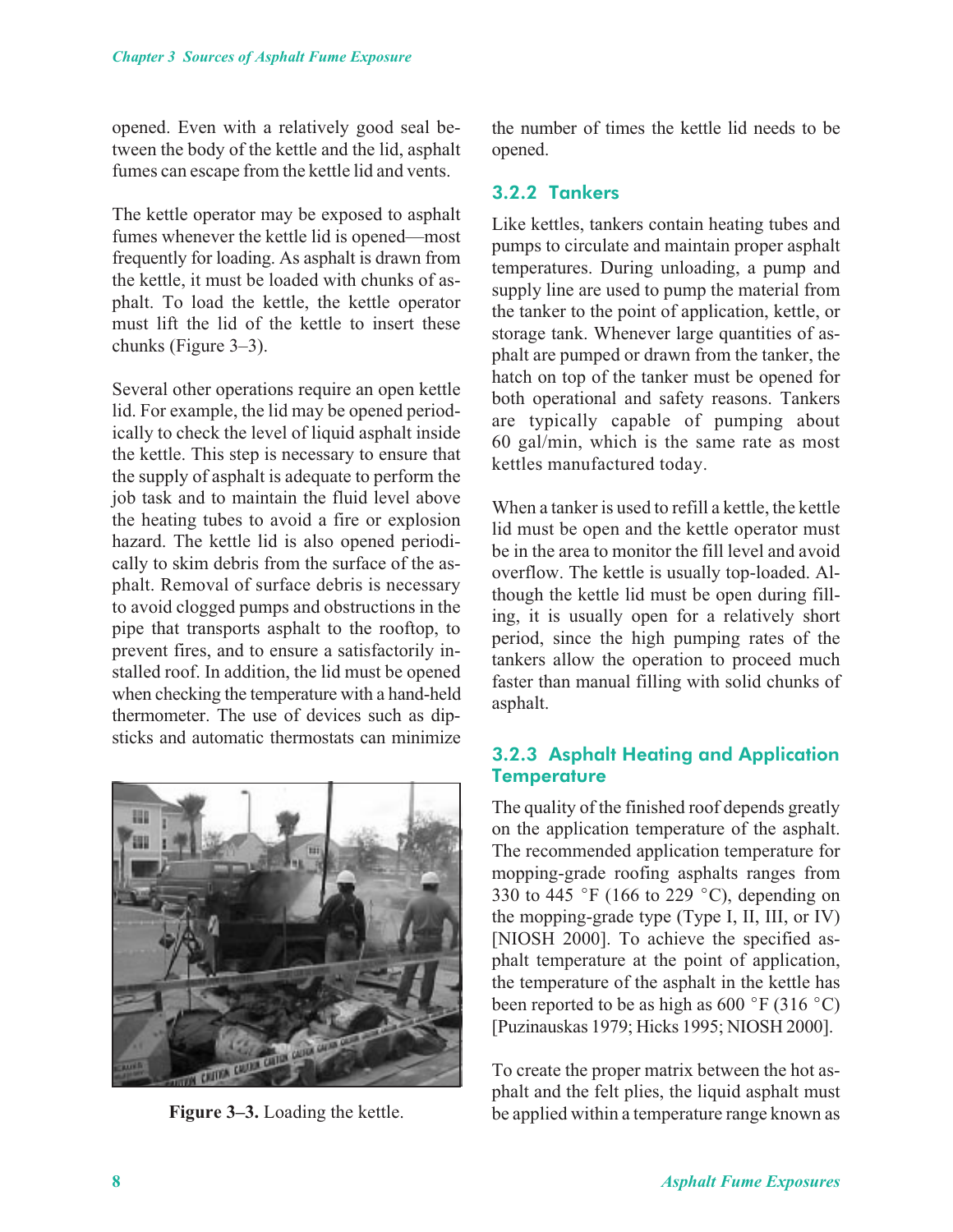the equiviscous temperature (EVT). The EVT is the temperature at which the viscosity of the asphalt, when applied, will result in a quality roofing system [NRCA 1991; ARMA 1993; NIOSH 2000]. By definition, each asphalt has two EVT values—one for hand mopping and one for mechanical spreading. If the asphalt is applied by hand mopping, the EVT is the temperature at which the viscosity of the asphalt is 125±25 centistokes. If the asphalt is applied using a mechanical spreader, the EVT is the temperature at which the viscosity of the asphalt is 75±25 centistokes. Since the desired viscosity is not a precise value, the EVT is reported as the midpoint temperature  $\pm 25$  °F ( $\pm 14$  °C) that will result in the desired viscosity range. According to current practice in the industry, the asphalt temperature is measured just before application to the roof surface—that is, the temperature of the asphalt is measured in the mop cart or mechanical spreader, the last point at which temperature can practicably be measured [NRCA 1996]. Because of significant differences in typical application rates of hot asphalt to the roof surface, the EVT is generally about 25 $\degree$ F  $(14 \degree C)$  higher when a mechanical spreader is used than when mops are used to apply the asphalt [NRCA 1996]. Asphalt at the EVT will be the proper viscosity, depending on application technique; so it may be spread evenly to the optimum thickness and result in the proper matrix between the asphalt and the felt plies. Hot liquid asphalt fuses with the saturation or impregnation asphalt already in the layers of ply felt, thus laminating the plies together to form a strong, waterproof membrane. Again, this result is best achieved when the asphalt is applied at the appropriate EVT [NRCA 1996].

Although EVTs for asphalts of the same classification (i.e., mopping asphalt Types I through IV) tend to be similar across the industry, each EVT is unique to the particular production run of mopping-grade asphalt made by manufacturers. Today, nearly all manufacturers and suppliers of mopping-grade asphalts provide product specifications on the packaging of each keg of solid asphalt distributed to contractors or in the bill of lading accompanying each load of bulk liquid asphalt delivered by tanker truck. The information specifics include the type of asphalt, two EVTs (one for use with the mechanical spreader and the other for use with the mop), the EVT ranges for hand mopping and mechanical spreaders, and other pertinent product characteristics such as the flash point (which is also a value unique to each asphalt product).

Application within the EVT range is also critical to assure proper film thickness of the layers of asphalt. Temperature determines the viscosity of the asphalt. An overheated asphalt will be too thin, whereas an underheated asphalt will be too thick. If the asphalt is overheated for a prolonged period, a phenomenon known as "fallback" can occur. Fallback causes a reduction in the softening point of the asphalt and can affect the quality of the roof system. Such lowered-softeningpoint asphalts, for example, are prone to "slippage," which allows the bitumen and reinforcement to slide down-slope [NRCA 1996; Owens Corning 1993]. Fallback is an additional reason that kettle temperatures should be monitored closely and kept only as high as needed to compensate for heat loss during travel from the kettle to the roof.

Asphalt temperatures in kettles and tankers depend on safety and operational considerations. Since several ignition sources exist during kettle operations, safety hazards are created if the temperature is allowed to rise above the flash point or fire point of the asphalt. Flash fires can occur if the temperature of the asphalt reaches or exceeds the flash point; however, continuous combustion can occur if the temperature of the asphalt reaches or exceeds the fire point, which is usually about 5  $\degree$ F (2.8  $\degree$ C) above the flash point [NSC 1996]. Some State and local laws limit kettle temperatures for fire safety or environmental protection purposes. Potential sources of ignition during kettle operation include exposed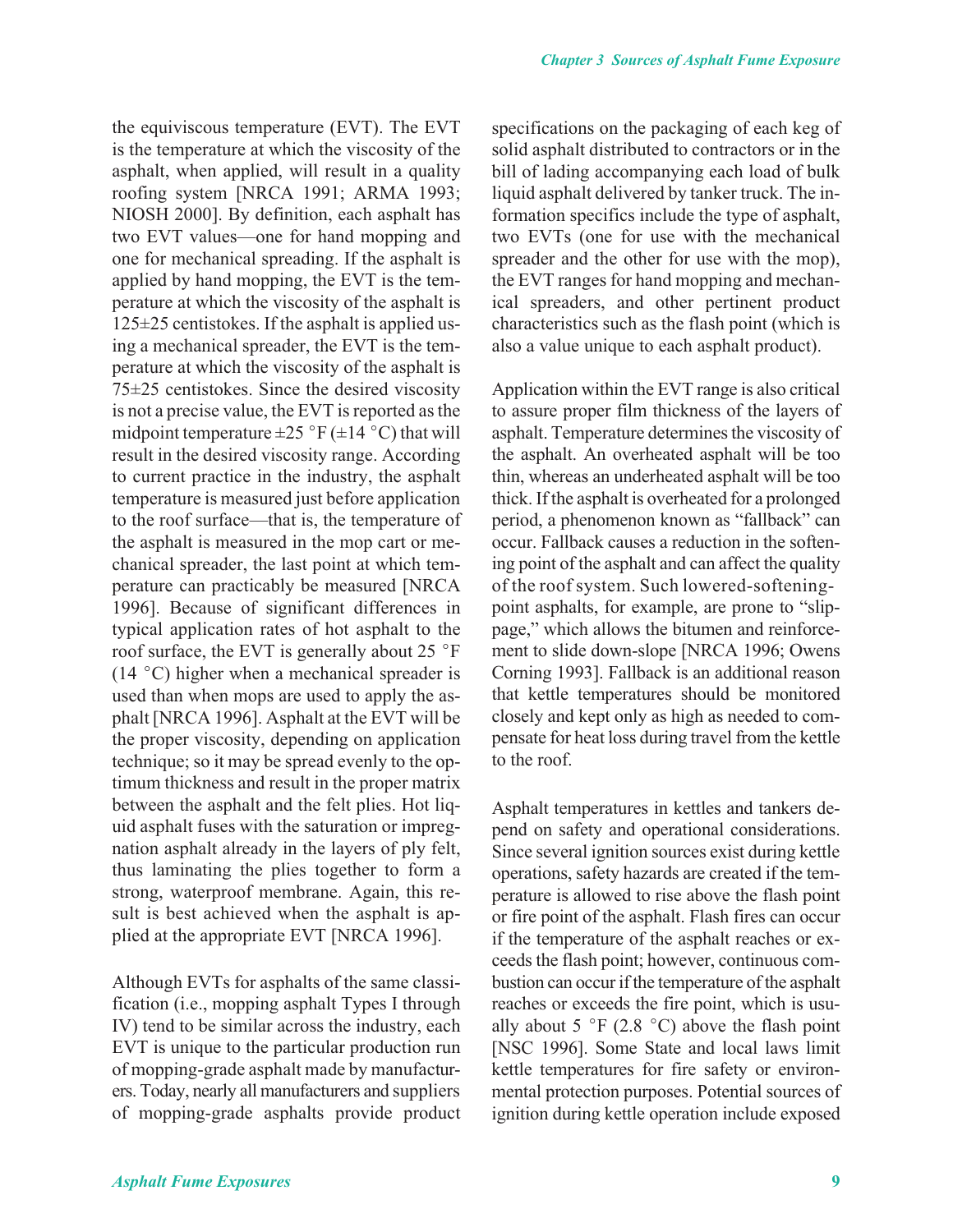hot metal heating tubes and exhaust stacks, open flames, and hot carbon and coke buildup inside the kettle.

In conventionally configured kettles, fires are a concern when the kettle lid is open or closed. When the lid is open, these fires can lead to very serious burns. In addition, if kettle fires are not contained and immediately extinguished, they can spread to exterior parts of the kettle, engulfing the equipment (including gasoline tanks on some models), solvent containers, and propane fuel tanks with catastrophic results. In addition to fire hazards, explosion hazards exist if the headspace fume concentration is between the lower flammable or explosive limit (LEL) and the upper flammable or explosive limit (UEL). If the kettle temperature is near the flash point, care needs to be taken when opening the kettle lid because the ambient air entering the kettle can lower the fume concentration so that it is between the explosive limits. It is therefore recommended that kettle temperatures always be maintained at least 25  $\degree$ F (14  $\degree$ C) below the flash point of the asphalt [NRCA 1996].

Operational factors also influence kettle temperatures. To ensure that the asphalt is the proper temperature at the point of application on the rooftop, the temperature in the kettle must be maintained at a temperature somewhat higher than EVT. How much higher depends on a number of factors that vary from job to job, including the following:

- Environmental factors such as temperature and wind velocity
- Distance the asphalt must be pumped through the hot pipe from the kettle to the roof
- Pumping rate, which may range from 35 to 60 gal/min
- Presence or absence of insulation on the hot pipe and on the hot lugger (used as the primary holding vessel on the roof)
- Distance and time required to transport the asphalt on the roof from the hot lugger to the point of application
- Rate of asphalt usage during the job (the longer the asphalt stays in the hot lugger, the greater the temperature loss)
- Use of closed vessels or lids on rooftop vessels and equipment such as hot luggers, mechanical asphalt spreaders, and felt-laying machines

The range of temperature drop that may occur because of these factors generally averages from about 20 °F (11 °C) to more than 50 °F (28 °C). Many roofing contractors use a 50  $\degree$ F (28  $\degree$ C) rule of thumb to determine the appropriate temperature setting for the kettle. Thus an appropriate starting point for kettle temperature may be 50  $\degree$ F (28  $\degree$ C) above the EVT midpoint, as long as this temperature is at least  $25^{\circ}F(14^{\circ}C)$ below the open cup flash point. From this starting point, the kettle temperature can be adjusted up or down to account for actual temperature loss between the kettle and point of application.

On the roof, asphalt temperatures in mop carts and mechanical spreaders can be measured using hand-held thermometers. Measuring the temperature of the asphalt in the kettle may also be accomplished by using hand-held thermometers. In addition, infrared thermometers are available to measure asphalt temperature remotely; point the infrared thermometer gun at the asphalt surface after stirring to get a true reading.

Most kettles manufactured today have built-in thermometers—typically 2.5- to 3.5-in. stem thermometers that are usually screwed into the rear of the kettle vat. However, they are not always placed in the most appropriate location and may be susceptible to damage from heat and physical stress. This is particularly true in the case of older models, which may not have built-in thermometer guards and may require the kettle operator to manually regulate the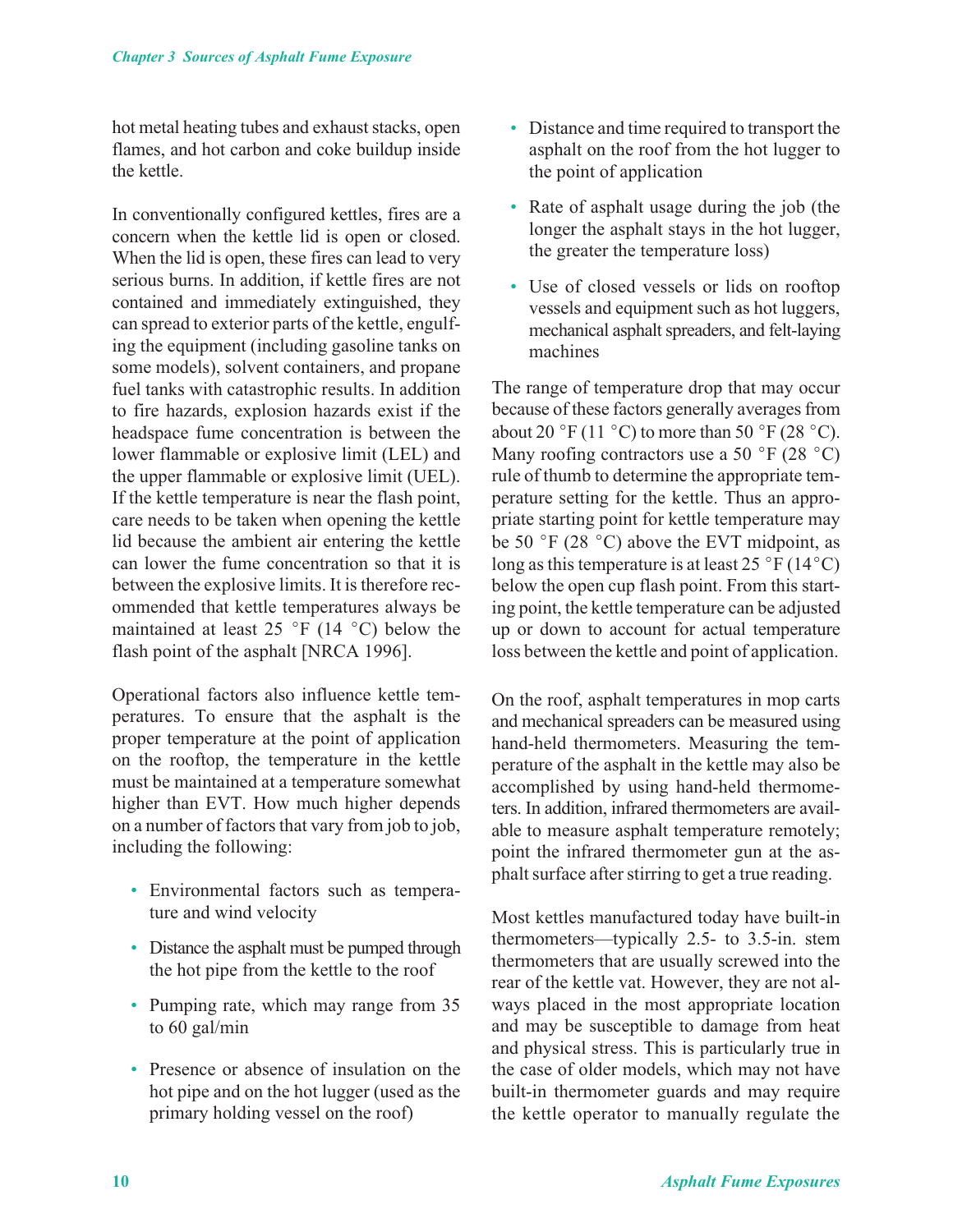firing torch of the kettle-heating source according to the asphalt temperature readings. Kettles (particularly models introduced since the late 1970s) may have temperature regulators that automatically control the heating source. Automatic controls include self-contained thermocouple controls, thermostat hi-lo controls, and electric-battery-operated controls.

#### **3.3 INSTALLATION OPERATIONS ON THE ROOF**

Installation of a BUR membrane often begins with the application of a base sheet of mediumor heavy-weight felt, although the need for a base sheet depends on the design specifications for the job. The base sheet serves to separate the BUR membrane from the roof substrate, provides support, and cushions the membrane over rough or irregular spots. The base sheet may be attached to some roof decks using mechanical fasteners. Hot asphalt and ply felt are then applied sequentially onto the base sheet. Asphalt at its EVT is mopped or mechanically applied in a thin layer, then the ply felt or ply sheet is rolled into it. It is critical that the asphalt be spread evenly so that it forms a continuous film without gaps or voids beneath the ply felt. Felt plies are laid in an overlapping edge arrangement, and the crew must be sure to maintain adequate side, end, and head lap among the sequential layers of ply felt.

The hot asphalt used in this process is delivered to the roof through a metal supply line (the hot pipe) from the kettle or tanker. The same pump that recirculates the asphalt inside the kettle is typically used to pump the hot asphalt through the supply line to the roof. Standard pumping rates range from 35 to 60 gal/min. Hot pipes are 5- to 20-ft lengths of metal tubing that can be coupled together. Figure 3–4 shows a typical pumping and hot pipe arrangement.

Asphalt delivered through the supply line is usually emptied into a container on the roof called a "lugger" or a "hot lugger," which comes in standard sizes of 30 and 55 gal and is top-filled directly from the supply line. Most luggers have a hatch cover that can be closed once the vessel is filled. Figure 3–5 shows a typical hot lugger and mop bucket.

After delivery into the hot lugger, asphalt may be drawn off in three different ways for use in installing the BUR. In manual application operations, asphalt is drawn off either directly into mop carts or into buckets (see Figure 3–5) that are poured into mop carts for use by workers in the mopping and felt-laying operation. Alternatively, the asphalt may be unloaded directly into mechanical asphalt spreaders or mechanical felt-laying machines, which can be used to lay down the felt and apply the interply layers of asphalt. In all cases, the asphalt is drawn off from the lugger through a spigot or valve and is top-loaded into the receiving vessel. Mechanical felt-laying machines (see



**Figure 3–4.** Typical pumping and hot pipe arrangement.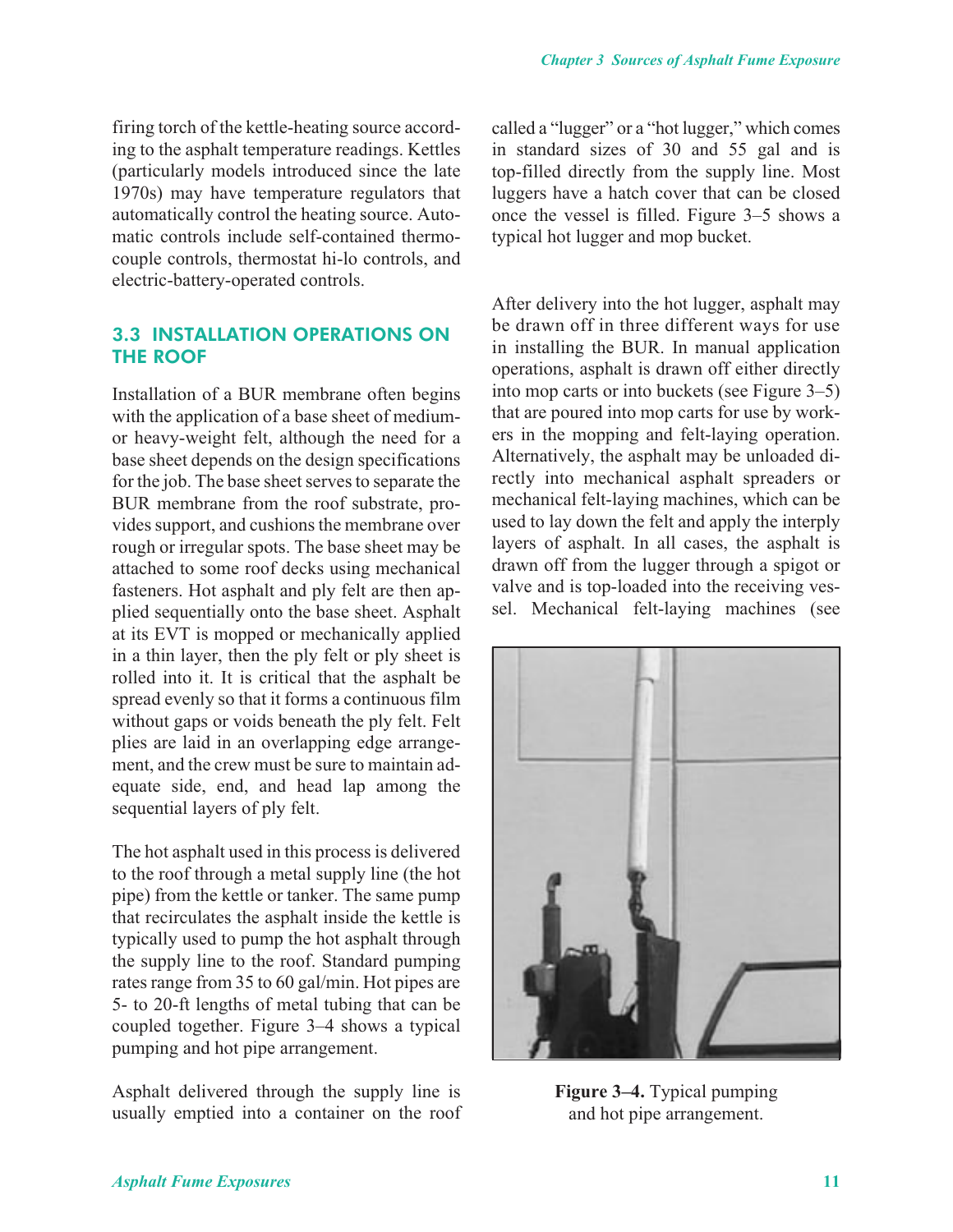

**Figure 3–5.** Typical hot lugger and mop bucket.

Figure 3–6) typically have lids that can be closed once the vessel is full, but mop carts and simple mechanical spreaders do not.

Manual installations are done with hand-held mops in a procedure that is much like mopping

a floor. The carts or buckets that hold the hot asphalt are open at the top because the mop is continually dipped into the container. Mechanical asphalt spreaders, such as felt layers, have closeable lids because there is no need to enter the container to remove the asphalt. The hot asphalt is dispensed onto the substrate through a series of valves on the bottom of the machine.



**Figure 3–6.** Mechanical felt-laying machine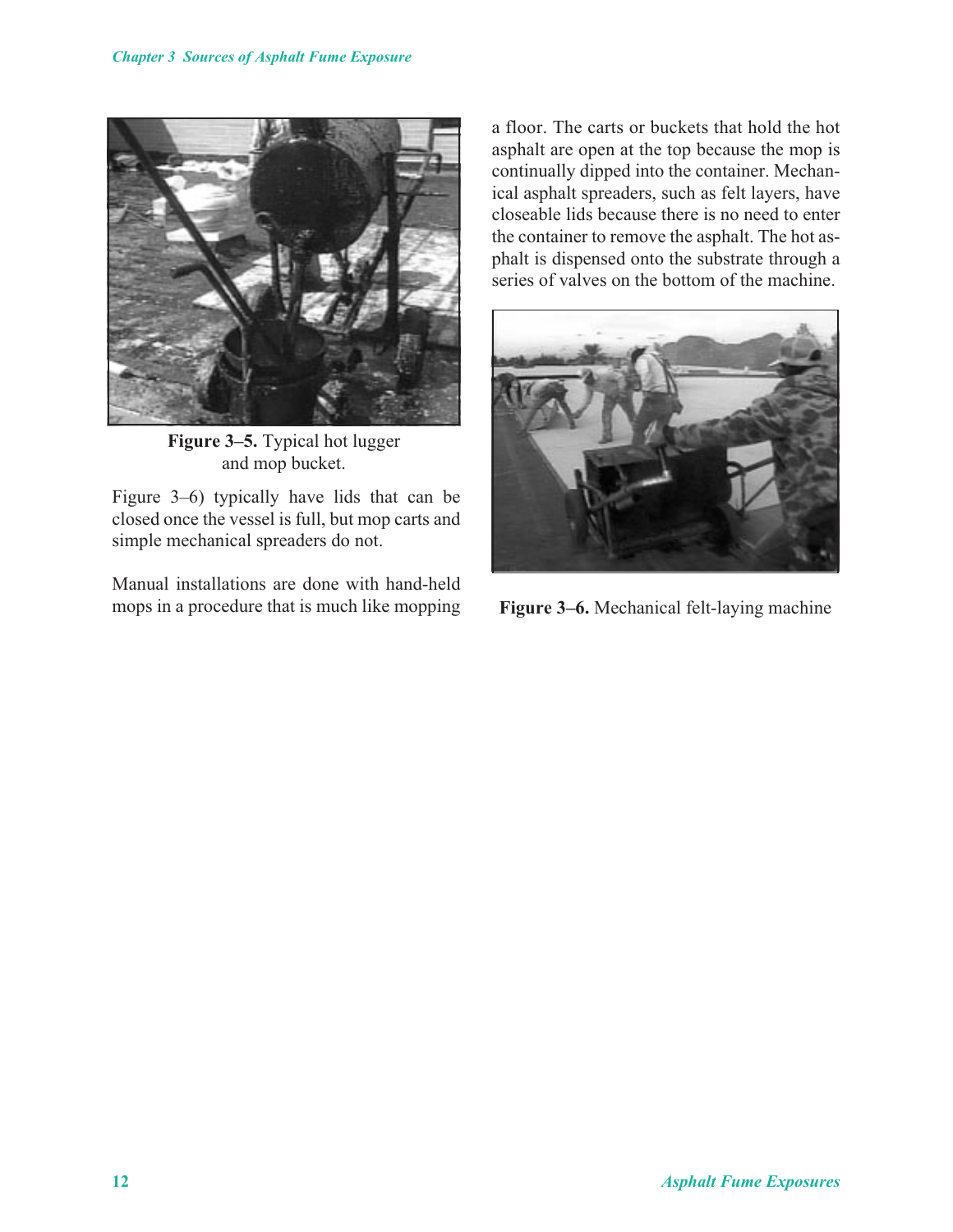### **4 EXPOSURE TO ASPHALT AND ASPHALT FUMES**

#### **4.1 OCCUPATIONAL EXPOSURE LIMITS**

Currently, no Occupational Safety and Health Administration (OSHA) standard exists for asphalt fumes. In a 1988 proposed rule on air contaminants, OSHA proposed a permissible exposure limit (PEL) of 5 mg/m<sup>3</sup> as an 8-hr time-weighted average (TWA) for asphalt fume exposures in general industry. This proposal was based on a preliminary finding that asphalt fumes should be considered a potential carcinogen [53 Fed. Reg.\* 21193]. In 1989, OSHA announced that it would delay a final decision on the 1988 proposal because of complex and conflicting issues submitted to the record [54 Fed. Reg. 2679]. In 1992, OSHA published another proposed rule for asphalt fumes that included a PEL of 5 mg/m<sup>3</sup> (total particulates) for general industry, construction, maritime, and agriculture [57 Fed. Reg. 26182]. Although OSHA invited comment on all of the alternatives, its proposed standard for asphalt fumes would establish a PEL of 5 mg/m<sup>3</sup> (total particulates) based on avoidance of adverse respiratory effects. The OSHA docket is closed, and OSHA has not scheduled any further action.

In a 1977 criteria document [NIOSH 1977], NIOSH established a recommended exposure limit (REL) of 5.0 mg/m<sup>3</sup> as a 15-min ceiling limit for asphalt fumes measured as total particulates. The NIOSH REL was intended to protect workers against acute effects of exposure to

asphalt fumes, including irritation of the serous membranes of the conjunctivae and the mucous membranes of the respiratory tract. In 1988, NIOSH (in testimony to the Department of Labor) recommended that asphalt fumes be considered a potential occupational carcinogen [NIOSH 1988]. In a later document [NIOSH 2000], NIOSH published a review of the health effects data available since the publication of the 1977 criteria document [NIOSH 1977]. This review is available at the NIOSH Web site (www.cdc.gov/niosh).

The current American Conference of Governmental Industrial Hygienists (ACGIH) threshold limit value (TLV) for asphalt fume is  $0.5$  mg/m<sup>3</sup> (benzene-soluble aerosol of the inhalable fraction) as an 8-hr TWA concentration with an A4 designation, indicating that it is not classifiable as a human carcinogen [ACGIH 2002].

#### 4.2 EXPOSURE DURING ASPHALT ROOFING OPERATIONS

Information is limited about the extent of worker dermal and airborne exposure to asphalt fumes during the application of hot asphalt to roofs. In general, asphalt fume exposures determined from personal-breathing-zone (PBZ) samples collected at different worksites indicate that total particulate and soluble fraction concentrations can be highly variable. Differences in reported PBZ concentrations are most likely a result of the following factors: (1) environmental conditions (wind velocity, temperature) at the worksite, (2) the type of sampling and analytical method used to collect and evaluate exposures, (3) other work tasks (e.g., tear-off of old roof) that may contribute to worker

<sup>\*</sup> *Federal Register*. See Fed. Reg. in references.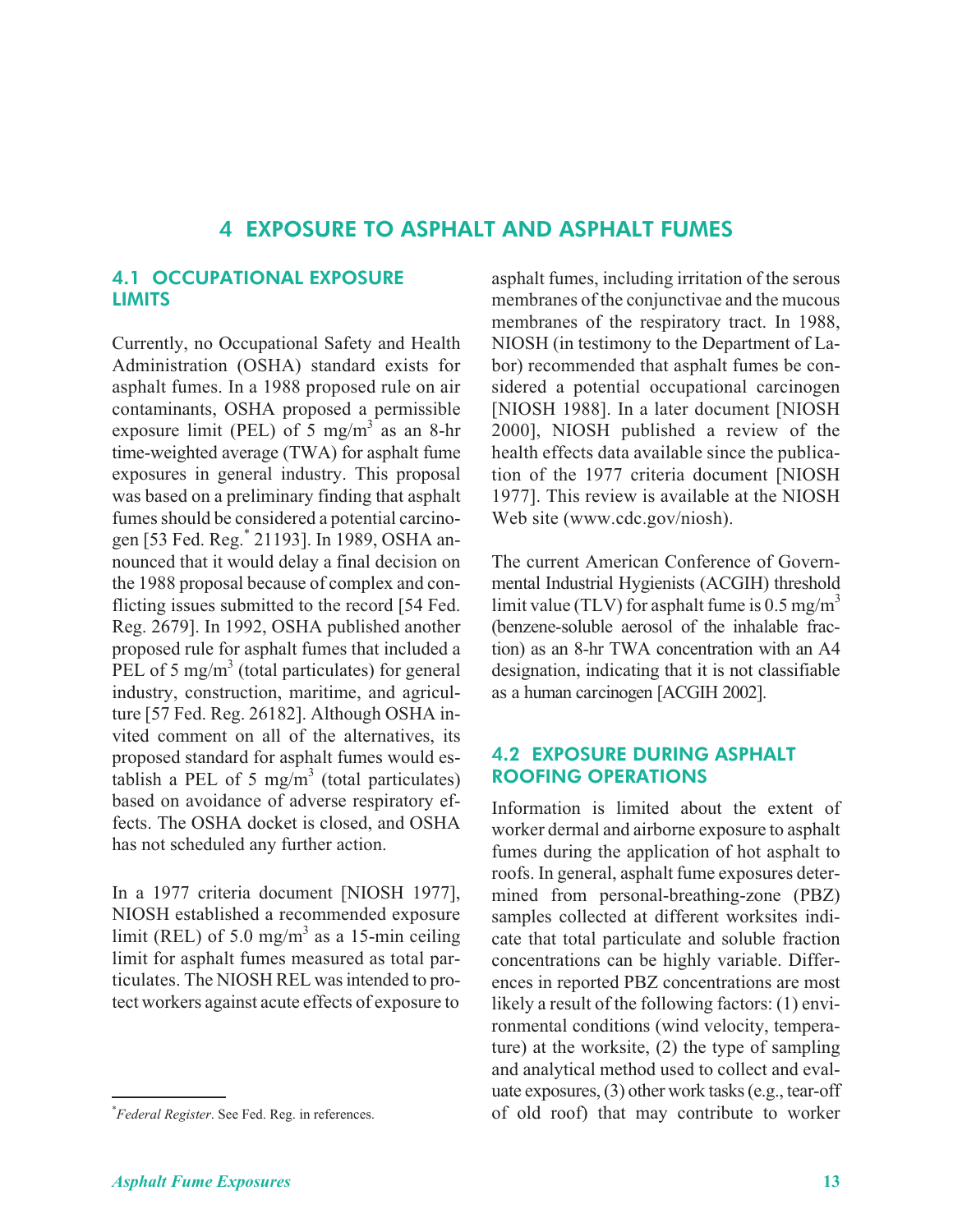exposure, (4) the work practices used in operating the kettle and applying asphalt (e.g., location of the kettle at the worksite, frequency of opening the kettle lid, type of asphalt and asphalt temperature, the manner in which workers apply asphalt to the roof relative to the wind direction), and (5) the length of time in which the PBZ sample was collected during the work shift. Controlled studies by Franzen and Trumbore [2000] found that increasing kettle temperatures from  $500\text{ °F}$ (260 °C) to 550 °F (288 °C) caused a dramatic twofold increase in measurements of total suspended particulates and the benzene soluble fraction. However, opacity readings, which measure the visibility of the fumes, were the same at both temperatures.

#### **4.2.1 Airborne Exposures**

Pertinent exposure results determined from PBZ samples collected from the 1970s through the 1990s are summarized below and listed in Table A–1 of Appendix A. In the 1970s, NIOSH conducted industrial hygiene studies of roofers applying hot asphalt to roofs. Airborne geometric mean (GM) fume concentrations (benzene solubles) ranged from  $\leq 0.04$  to 2.1 mg/m<sup>3</sup> [Brown] and Fajen 1977a,b,c]. In another NIOSH industrial hygiene study, fume concentrations were reported as cyclohexane solubles, and a GM concentration of 0.05 mg/m<sup>3</sup> was found for roofers applying hot asphalt [Hervin and Emmett 1976]. Puzinauskas [1979] reported similar PBZ fume concentrations for roofers applying Type III roofing asphalt. GM asphalt fume concentrations ranged from  $0.8$  to  $2.1$  mg/m<sup>3</sup> (benzene) solubles) and from 1.2 to 2.9 mg/m<sup>3</sup> (total particulates) for all Type III roofing asphalts evaluated.

Industrial hygiene studies conducted by NIOSH in the 1980s found PBZ fume concentrations comparable to those reported in the 1970s. Reed [1983] and Zey et al. [1988] found PBZ fume concentrations (benzene solubles) ranging from a GM of  $0.9-1.2$  mg/m<sup>3</sup> and from not detected (ND) concentrations to 1.4 mg/m<sup>3</sup> (no GM determined), respectively, when hot asphalt was being applied to roofs. Similar PBZ sample results were reported by other NIOSH investigators [Tharr 1982; Carson 1986] when either cyclohexane or acetonitrile was used as the extracting solvent for determining asphalt fume concentrations. Tharr [1982] reported GM fume concentrations ranging from 0.17 to  $0.28 \text{ mg/m}^3$  (cyclohexane solubles), and Carson [1986] found GM concentrations ranging from 0.16 to 0.27 mg/m<sup>3</sup> (acetonitrile solubles) for workers operating the kettle and applying hot asphalt to roofs. For roofers laying felt, Brandt et al. [1985] reported similar PBZ exposures ranging from  $0.2$  to  $1.1$  mg/m<sup>3</sup> (benzene solubles) and 0.5 to 1.7 mg/m<sup>3</sup> (total particulates). The GM concentrations for the kettle operator were higher  $(4.3 \text{ mg/m}^3)$  benzene solubles and 5.1 mg/m<sup>3</sup> total particulates).

In the early 1990s, Schneider and Susi [1993] and Susi and Schneider [1995] reported the results of an industrial hygiene study in which short-duration (11- to 296-min) PBZ samples were collected for the kettle operator and workers applying hot asphalt to roofs. Total particulate concentrations ranged from 10.4 to 28.85 mg/m<sup>3</sup>, with a single benzene soluble concentration of 21.8 mg/m<sup>3</sup> for the kettle operator. Total particulate and benzene soluble concentrations for all other workers handling hot asphalt ranged from  $\leq 0.03$  to 3.66 mg/m<sup>3</sup> and 0.08 to 1.89 mg/m<sup>3</sup>, respectively.

In a cross-sectional exposure assessment study conducted for AI [AI 1991; Hicks 1995], 38 full-shift PBZ samples (sampling periods ranged from 7 to 9 hr) were analyzed from workers involved in the application of hot asphalt to roofs. GM asphalt fume concentrations ranged from 0.36 to 1.0 mg/m<sup>3</sup> (total particulates) and 0.19 to  $0.67 \text{ mg/m}^3$  (benzene solubles). In a recent industrial hygiene study of workers applying asphalt to roofs [Exxon 1997; Gamble et al. 1999], GM asphalt fume concentrations were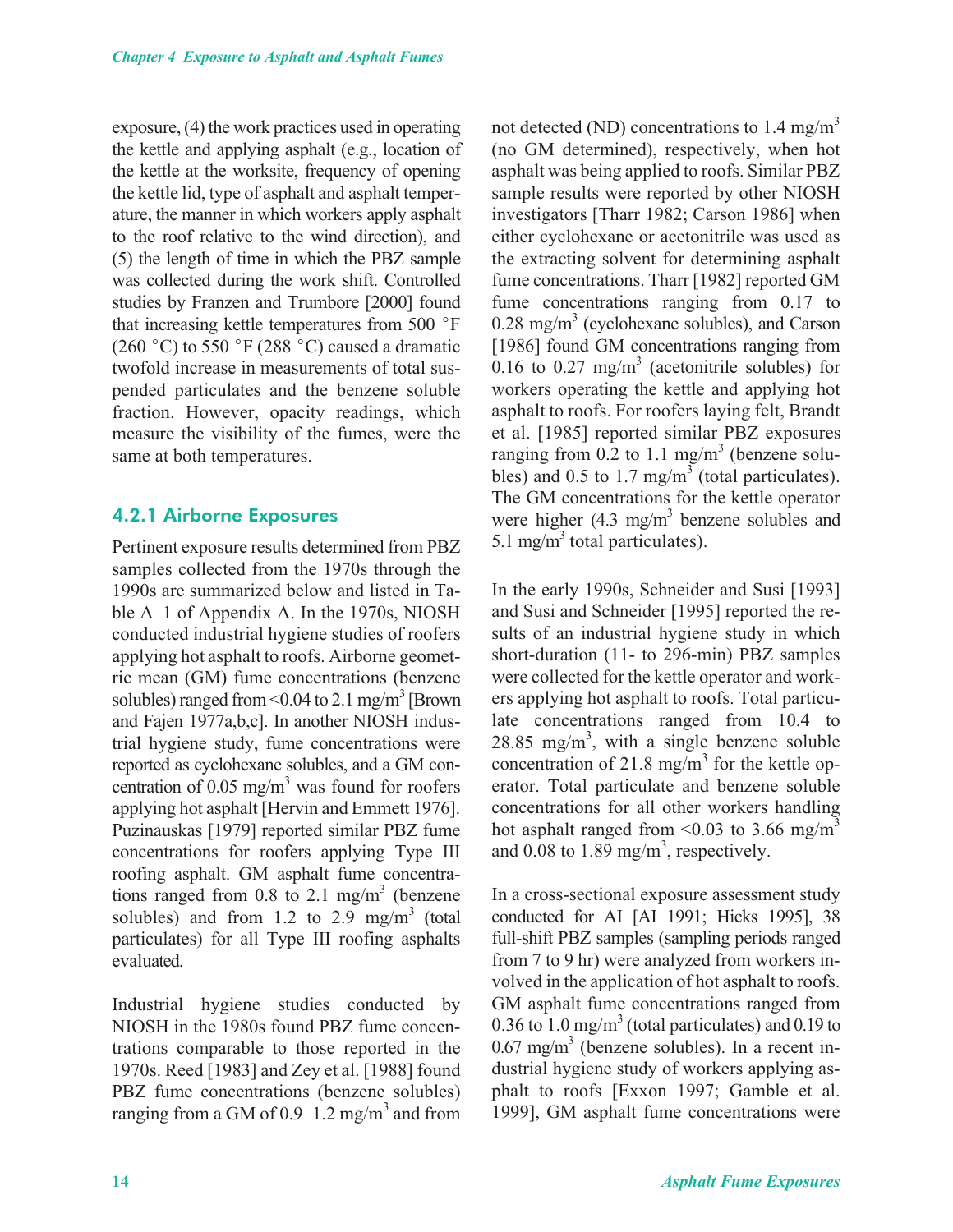0.17 to 0.44 mg/m<sup>3</sup> (total particulates) and 0.06 to 0.16 mg/m<sup>3</sup> (benzene solubles). The highest concentrations of total particulates  $(2.73 \text{ mg/m}^3)$  and benzene solubles  $(1.23 \text{ mg/m}^3)$ were found for a roof laborer. Asphalt fume concentrations reported in the more recent exposure assessment studies of roofers [Exxon 1997; Gamble et al. 1999] are somewhat lower than those reported in the 1970s and 1980s. However, no one has conducted comprehensive studies that have related the use of engineering controls, work practices, and worker education to reduced exposures for workers.

Exposures to polycyclic aromatic hydrocarbons (PAHs) have also been evaluated at roofing sites [AI 1991; Hatjian 1995; Hatjian et al. 1997; Hicks 1995]. Hatjian [1995] and Hatjian et al. [1997] reported the results of PBZ samples collected for asphalt roofers using gas chromatography/mass spectrometry (GC/MS). Napththalene, acenaphthene, and phenanthrene accounted for  $\geq 84\%$  of the measured PAH exposure for roofers. Only one roofer had more than one of three PBZ samples with detectable concentrations of the carcinogenic benzo(a) pyrene  $(B[a]P)$ ; the highest  $B(a)P$  concentration reported was  $0.2 \ \mu\text{g/m}^3$ . The kettle temperature at this site was  $572 \text{ }^{\circ}$ F (300  $\text{ }^{\circ}$ C).

Hicks [1995; AI 1991] also collected and analyzed PBZ samples for specific PAHs (see Table 4–7 in NIOSH [2000]). Several types of PAHs were identified in these samples, including the carcinogenic benzo(b)fluoranthene in three PBZ samples. The temperature of the product at the fume source ranged from 325 to 600 °F (163 to 316 °C). The method used in the Hicks study was high-performance liquid chromatography (HPLC) with an ultraviolet/fluorescence detector. This method lacks the resolution to reliably identify and quantify discrete PAHs in asphalt fumes (see Section 3.5.3 in NIOSH [2000]).

The Hatjian [1995] and Hatjian et al. [1997] studies as well as the Hicks [1995] study indicate that PAHs may be generated in various asphalt operations under some condition of use. Moreover, asphalt fumes generated at high temperatures are probably more likely to generate carcinogenic PAHs than fumes generated at lower temperatures. At some roofing sites, temperatures have been noted to range from  $572 \text{ }^{\circ}$ F (300 °C) [Hatjian 1995; Hatjian et al. 1997] to 600 °F (316 °C) [Hicks 1995].

#### **4.2.2 Dermal Exposures**

To evaluate the extent to which dermal absorption of PAHs may contribute to the total body burden, Wolff et al. [1989] and Hicks [1995] collected skin wipe samples from workers exposed to asphalt during the application of hot asphalt to roofs. The HPLC/fluorescence technique used by these authors cannot reliably identify and quantify components in asphalt, but their results are presented for completeness.

Wolff et al. [1989] collected 10 skin wipes (forehead) and 9 PBZ samples from 10 roofers who had removed an old coal-tar-pitch roof and replaced it with an asphalt roof. PAHs were detected in PBZ samples of these roofers on separate days using HPLC/fluorescence according to NIOSH Method 5506 [NIOSH 1984]. Evaluation of skin wipe samples indicated that total PAH residues per square centimeter of skin were higher in post-shift samples. A significant correlation (r=0.97) was determined between total PAHs found in PBZ samples and in post-shift skin wipe samples of eight of nine roofers. The workers who performed only coal-tar-pitch tear-off all day had higher total PAHs in post-shift skin wipes and PBZ samples than did workers who performed both tear-off and roof replacement. The source of PAHs could not be ascertained during the period when workers applied hot asphalt only, since samples were collected during the entire roof replacement (which also involved the removal of the old coal-tar-pitch roof).

In addition, PBZ samples and skin wipe samples were collected at the end of the work shift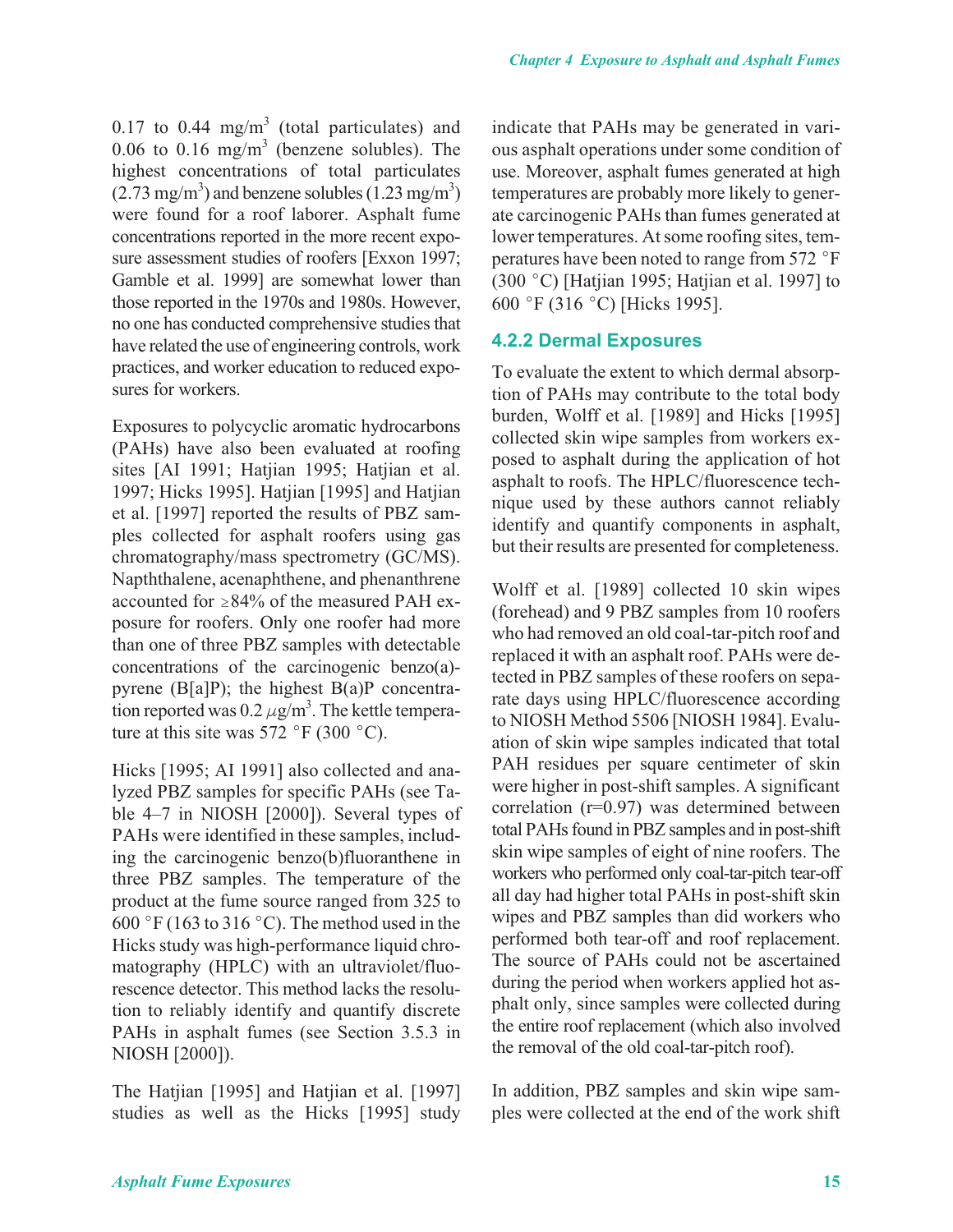from either the foreheads or the backs of the hands of 21 roofers applying asphalt [AI 1991; Hicks 1995]. All skin wipe samples were analyzed for 16 PAH compounds, including anthracene, B(a)P, chrysene, dibenz(a,h)anthracene, fluoranthene, naphthalene, and phenanthrene (see Table 4–10 in NIOSH [2000]). Only naphthalene (510 to 520 ng/cm<sup>2</sup>) was detected.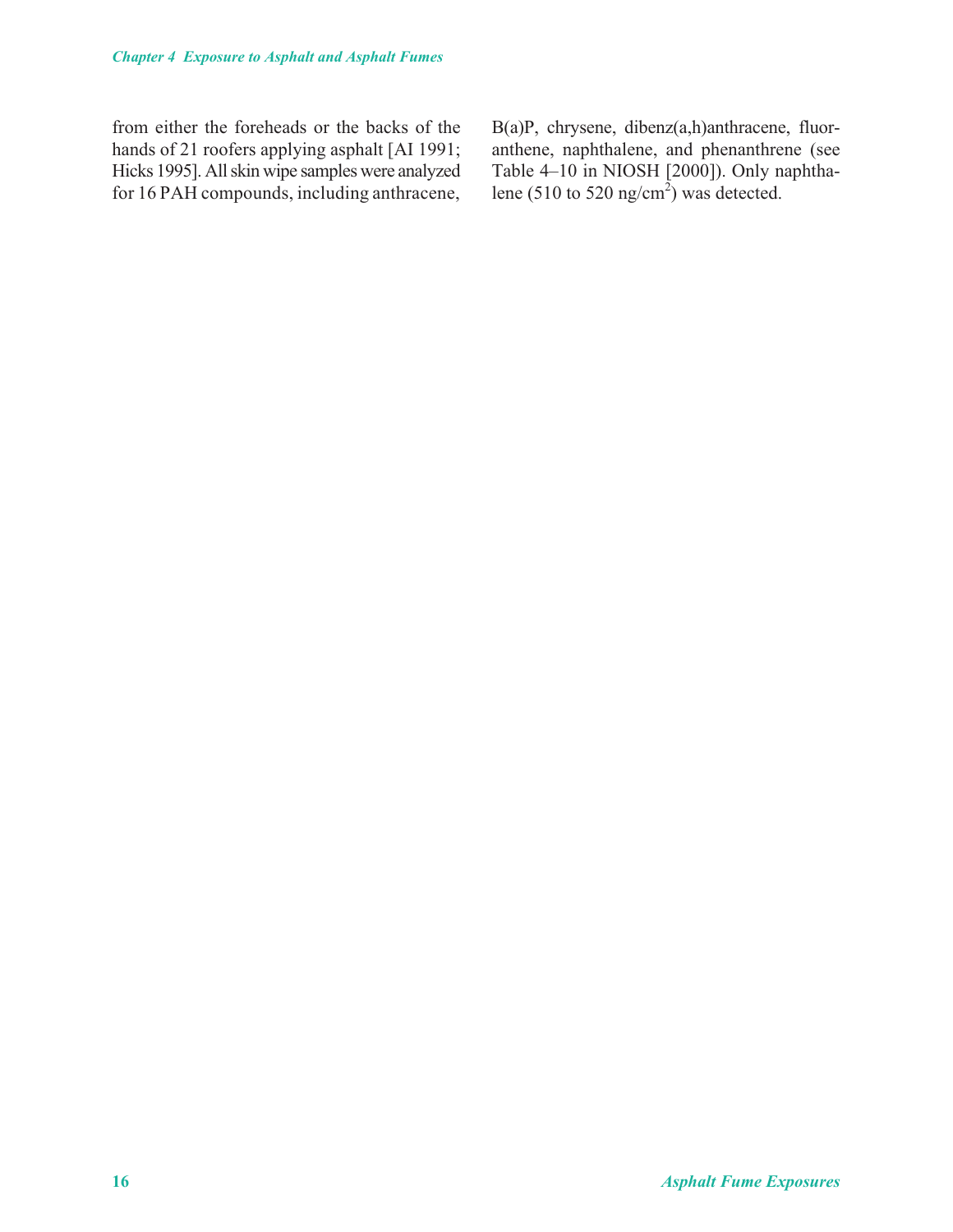# **5 METHODS FOR REDUCING ASPHALT FUME EXPOSURE**

The following section provides information about work practices, engineering control methods, and personal protective equipment (PPE) that can be effective in reducing worker exposure to asphalt fumes at the kettle and during the application of hot asphalt to roofs. This information is presented according to the order of preference in the occupational safety and health hierarchy of controls [NSC 1996]. They range from control methods and work practices that can be followed on any roofing operation to those that reflect recently emerging approaches and technologies.

#### **5.1 SUBSTITUTING LOW-FUMING ASPHALT**

Low-fuming asphalt (i.e., the addition of small amounts of polymer to the asphalt) has been developed to reduce the emission of asphalt fumes from the kettle. Some of the polymer separates from the asphalt and forms a floating skim on the surface of the asphalt in the kettle. Results from initial field studies indicate that the skim formed on the surface of the asphalt dramatically reduces fume emissions and subsequently worker exposures [Franzen and Trumbore 2000]. According to one manufacturer, this technology works with any asphalt in any kettle and has no impact on product performance [Trumbore 2000].

The materials tested to date included asphalts containing polymer (either polypropylene or a blend of polypropylene and ethylene vinyl acetate copolymer) in amounts that are 0.3% to 1% of the asphalt by weight [Franzen and Trumbore 2000]. The polymer is either contained in the packaging material (meltable) that surrounds the asphalt keg or introduced during manufacturing of the roofing asphalt.

Studies in a controlled pilot plant setting showed average reduction in asphalt fume emissions (measured by high-volume-area samplers positioned directly above the kettle) of 89% for total particulates and 92% for benzene solubles [Franzen and Trumbore 2000]. PBZ exposures of a kettle operator were reduced by 84%, measured as benzene solubles. In addition, the use of the low-fuming asphalt negated the significant emission-increasing effects of higher temperatures that characterize conventional roofing asphalts.

The results of ongoing field investigations conducted in concert with NIOSH have thus far confirmed the pilot plant studies. The results to date show 70% to 88% reductions in asphalt fume emissions and 80% to 90% reductions in PBZ exposures of kettle operators [Franzen and Trumbore 2000]. In addition, recent unpublished data suggest that use of a low-fuming asphalt may reduce asphalt fume exposure to rooftop workers [Owens Corning 2000].

#### 5.2 KETTLE SELECTION

Job-planning, setup, and advance worksite preparation are important considerations in minimizing worker exposure to asphalt fumes. The appropriate size of kettle should be selected to meet the demands of the job. Use of a kettle with inadequate capacity for the job will require the lid to be opened more frequently than necessary to ensure adequate quantities of heated asphalt to support the roofing work. Frequent opening of the lid will result in (1) more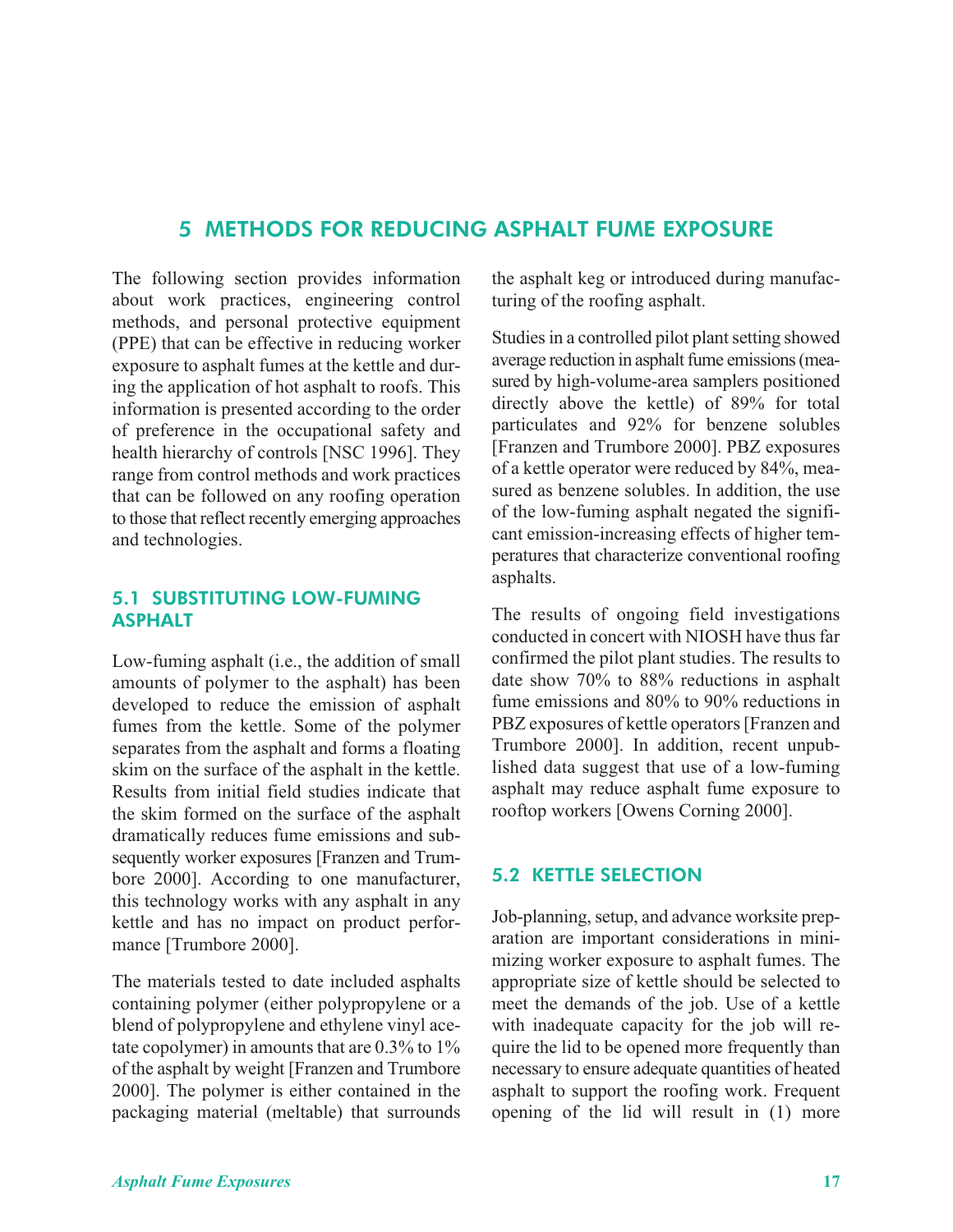frequent worker exposure to asphalt fumes, (2) inconsistent asphalt temperatures that affect the application and quality of the asphalt, and (3) the need to heat the asphalt to unnecessarily high temperatures. For some jobs, it may be appropriate to use the tanker that delivers the asphalt instead of a kettle. The use of a tanker instead of a kettle can reduce fume emissions for jobs in which a large quantity of asphalt is used.

#### 5.3 STEPS TO ISOLATE THE PROCESS AND MINIMIZE GENERATION OF **FUMES**

#### **5.3.1 Placing the Kettle at the Worksite**

The location of the kettle can have a significant effect on asphalt fume exposures to workers. When placing the kettle, take the following steps:

- 1. Minimize the distance from the kettle to the rooftop and use an insulated hot pipe to transfer the hot asphalt to the roof and avoid an unnecessary increase in the asphalt temperature at the kettle.
- 2. Set the kettle on level ground to avoid spilling asphalt or tipping over the kettle.
- 3. Place the kettle where the operator and other workers will be least exposed to the fumes for example, downwind from the workers.

Regardless of location, the kettle should always be positioned with the inside of the lid facing away from the building (so that fume emissions are released away from the building when the lid is open).

The kettle should also be placed to minimize the risk of exposing building occupants to asphalt fumes. Therefore, place the kettle away from air intake vents, doors, and windows. Note also that some local fire safety codes may require the kettle to be located a minimum distance away from building walls and/or other combustible surfaces. Always check with the building manager to ensure that the air intake system is off and that covering the intakes will not cause damage to the ventilation system. If possible, work during off hours and give the building occupants a few days of notice before starting the job. Close and cover all building air intakes.

Because the kettle is the major source of asphalt fume exposure, restrict access to the area immediately surrounding the kettle. Mark the area with warning tape, traffic cones, and/or signs. The restricted area should be large enough to keep the public away from contact with the kettle or the asphalt and to allow sufficient space for the kettle operator to work. Restricting access also reduces the risk of burns to workers and bystanders and makes it less likely that vehicles or other equipment will unintentionally be permitted into the area.

#### **5.3.2 Maintaining Asphalt Temperature in the Kettle**

The following work practices and fume reduction techniques at the kettle are important for (1) maintaining the asphalt at the desired temperature for application, (2) reducing the risk of fires and explosions, and (3) minimizing fume generation and worker exposure. Also, asphalt kettles should have tight-fitting lids and should be closed during normal operations when asphalt is not being loaded.

To ensure reasonably accurate asphalt temperature readings at the kettle, follow these work practices:

1. Before starting the job, visually inspect the temperature-related equipment and controls such as thermometers, thermostats,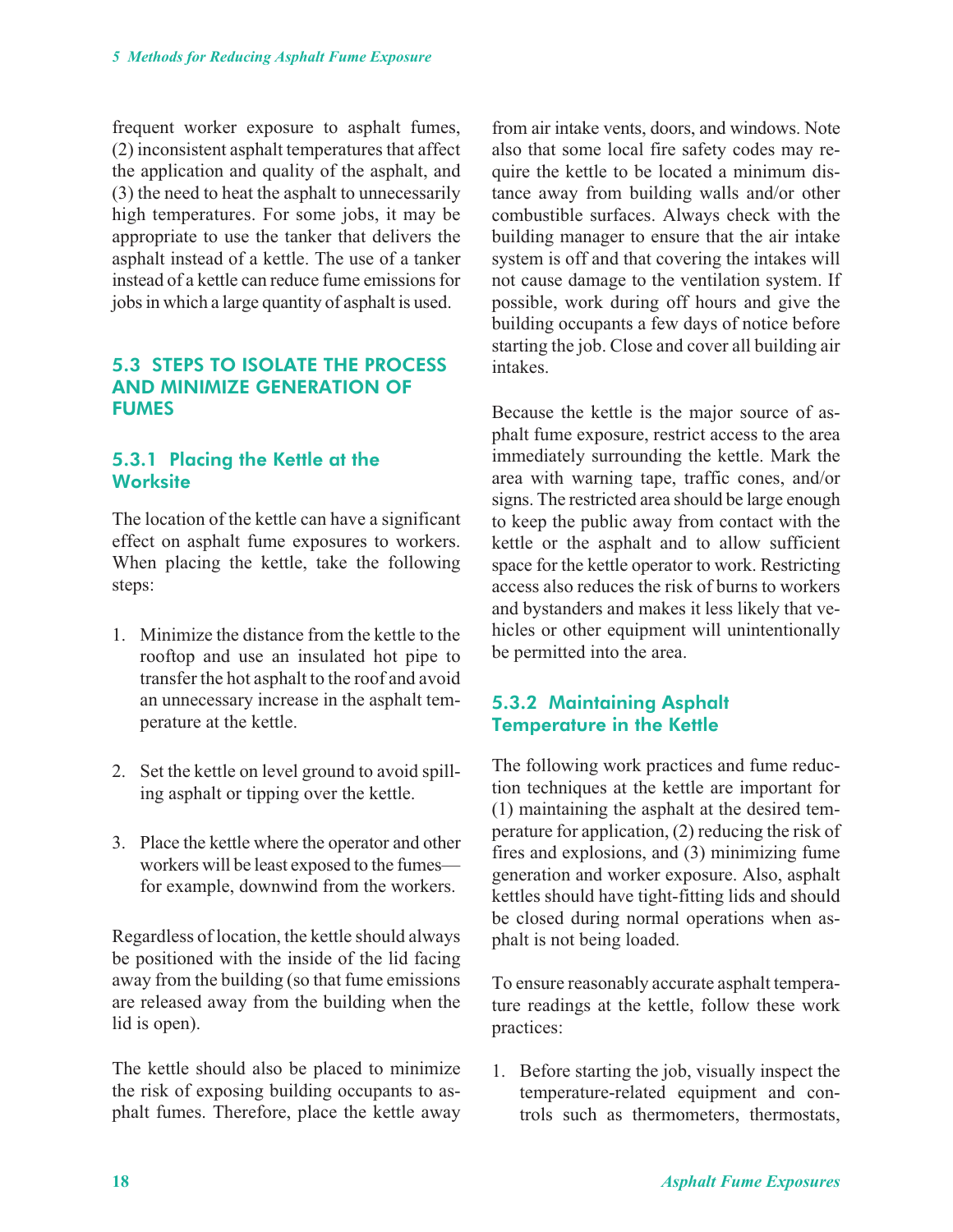and automatic shut-off mechanisms to assure that they are in good working condition.

- 2. Make sure that the lid fits tightly.
- 3. Calibrate kettle thermometers and thermostats at least monthly or more often if recommended by the manufacturer.
- 4. Follow the manufacturer's recommendations for cleaning and maintaining thermostats, automatic shut-off controls, and other mechanisms that regulate the firing tubes.
- 5. Take temperature readings after skimming the asphalt.
- 6. If the kettle is controlled manually, monitor the temperature of the asphalt at least every 30 min.
- 7. Take manual temperature readings using a stem thermometer inserted just below the surface of the asphalt.
- 8. Verify temperature readings with the temperature gauge on the kettle by using a hand-held or infrared thermometer. When using an infrared gun, point it at a freshly disrupted asphalt surface to get a true reading.

As a generally accepted practice, the kettle temperature should initially be set at 50 $\degree$ F (28 $\degree$ C) above the EVT and then adjusted as needed to ensure that the EVT is maintained at the point of application on the roof. However, the kettle temperature should be kept at least 25 °F (14 °C) below the flash point temperature at all times. Maintaining the lowest possible asphalt temperature in the kettle will reduce the amount of fume generated and have quality benefits in reduced fallback and reduced coke/carbon buildup in the kettle.

When opening the kettle lid to refill the kettle, fill it to the maximum recommended fluid level. The kettle operator should chop asphalt kegs into manageable pieces before the refill operation to shorten the time needed to have the kettle lid open during refilling. These steps will help to maintain a constant asphalt temperature in the kettle, minimize the release of asphalt fumes, and reduce fume exposure to the kettle operator and other workers.

# **5.3.3 Applying Asphalt on the Roof**

Many of the rooftop machines used to transport and apply the hot asphalt can also be insulated or covered, thereby reducing heat loss as well as the emission of asphalt fumes. Hot luggers, used to transport hot asphalt from the supply line to the area of application, typically have a capacity of 55 gal and can be insulated and covered. During this transfer from the hot lugger, using the draw-off valve/spigot at the proper height will help to avoid splash hazards and reduce heat loss. Felt-laying machines also carry a substantial reservoir of hot asphalt (typically, 40 to 49 gal), and some are insulated with lid covers. However, it is impractical to cover mop carts used for hot mop application of the asphalt, since the mop must constantly be moved in and out of the hot asphalt.

Workers applying hot asphalt on the roof should work upwind whenever possible to reduce their exposure to asphalt fumes. Operations involving filling or refilling of hot luggers, mop carts, buckets, and other containers of asphalt (such as those on mechanical asphalt spreaders or felt-laying machines) should also be conducted while standing immediately upwind of the operation whenever possible. Any lids or covers on containers of hot asphalt (such as those on hot luggers, mechanical spreaders, or felt-laying machines) should remain closed except during refilling operations. Buckets of hot asphalt should be no more than three-quarters full and should have half lids to reduce spillage. Workers should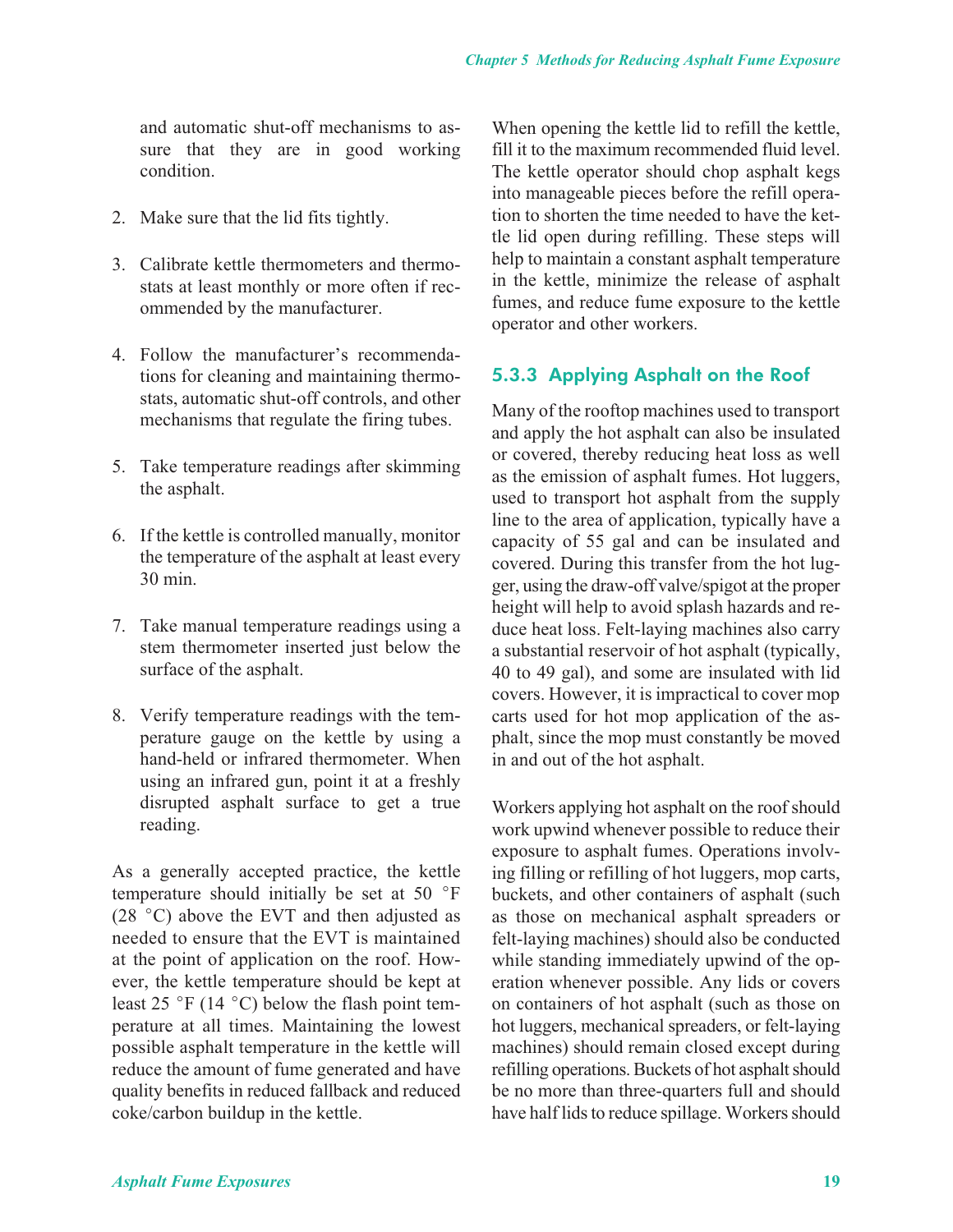carry buckets on the down-roof side, and they should always use a twisting motion to unstick buckets and mops. For work in partially confined or poorly ventilated spaces (such as under eaves), fans may be an effective way to circulate the asphalt fumes away from the work area. If fans are used, they should be grounded and kept out of walking paths and any areas where contact with hot asphalt or liquids may occur.

#### **5.4 CONTROL DEVICES FOR REDUCING ASPHALT FUME EMISSIONS**

Asphalt fume emissions from the kettle can be reduced by maintaining a constant asphalt temperature in the kettle and preventing the release of fumes by the use of various control methods. A variety of thermostatically controlled heating systems are available to maintain a set asphalt temperature in the kettle. In addition, kettles are often constructed of double walls with thermal insulation between the walls; they may also have double lids to help maintain a constant temperature. Pumping rates have also increased substantially and are now typically 60 gal/min compared with 35 gal/min in the 1970s. This higher pumping rate reduces heat loss between the kettle and the point of application.

Using insulation throughout the mechanical systems that transport the liquid asphalt from the kettle to the point of application will reduce the amount of heat lost and thereby allow the kettle to be operated at lower temperatures. Pipe-insulating materials include fibrous supply line insulation and high-temperature glass fiber insulation. Since the pipe-insulating materials also help maintain the asphalt temperature in the pipe, they also reduce clogging of the supply lines caused by cooling and solidifying the asphalt on the inside walls of the pipe.

Several types of emission control devices (including emission capture and destruction devices as well as load insertion devices) have been introduced for use on kettles to reduce fume exposure. Emission capture and destruction devices consist of a vent or exhaust system that evacuates fumes from the headspace inside the kettle to a capture or destruction device. These devices often include afterburners, reburners, filters, and condensation systems. Most of these systems draw fumes from the headspace inside the kettle, thereby reducing the concentration of asphalt fumes inside the headspace. However, if the asphalt in the kettle is at a temperature that generates sufficient combustible vapors to exceed the UEL, these emission control systems may inadvertently lower the concentration of the asphalt fumes into the explosive range. Therefore, appropriate control devices are needed to monitor and maintain the asphalt fume concentration in the kettle headspace below the LEL. Also, steps need to be taken to prevent the airflow from causing coke to smolder and become an ignition source in the kettle headspace.

Controls (i.e., damper/flue) designed to regulate the airflow are being evaluated. In the meantime, prevent the potential for creating an explosion and fire risk by avoiding overheating of the asphalt, keeping the asphalt fume concentration in the headspace of the kettle below the LEL, and eliminating ignition sources.

Some afterburner systems use an open flame that can act as an ignition source. The ignition risk associated with the afterburner can be reduced by using flame arrestors, but these are prone to clogging and may not be sufficiently reliable to work effectively under actual operating conditions.

Another potential problem is coke or carbon buildup on the firewall of the kettle resulting from overheating of the asphalt. When a kettle is operated at high temperatures, this buildup can become so hot that it will glow red and act as an additional ignition source.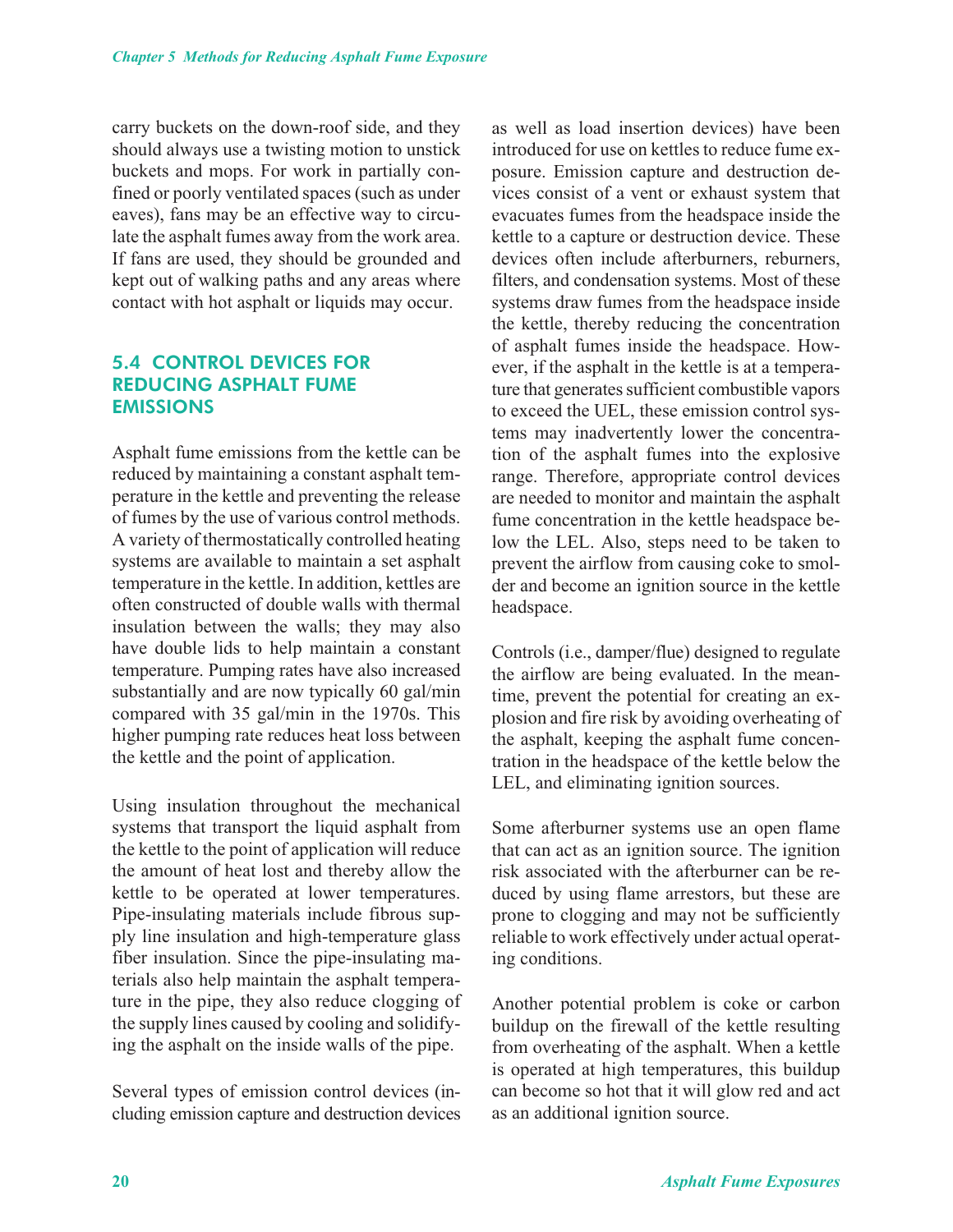In systems that do not use afterburners or reburners, other potential ignition sources include the heating tube vent stack or flue. Kettle heating tubes generally run lengthwise through the vessel, then they turn and pass vertically through the kettle headspace to vent above the top deck of the kettle. In some situations, the asphalt itself can become an ignition source (i.e., if the asphalt temperature reaches at least 600 °F [316 °C]).

In addition to incineration, another method of reducing asphalt fume emissions is filtration. This newly emerging technology uses a series of filters, including high-efficiency particulate air (HEPA) filters and activated carbon to capture and filter particulates and vapors from the asphalt fume.

Loading devices provide another means of reducing the emission of asphalt fumes from the kettle. These devices allow the kettle operator to refill the kettle without opening the lid. Designs include mail slot openings and rotating loading drums that drop the solid asphalt into the kettle. Since all of these devices must be located above the liquid level in the kettle, they increase the headspace above the liquid asphalt. Although increasing the headspace in the kettle does not necessarily increase the risk of explosion, it can significantly increase the size of the explosion. In addition, these devices effectively reduce the usable capacity of the kettle. This reduction may create an incentive to overheat the asphalt in some circumstances, such as when the kettle operator needs to melt the asphalt more quickly to meet the needs of the rooftop crew for hot asphalt. Another difficulty with loading devices may arise from the inability of the kettle operator to evenly distribute the new asphalt as it is added to the hot asphalt already in the kettle. This situation can lead to "pyramiding" of the newly introduced (cold) asphalt in the kettle's heating vessel. Pyramiding may cause the loading device to operate incorrectly and may also create "cold spots" that could cause the kettle thermostat to heat the asphalt to excessively high temperatures. If not maintained properly, loading devices can also become clogged, necessitating the opening of the kettle lid so that the solid chunks of asphalt can be moved out of the way of the loading door. The opening of the kettle lid allows the release of additional asphalt fume into the work environment.

#### **5.5 TRAINING AND EDUCATION**

Workers should be trained in the use of good work practices for reducing exposure to asphalt fumes. They should also be provided with appropriate educational materials informing them of the potential hazards associated with working with asphalt.

#### **5.6 USE OF PPE**

#### **5.6.1 Personal Protective Clothing and Gear**

Proper PPE includes cuffless long pants and long-sleeved shirts made from natural fibers (avoid manmade organics such as polyester), nonskid shoes or boots with leather uppers that cover the ankles, safety glasses with side shields or goggles for rooftop workers whose eyes are sensitive to the fumes, face shields for kettle operators, and hard hats and leather gloves for all workers. Wearing PPE primarily protects workers against the risk of asphalt burns, but it can also reduce dermal contact with asphalt and asphalt fumes.

#### **5.6.2 Respiratory Protection**

Respirator use may be called for if available engineering controls and work practices are ineffective in controlling asphalt fume exposures to concentrations below the NIOSH REL of  $5 \text{ mg/m}^3$  (total particulates measured as a 15-min ceiling) or applicable State or Federal standards. However, because respirator use can introduce new safety hazards in roofing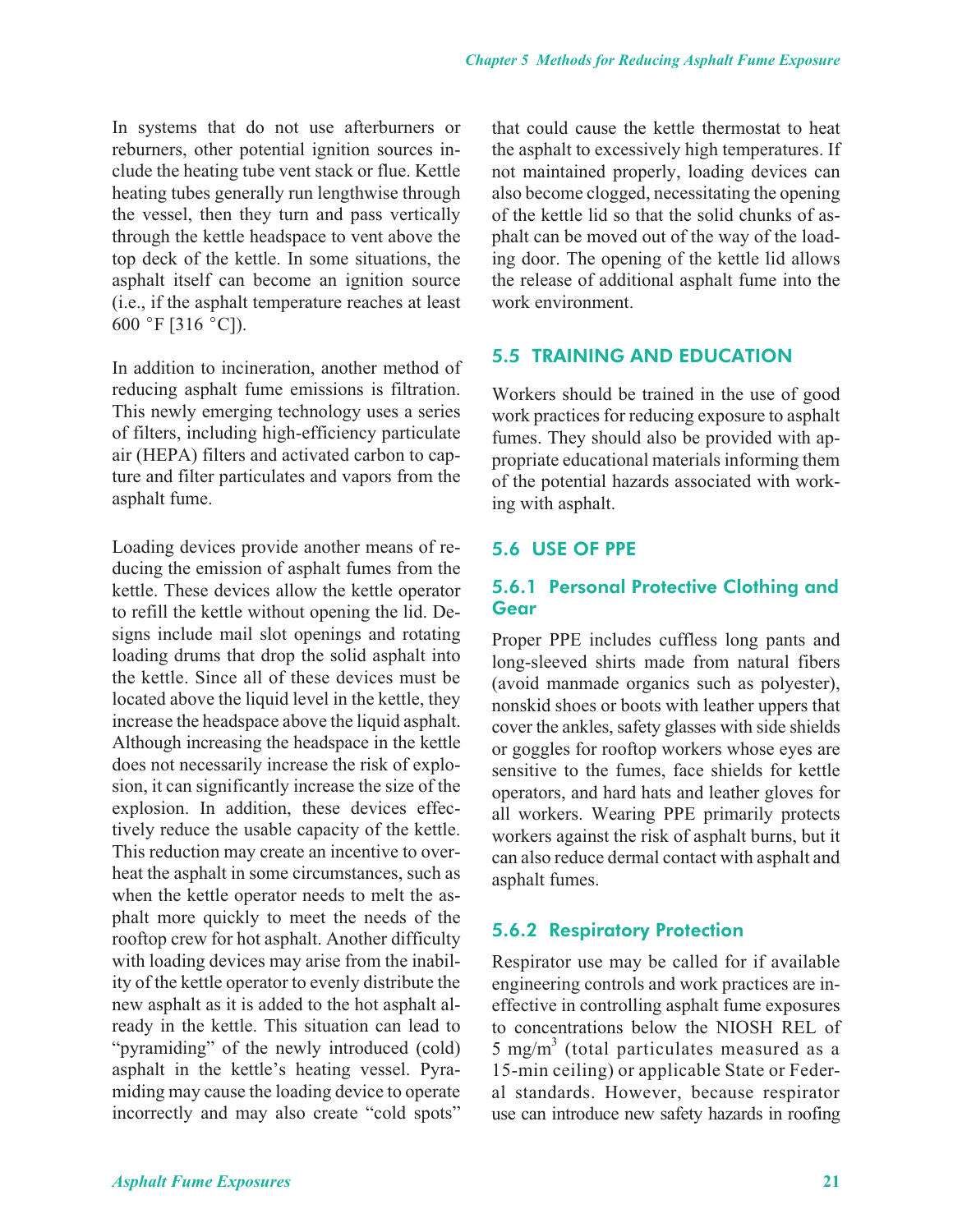work, respirator use should be the last resort for controlling exposures. When respiratory protection is provided, all applicable OSHA requirements should be followed in accordance with a written respirator program, including the use

of NIOSH-approved respirators (see Appendix B), training, fit-testing, medical approval, and proper inspection, cleaning, maintenance, repair, and storage of respirators [29 CFR\* 1910.134].

<sup>\*</sup> *Code of Federal Regulations*. See CFR in references.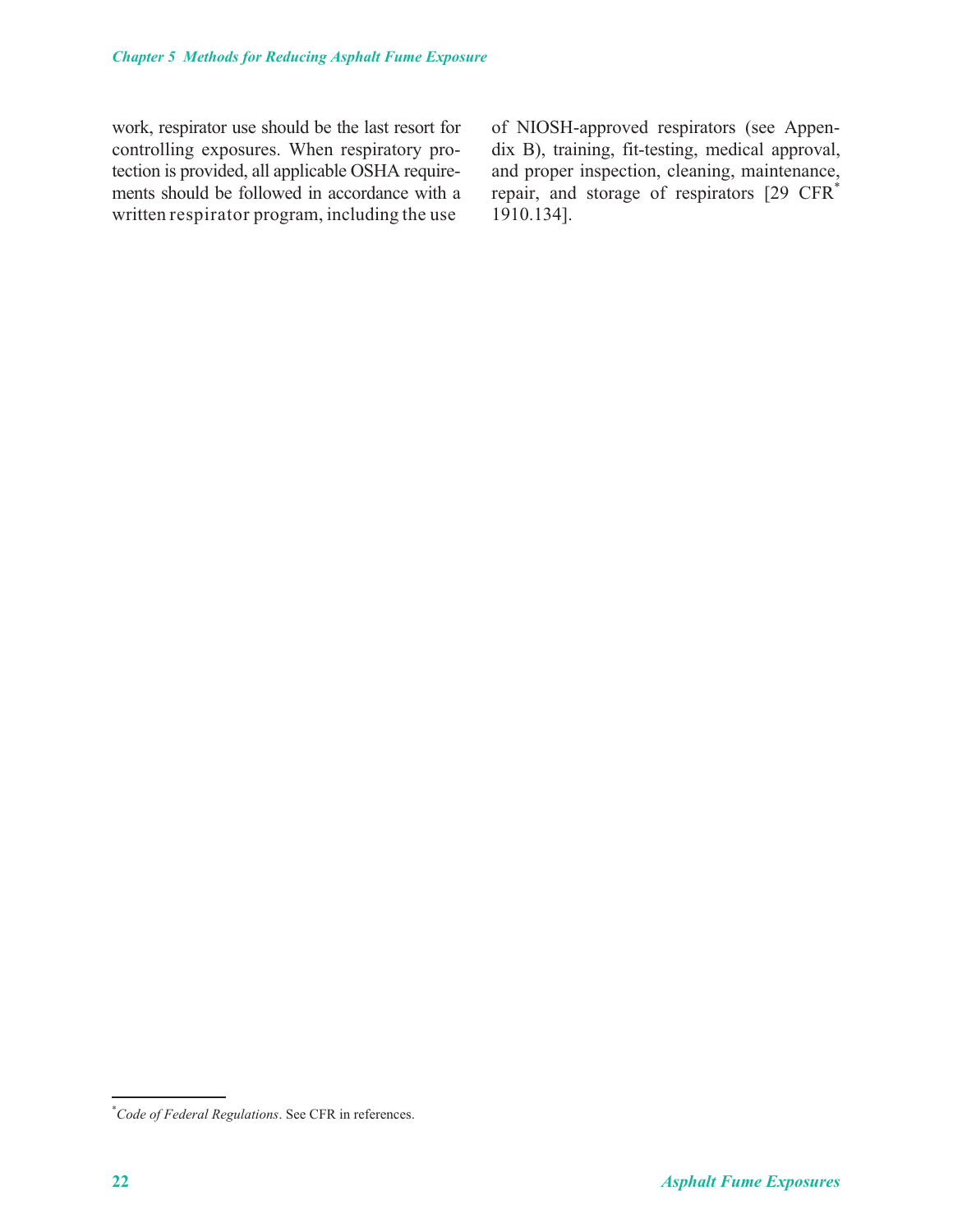# 6 RESEARCH NEEDS

The following research efforts should contribute to the reduction of worker exposure to asphalt fumes during the application of hot asphalt to roofs:

- Continue to evaluate the various types of asphalt kettles and determine what types of engineering controls and design configurations provide optimal reductions in asphalt fume exposure.
- Investigate alternative methods for feeding asphalt into the kettle to reduce the need for and frequency of lifting the kettle lid.
- Continue to evaluate the efficacy of low-fuming asphalts for reducing asphalt fume exposures at the kettle and on the rooftop.
- Investigate all sources of asphalt fume exposure during the application of hot asphalt to roofs and determine what types of changes in engineering control methods and work practices can be instituted to reduce such exposures.
- Conduct field studies to determine fume composition (e.g., PAHs, total particulates, soluble fractions) and concentrations at different asphalt temperatures.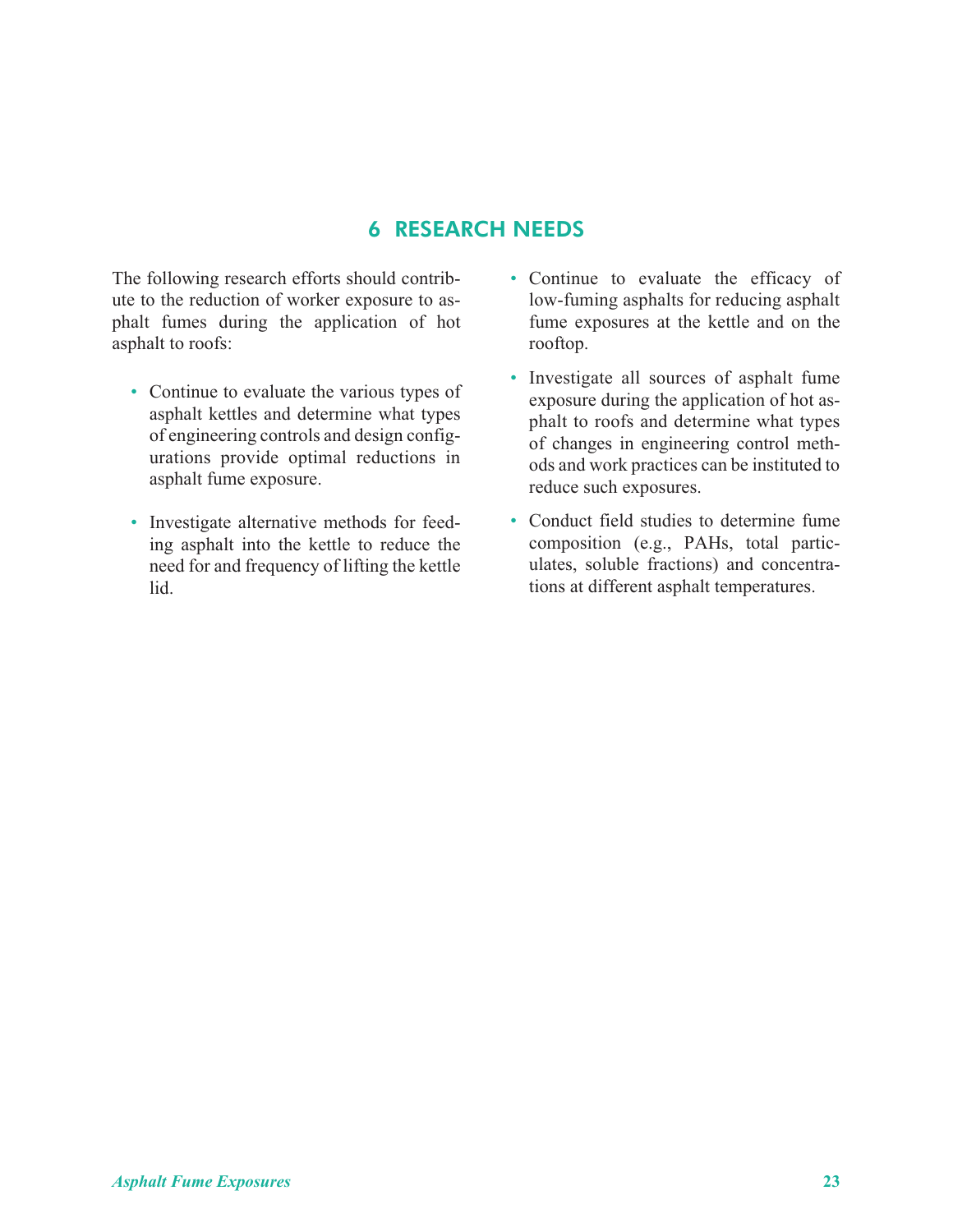# **REFERENCES**

ACGIH [2002]. 2002 TLVs® and BEIs®: threshold limit values for chemical substances and physical agents; and biological exposure indices. Cincinnati, OH: American Conference of Governmental Industrial Hygienists.

AI [1990a]. Introduction to asphalt. 8th ed. Lexington, KY: The Asphalt Institute, Manual Series No. 5 (MS–5).

AI [1990b]. Report to OSHA and NIOSH: status of Asphalt Industry Steering Committee research program on the health effects of asphalt fumes and recommendation for a worker health standard. Lexington, KY: The Asphalt Institute.

AI [1991]. Final report: asphalt industry cross sectional exposure assessment study. Text and Appendix A. College Park, MD: The Asphalt Institute.

AREC [1999]. Comments of the Asphalt Roofing Environmental Council on NIOSH's September 1998 hazard review document: health effects of occupational exposure to asphalt. The Asphalt Institute, Asphalt Roofing Manufacturers' Association, National Roofing Contractors Association, Roof Coating Manufacturers' Association. Unpublished.

ARMA [1993]. Recommendations regarding builtup roofing asphalt. Rockville MD: Asphalt Roofing Manufacturers' Association, March.

ARMA [1996]. Report from Richard Snyder, Executive Vice President, Asphalt Roofing Manufacturer's Association, to Ralph Zumwalde, U.S. Department of Health and Human Services, Centers for Disease Control and Prevention, National Institute for Occupational Safety and Health. Unpublished report.

ASTM [1997]. Standard specification for D312–95a asphalt used in roofing. In: 1997 Annual book of ASTM standards. West Conshohocken, PA: American Society for Testing and Materials.

Boduszynski M [1981]. Asphaltenes in petroleum asphalts: composition and formation. In: Bunger JW, Li NC, eds. Chemistry of asphaltenes. Washington, DC: American Chemical Society, pp. 119–135.

Brandt HCA, De Groot PC, Molyneux MKB, Tindle PE [1985]. Sampling and analysis of bitumen fumes. Part 2. Field exposure measurements. Ann Occup Hyg *29*(1):47–58.

Brown J, Fajen J [1977a]. Industrial hygiene survey report: Zeric Roofing Corporation, Santee, California. Cincinnati, OH: U.S. Department of Health, Education, and Welfare, Public Health Service, Center for Disease Control, National Institute for Occupational Safety and Health, NIOSH Report No. IWS–48.15.

Brown J, Fajen J [1977b]. Industrial hygiene survey report: Asbestos Roofing Company, San Diego, California. Cincinnati, OH: U.S. Department of Health, Education, and Welfare, Public Health Service, Center for Disease Control, National Institute for Occupational Safety and Health, NIOSH Report No. IWS–48.17.

Brown J, Fajen J [1977c]. Industrial hygiene survey report: Asbestos Roofing Company, San Diego, California. Cincinnati, OH: U.S. Department of Health, Education, and Welfare, Public Health Service, Center for Disease Control, National Institute for Occupational Safety and Health, NIOSH Report No. IWS–48.16.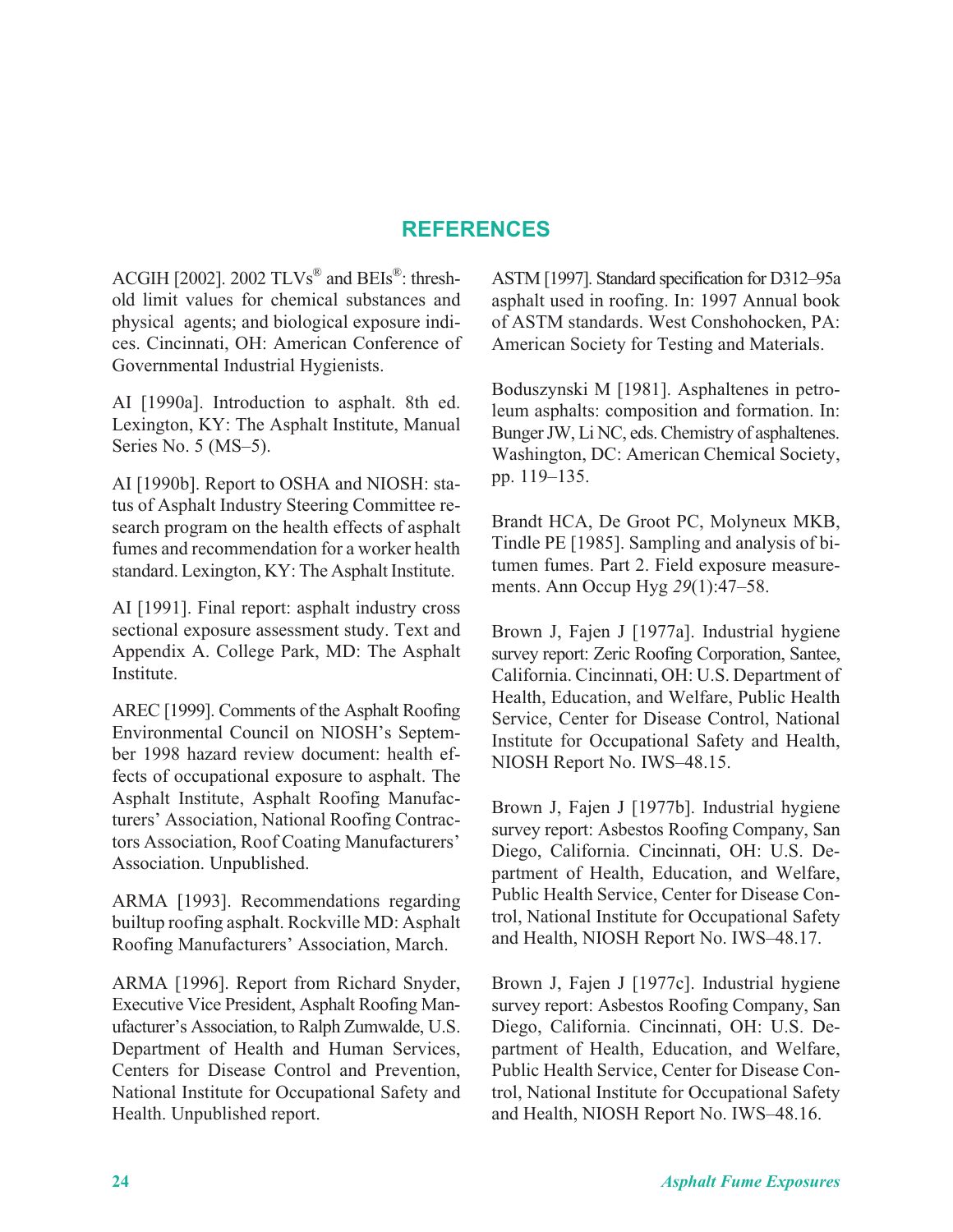Campbell PG, Wright JR [1966]. Oxidation products in an oxygen blown Kuwait asphalt. Ind Eng Chem Product Res Dev *5*(4):319–323.

Carson GA [1986]. Health hazard evaluation report: U.S. Army Corps of Engineers Supply Depot, Kansas City, Missouri. Cincinnati, OH: U.S. Department of Health and Human Services, Public Health Service, Centers for Disease Control, National Institute for Occupational Safety and Health, NIOSH HETA No. 83–198–1646, NTIS No. PB–86–220–696/A02.

CFR. Code of Federal regulations. Washington, DC: U.S. Government Printing Office, Office of the Federal Register.

Corbett LW [1975]. Reaction variables in the air blowing of asphalt. Ind Eng Chem Process Res Dev *14*(2):181–187.

Corbett LW [1979]. Manufacture of petroleum asphalt. In: Hoiberg A, ed. Bituminous materials: asphalts, tars, and pitches. Vol. II. Asphalts. Huntington, NY: Krieger Publishing Company, pp. 81–122.

Exxon [1997]. Shift study of pulmonary function and symptoms in workers exposed to asphalt fumes. Final report submitted to Asphalt Industry Oversight Committee. East Millstone, NJ: Exxon Biomedical Sciences, Inc., Report No. 97TP31.

53 Fed. Reg. 21193 [1988]. Occupational Safety and Health Administration. Proposed rules: asphalt fumes. Washington, DC: U.S. Government Printing Office, Office of the Federal Register.

54 Fed. Reg. 2679 [1989]. Occupational Safety and Health Administration: air contaminants, final rule. Washington, DC: U.S. Government Printing Office, Office of the Federal Register.

57 Fed. Reg. 26182 [1992]. Occupational Safety and Health Administration: proposed rules. Washington, DC: U.S. Government Printing Office, Office of the Federal Register.

Franzen MR, Trumbore DC [2000]. Reduction of asphalt fumes in roofing kettles. Environ Sci Technol *34*(12):2582–2586.

Freese and Nichols, Inc. [1994]. Specifications SW–1695 for Roswell Airport traffic control tower, Roswell Industrial Air Center. Department of Transportation, Federal Aviation Administration, Southwest Region. Fort Worth, TX: Freese and Nichols, Inc., Consulting Engineers.

Gamble JF, Nicolich MJ, Barone NJ, Vincent WJ [1999]. Exposure-response of asphalt fumes with changes in pulmonary function and symptoms. Scand JWork Environ Health *25*(3):186–206.

Goppel JM, Knotnerus J [1955]. Fundamentals of bitumen blowing. In: Proceedings of the Fourth World Petroleum Congress, Section III/G, Paper 2, pp. 399–413.

Hatjian BA [1995]. Risk assessment of occupational exposure to polycyclic aromatic hydrocarbons [Dissertation]. Newcastle, United Kingdom: University of Newcastle upon Tyne, Department of Environmental and Occupational Medicine. The British Library, British Thesis Service, Thesis No. DX186186.

Hatjian BA, Edwards JW, Williams FM, Harrison J, Blain PG [1997]. Risk assessment of occupational exposure to bitumen fumes in the road paving and roofing industries. J Occup Health Saf-Aust NZ *13*(1):65–78.

Hervin RL, Emmett EA [1976]. Health hazard evaluation determination: Sellers and Marquis Roofing Company, A.J. Shirk Roofing Company, Western Roofing Company, and the Quality Roofing Company—A Joint Venture— Kansas City, MO. Cincinnati, OH: U.S. Department of Health, Education, and Welfare,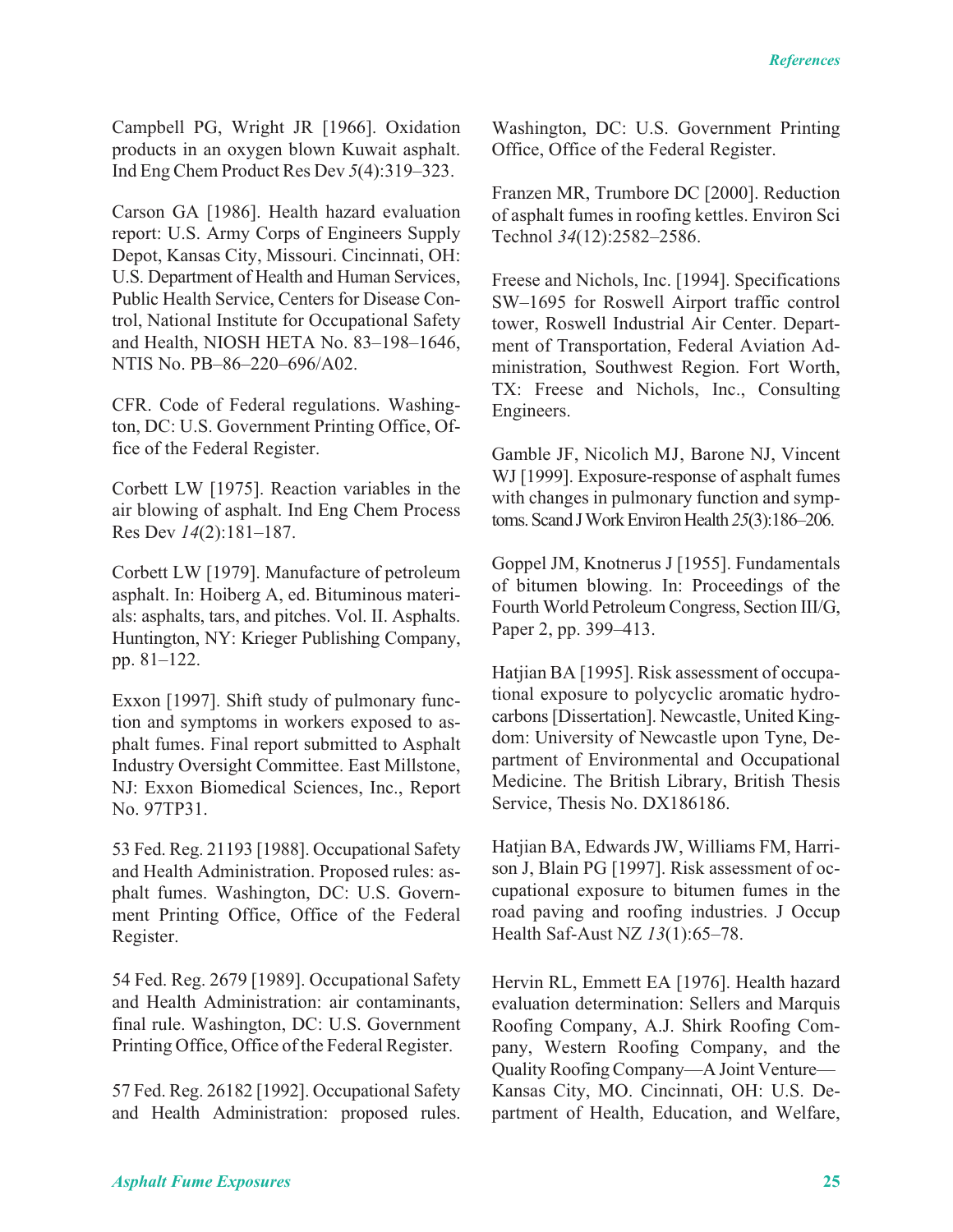Public Health Service, Center for Disease Control, National Institute for Occupational Safety and Health, NIOSH HHE No. 75–102–304.

Hicks JB [1995]. Asphalt industry cross-sectional exposure assessment study. Appl Occup Environ Hyg *10*(10):840–848.

IARC [1985]. IARC monographs on the evaluation of the carcinogenic risk of chemicals to humans: polynuclear aromatic compounds. Part 4. Bitumens, coal tars, derived products, shale-oils, and soots. Vol. 35. Lyon, France: World Health Organization, International Agency for Research on Cancer, pp. 39–81.

King RW, Puzinauskas VP, Holdsworth CE [1984]. Asphalt composition and health effects: a critical review. Washington DC: American Petroleum Institute.

Moschopedis SE, Speight JG [1973]. Oxidation of petroleum fractions. Fuel *52*:83.

NIOSH [1977]. Criteria for a recommended standard: occupational exposure to asphalt fumes. Cincinnati, OH: U.S. Department of Health, Education, and Welfare, Public Health Service, Center for Disease Control, National Institute for Occupational Safety and Health, DHEW (NIOSH) Publication No. 78–106, NTIS Publication No. PB–277–333.

NIOSH [1984]. NIOSH manual of analytical methods. 3rd ed. Cincinnati, OH: U.S. Department of Health and Human Services, Public Health Service, Centers for Disease Control, National Institute for Occupational Safety and Health, DHHS (NIOSH) Publication No. 84–100.

NIOSH [1987a]. NIOSH guide to industrial respiratory protection. Cincinnati, OH: U.S. Department of Health and Human Services, Public Health Service, Centers for Disease Control, National Institute for Occupational Safety and Health, DHHS (NIOSH) Publication No. 87–116.

NIOSH [1987b]. NIOSH respirator decision logic. Cincinnati, OH: U.S. Department of Health and Human Services, Public Health Service, Centers for Disease Control, National Institute for Occupational Safety and Health, DHHS (NIOSH) Publication No. 87–108.

NIOSH [1988]. NIOSH testimony on the Occupational Safety and Health Administration's proposed rule on air contaminants, August 1, 1988, OSHA Docket No. H–020. NIOSH policy statements. Cincinnati, OH: U.S. Department of Health and Human Services, Public Health Service, Centers for Disease Control, National Institute for Occupational Safety and Health.

NIOSH [1996]. NIOSH guide to the selection and use of particulate respirators certified under 42 CFR 84. Cincinnati, OH: U.S. Department of Health and Human Services, Public Health Service, Centers for Disease Control and Prevention, National Institute for Occupational Safety and Health, DHHS (NIOSH) Publication No. 96–101.

NIOSH [2000]. NIOSH hazard review: health effects of occupational exposure to asphalt. Cincinnati, OH: U.S. Department of Health and Human Services, Public Health Service, Centers for Disease Control and Prevention, National Institute for Occupational Safety and Health, DHHS (NIOSH) Publication No. 2001–110.

NRCA [1991]. Equiviscous temperature (EVT). Rosemont, IL: National Roofing Contractors Association, Bulletin 291, December.

NRCA [1996]. NRCA roofing and waterproofing manual. 4th ed. Rosemont, IL: National Roofing Contractors Association.

NRCA [2000]. NRCA 1999–2000 annual market survey. Rosemont, IL: National Roofing Contractors Association.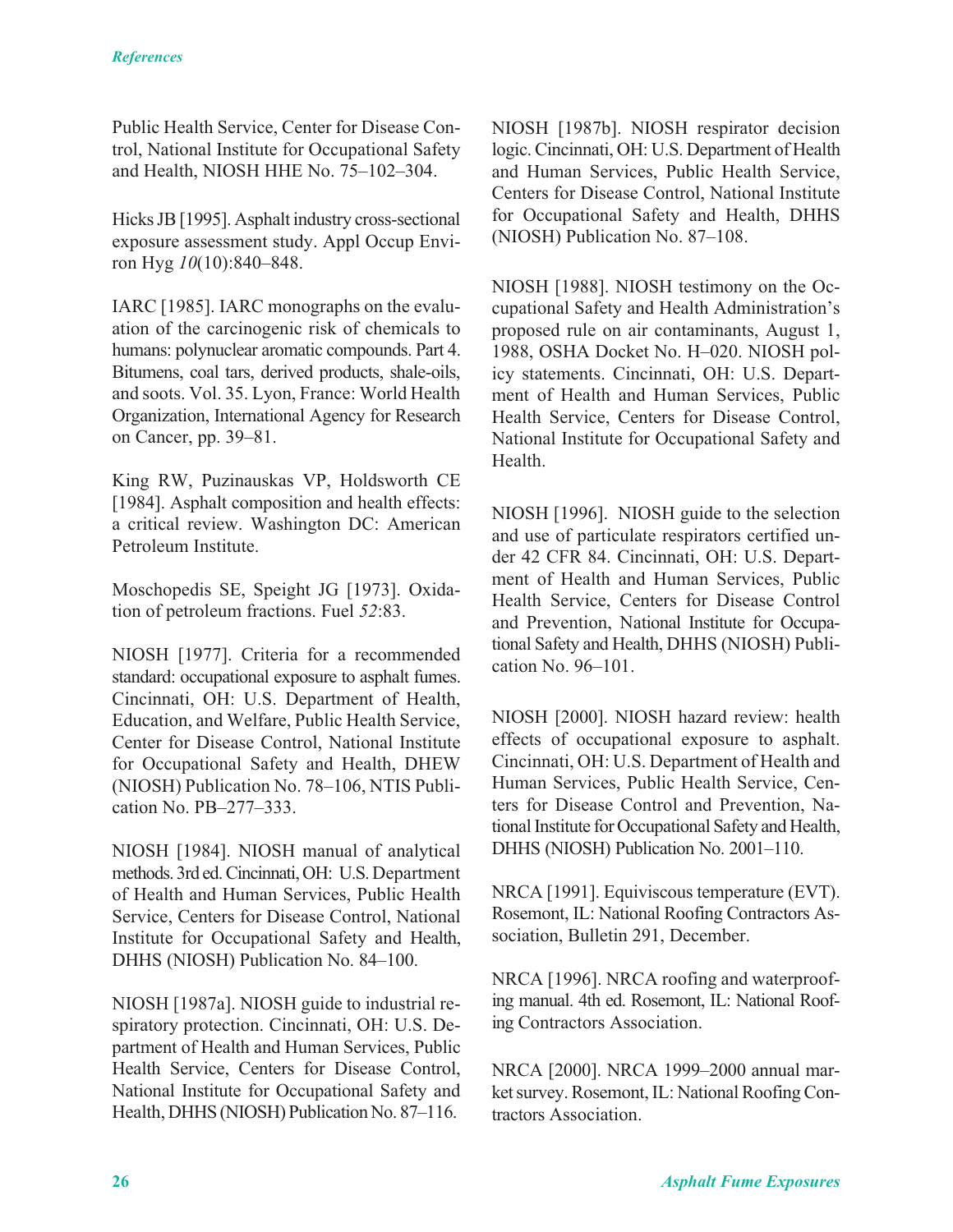NSC [1996]. Fundamentals of industrial hygiene. 4th ed. Itasca, IL: National Safety Council, pp. 532–533.

Owens Corning [1993]. Technical report: effects on asphalt softening points of various time and temperature operating conditions. Toledo, OH: Owens Corning Fiberglas Corporation, Owens Corning/Trumbull Publication No. 1–TA–18343, May.

Owens Corning [2000]. Low fuming BURA asphalt. Paper presented by David Trumbore at the April 16, 2000, Asphalt Institute meeting, St. Louis, MO.

Petersen JC, Barbour FA, Dorrence SM [1975]. Identification of dicarboxylic anhydrides in oxidized asphalts. Anal Chem *47*(1):107–111.

Puzinauskas VP [1979]. Emissions from asphalt roofing kettles. College Park, MD: The Asphalt Institute, Research Report No. 79–2.

Reed LD [1983]. Health hazard evaluation report: Anchor Hocking Glass Company, roofing site, Lancaster, OH. Cincinnati, OH: U.S. Department of Health and Human Services, Public Health Service, Centers for Disease Control, National Institute for Occupational Safety and Health, NIOSH HETA No. 82–067– 1253, NTIS No. PB–84–173–046/A02.

Roberts FL, Kandhal PS, Brown ER, Lee D-Y, Kennedy TW [1996]. Hot mix asphalt materials, mixture design and construction. 2nd ed. Lanham, MD: NAPA Research and Education Foundation.

Sax NI, Lewis RJ [1987]. Hawley's condensed chemical dictionary. 11th ed. New York: Van Nostrand Reinhold Co.

Schneider S, Susi P [1993]. An investigation of health hazards on a new construction project. Final report. Washington, DC: The Center to Protect Workers' Rights.

Speight JG [1992]. Asphalt. In: Kroschwitz JL, Howe-Grant M, eds. Kirk-Othmer encyclopedia of chemical technology. 4th ed. Vol. 3. New York: John Wiley & Sons, Inc., pp. 689–724.

Susi P, Schneider S [1995]. Chemical exposures on a new construction site. Appl Occup Environ Hyg *10*(2):100–103.

Tharr DG [1982]. Health hazard evaluation report: roofing sites, Rochester and Buffalo, New York. Cincinnati, OH: U.S. Department of Health and Human Services, Public Health Service, Centers for Disease Control, National Institute for Occupational Safety and Health, NIOSH HETA No. 81–432–1105, NTIS No. PB–84–141– 860/A02.

Trumbore D [2000]. Low-fuming built-up roofing asphalt. Presented at National Institute for Occupational Safety and Health (NIOSH) Workshop to Suggest National Priorities for Asphalt Roofing and Paving Fumes Health Effects and Exposure Reduction Research, Cincinnati, OH, September 11–12, 2000.

Wolff MS, Herbert R, Marcus M, Rivera M, Landrigan PJ [1989]. Polycyclic aromatic hydrocarbon (PAH) residues on skin in relation to air levels among roofers. Arch Environ Health *44*(3):157–163.

Zey JN, Reed LD, Liss G [1988]. Health hazard evaluation report: roofing construction, Houston, Texas. Cincinnati, OH: U.S. Department of Health and Human Services, Public Health Service, Centers for Disease Control, National Institute for Occupational Safety and Health, NIOSH No. 83–210–1887.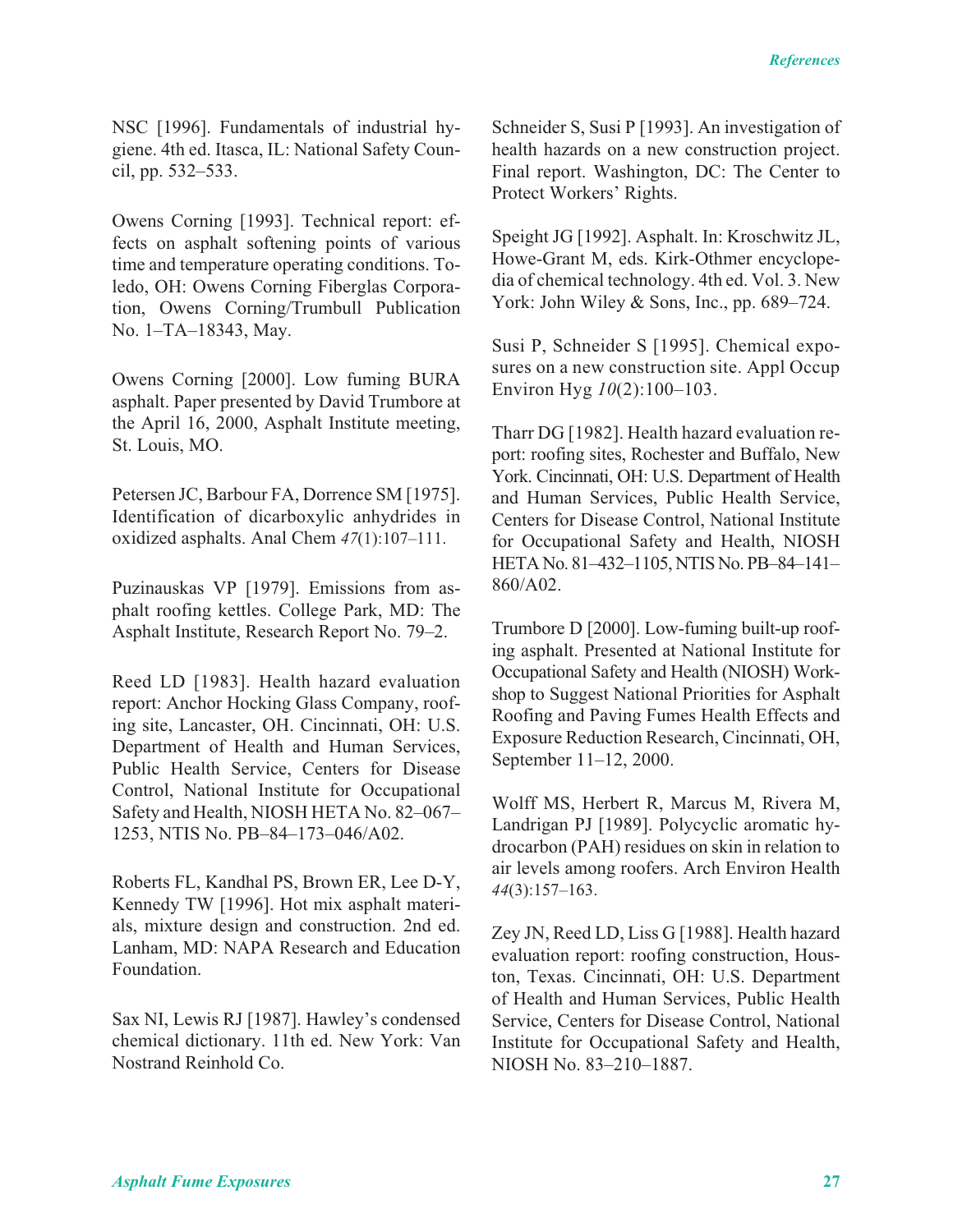# **APPENDIX A**

# **ASPHALT FUME EXPOSURES FOR VARIOUS OCCUPATIONS DURING ROOFING OPERATIONS**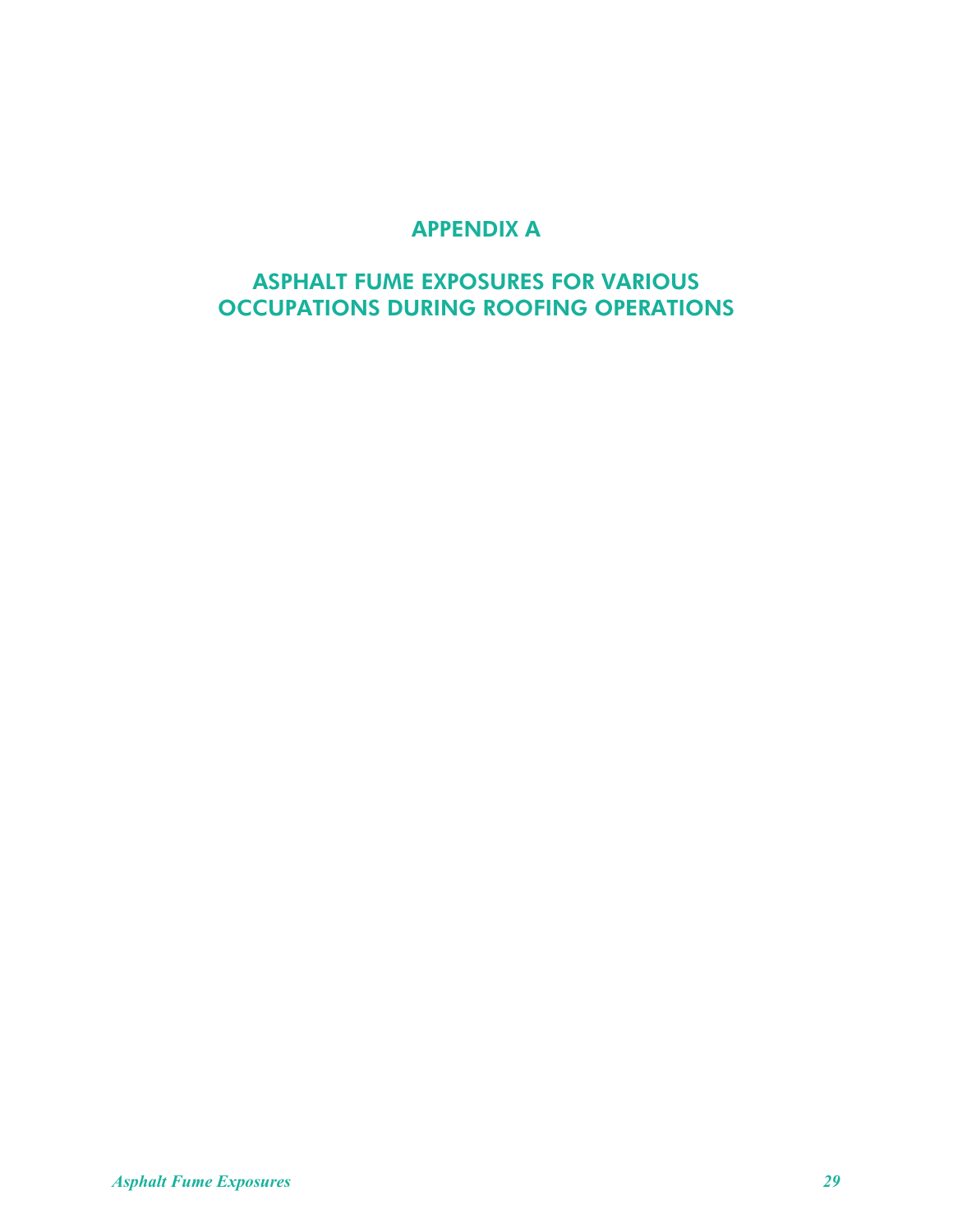|                           |                                                     | Source of exposure             | Samples <sup>'</sup> |                         | Exposure concentration $(mg/m^3)$ <sup>†</sup> |                   |               |                    |                                |                             |
|---------------------------|-----------------------------------------------------|--------------------------------|----------------------|-------------------------|------------------------------------------------|-------------------|---------------|--------------------|--------------------------------|-----------------------------|
| <b>References</b>         | Occupation                                          |                                | <b>Number</b>        | <b>Type</b>             | Range                                          |                   |               |                    | Geometric mean Arithmetic mean |                             |
| Hervin and<br>Emmett 1976 | Hot asphalt machine<br>operator/carrier             | Roofing operation              | 6                    | Cyclohexane<br>solubles | $< 0.02 - 0.19$                                |                   | 0.050         |                    | 0.082                          |                             |
| Brown and<br>Fajen 1977a  | Kettleman, felt layer                               | Asphalt heating and<br>mopping | 1                    | Benzene solubles        | —≛                                             |                   | 0.75<br>0.04  | $f^{\$}$<br>$\,$ S | 0.75<br>< 0.04                 | $\mathbf f$<br>${\bf S}$    |
|                           | Felt layer                                          |                                | $\overline{2}$       | Benzene solubles        | $0.35 - 1.3$<br>$< 0.04 - 0.23$                | f<br>$\mathbf{s}$ | 0.67<br>0.096 | $\mathbf f$<br>S   | 0.825<br>0.14                  | $\mathbf f$<br>$\, {\bf S}$ |
|                           | Foreman, mopper                                     |                                | 1                    | Benzene solubles        |                                                |                   | 0.49<br>0.12  | $\mathbf f$<br>S   | 0.49<br>0.12                   | $\mathbf f$<br>$\, {\bf S}$ |
|                           | Felt tacker                                         |                                | 1                    | Benzene solubles        |                                                |                   | 1.1<br>0.16   | $\mathbf f$<br>S   | 1.1<br>0.16                    | $\mathbf f$<br>$\,$ S       |
| Brown and<br>Fajen 1977b  | Felt layer                                          | Asphalt heating and<br>mopping | $\overline{2}$       | Benzene solubles        | $0.08 - 0.78$ f<br>$< 0.04 - 0.35$             | $\mathbf{s}$      | 0.25<br>0.12  | $\mathbf f$<br>S   | 0.43<br>0.20                   | $\mathbf f$<br>$\mathbf S$  |
|                           | Foreman                                             |                                |                      | Benzene solubles        |                                                |                   | 2.1<br>0.15   | $\mathbf f$<br>S   | 2.1<br>0.15                    | $\mathbf f$<br>$\mathbf S$  |
| Brown and<br>Fajen 1977c  | Felt machine operator, Application of hot<br>mopper | roofing asphalt                | 2                    | Benzene solubles        | $0.17 - 2.5$<br>$0.22 - 0.47$ s                | $\mathbf{f}$      | 0.65<br>0.32  | $\mathbf f$<br>S   | 1.3<br>0.35                    | $\mathbf f$<br>$\,$ S       |
|                           | Hot asphalt carrier                                 |                                |                      | Benzene solubles        |                                                |                   | 0.57<br>0.16  | $\mathbf f$<br>S   | 0.57<br>0.16                   | $\mathbf f$<br>S            |

See footnotes at end of table.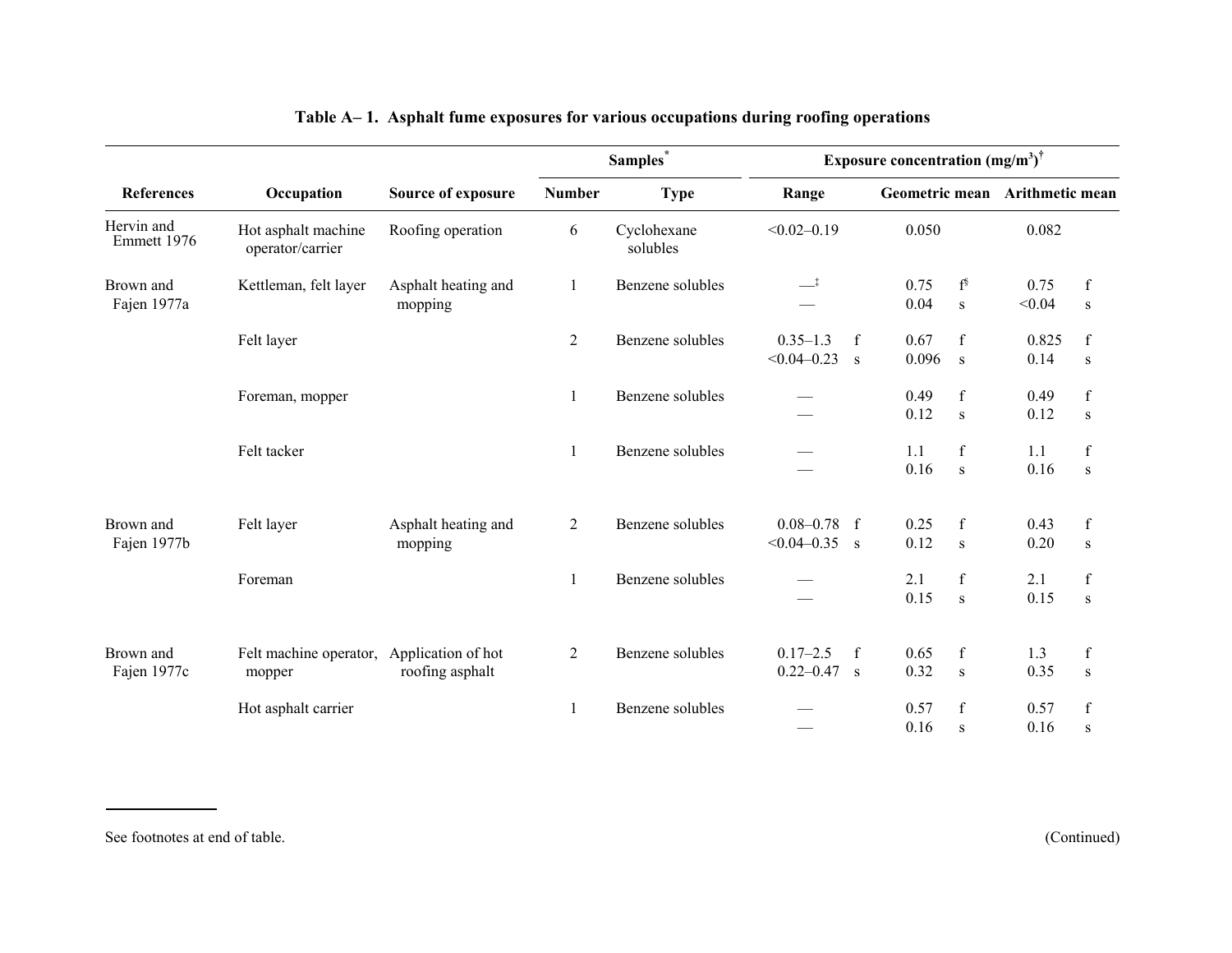|                                         |                       |                                           | Samples <sup>*</sup> |                                                            | <b>Exposure concentration <math>(mg/m^3)</math></b> <sup>†</sup> |                   |                            |                                |                             |
|-----------------------------------------|-----------------------|-------------------------------------------|----------------------|------------------------------------------------------------|------------------------------------------------------------------|-------------------|----------------------------|--------------------------------|-----------------------------|
| <b>References</b>                       | Occupation            | Source of exposure                        |                      | <b>Type</b>                                                | Range                                                            |                   |                            | Geometric mean Arithmetic mean |                             |
| Brown and<br>Fajen 1977c<br>(continued) | Mopper                |                                           | 1                    | Benzene solubles                                           | $\frac{1}{2}$                                                    | 0.38<br>< 0.04    | $\mathbf f$<br>$\mathbf S$ | 0.38<br>< 0.04                 | $\mathbf f$<br>$\mathbf S$  |
|                                         | Felt layer            |                                           | $\mathbf{1}$         | Benzene solubles                                           |                                                                  | 0.17<br>$0.08\,$  | $\mathbf f$<br>$\mathbf S$ | 0.17<br>$0.08\,$               | $\mathbf f$<br>$\, {\bf S}$ |
|                                         | Asphalt tank operator |                                           | 1                    | Benzene solubles                                           |                                                                  | < 0.11            | f $\&$ s                   | < 0.11                         | f & s                       |
| Puzinauskas 1979                        | Kettleman             | Type III roofing asphalt<br>(low and high | 6<br>6               | Total particulates<br>Benzene solubles                     | $1.3 - 12.5$<br>$0.91 - 6.9$                                     | 2.6<br>1.8        |                            | 3.7<br>2.3                     |                             |
|                                         | Mopper                | volatility)                               | 6<br>6               | Total particulates<br>Benzene solubles                     | $1.1 - 8.4$<br>$0.68 - 6.5$                                      | 2.9<br>2.1        |                            | 3.6<br>2.6                     |                             |
|                                         | Paperman              |                                           | 6<br>6<br>3          | Total particulates<br>Benzene solubles<br>Benzene solubles | $0.35 - 3.3$<br>$0.25 - 2.4$<br>$1.4 - 6.9$                      | 1.2<br>0.8<br>2.5 |                            | 1.5<br>1.1<br>3.3              |                             |
| <b>Tharr 1982</b>                       | Kettleman             | Asphalt heating and<br>mopping            | $\mathbf{1}$         | Cyclohexane<br>solubles                                    |                                                                  | 0.28              |                            | 0.28                           |                             |
|                                         | Mopper                |                                           | $\overline{2}$       | Cyclohexane<br>solubles                                    | $0.16 - 0.17$                                                    | 0.17              |                            | 0.17                           |                             |
| Reed 1983                               | Paper roller          | Asphalt roofing                           | $\overline{2}$       | Benzene solubles                                           | $1.0 - 1.1$                                                      | 1.1               |                            | 1.1                            |                             |
|                                         | Mopper                |                                           | 1                    | Benzene solubles                                           |                                                                  | 0.9               |                            | 0.9                            |                             |
|                                         | Kettleman             |                                           | $\overline{2}$       | Benzene solubles                                           | $1.2 - 1.2$                                                      | 1.2               |                            | 1.2                            |                             |

See footnotes at end of table.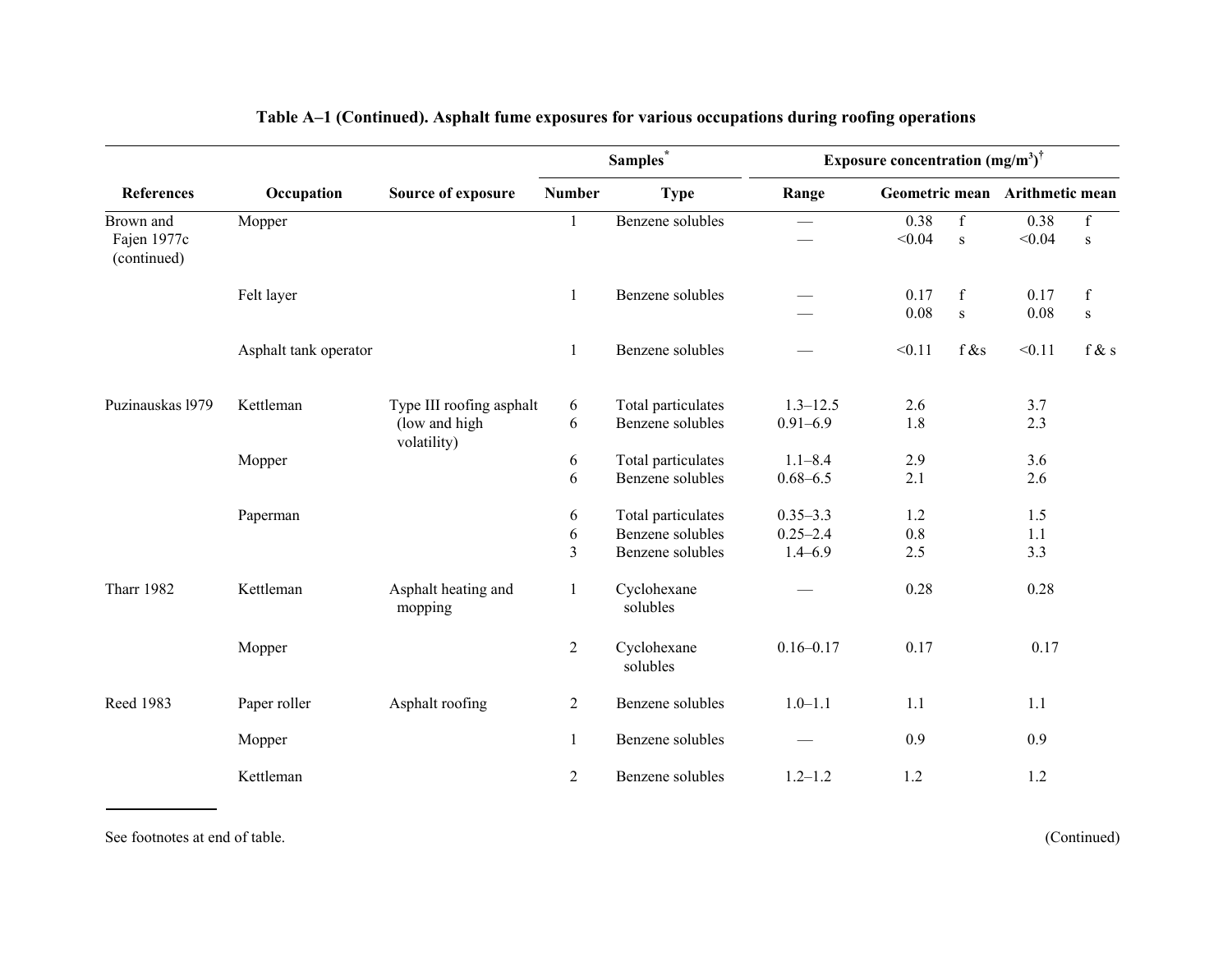|                    |                                                           |                                                                                       | Samples <sup>*</sup> |                          | Exposure concentration $(mg/m^3)$ <sup>†</sup> |      |                                |  |
|--------------------|-----------------------------------------------------------|---------------------------------------------------------------------------------------|----------------------|--------------------------|------------------------------------------------|------|--------------------------------|--|
| <b>References</b>  | Occupation                                                | Source of exposure                                                                    | <b>Number</b>        | <b>Type</b>              | Range                                          |      | Geometric mean Arithmetic mean |  |
| Brandt et al. 1985 | Kettleman                                                 | Kettle emissions and                                                                  | $\boldsymbol{2}$     | Total particulates       | $4.1 - 6.4$                                    | 5.1  | 5.3                            |  |
|                    |                                                           | bitumen spreading                                                                     | $\overline{2}$       | Benzene solubles         | $3.5 - 5.4$                                    | 4.3  | 4.5                            |  |
|                    | Felt layers                                               |                                                                                       | $\tau$               | Total particulates       | $0.5 - 1.7$                                    |      | 1.3                            |  |
|                    |                                                           |                                                                                       | $\overline{7}$       | Benzene solubles         | $0.2 - 1.1$                                    |      | 0.7                            |  |
| Carson 1986        | Roof-level workers<br>(laborer, mopper,<br>carrier, etc.) | Application of an<br>asphalt built-up roof                                            | 16                   | Acetonitrile<br>solubles | $0.04 - 2.7$                                   | 0.16 | 0.34                           |  |
|                    | Ground-level workers<br>(kettleman)                       |                                                                                       | 3                    | Acetonitrile<br>solubles | $0.04 - 0.83$                                  | 0.27 | 0.49                           |  |
| Zey et al. 1988    | Various (kettleman,                                       | Application of asphalt                                                                | 24                   | Benzene solubles         | $ND-1.4$                                       |      | 0.39                           |  |
|                    | laborer, etc.)                                            | roof                                                                                  | 18                   | Total particulates       | $< 0.02 - 1.0$                                 |      | 0.54                           |  |
| Hicks 1995;        | Roofer                                                    | Roofing operation                                                                     | 12                   | Total particulates       | $0.04 - 2.2$                                   | 0.36 | 0.58                           |  |
| AI 1991            |                                                           | (temperature of<br>product at fume<br>source from 163 to<br>316 °C [325 to<br>600 °F] | 12                   | Benzene solubles         | $0.011 - 1.7$                                  | 0.19 | 0.45                           |  |
|                    | Laborer                                                   |                                                                                       | 5                    | Total particulates       | $0.21 - 0.91$                                  | 0.38 | 0.47                           |  |
|                    |                                                           |                                                                                       | 5                    | Benzene solubles         | $0.17 - 0.62$                                  | 0.3  | 0.34                           |  |
|                    | Mechanic                                                  |                                                                                       | 7                    | Total particulates       | $0.24 - 1.2$                                   | 0.54 | 0.65                           |  |
|                    |                                                           |                                                                                       | $\overline{7}$       | Benzene solubles         | $< 0.078 - 1.8$                                | 0.26 | 0.49                           |  |

See footnotes at end of table.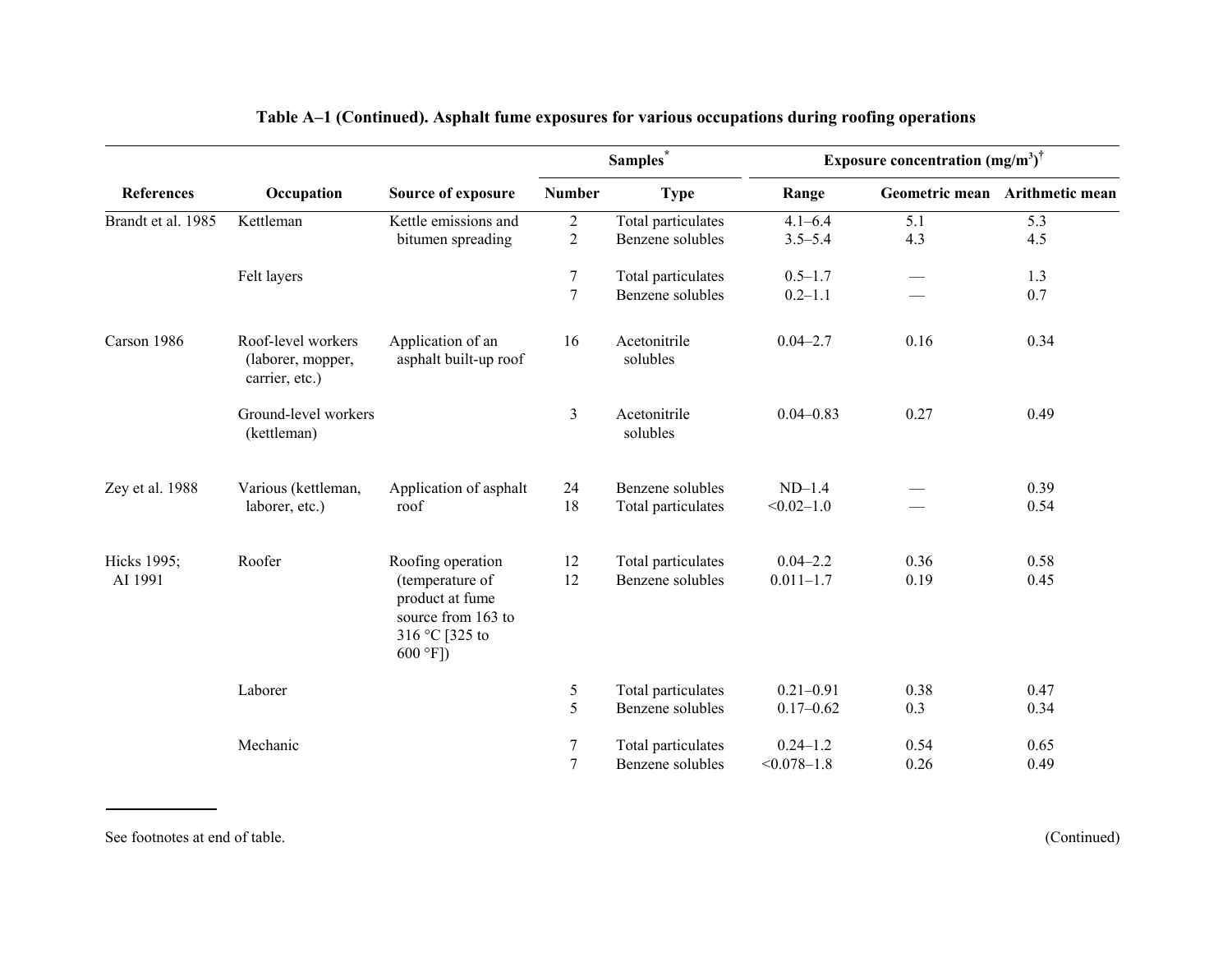|                                  |                                    | Source of exposure     | <b>Samples</b> |                    | Exposure concentration $(mg/m^3)$ <sup>†</sup> |      |                                |
|----------------------------------|------------------------------------|------------------------|----------------|--------------------|------------------------------------------------|------|--------------------------------|
| <b>References</b>                | Occupation                         |                        | <b>Number</b>  | <b>Type</b>        | Range                                          |      | Geometric mean Arithmetic mean |
| Hicks 1995;                      | Felt machine operator              |                        | $\overline{7}$ | Total particulates | $0.57 - 2.5$                                   | 1.0  | 1.3                            |
| AI 1991<br>(continued)           |                                    |                        | $\overline{7}$ | Benzene solubles   | $0.046 - 2.4$                                  | 0.21 | 0.53                           |
|                                  | Kettleman                          |                        | 4              | Total particulates | $0.36 - 1.6$                                   | 1.0  | 1.2                            |
|                                  |                                    |                        | $\overline{4}$ | Benzene solubles   | $0.14 - 1.2$                                   | 0.67 | 0.89                           |
|                                  | Mopper                             |                        | $\mathfrak{Z}$ | Total particulates | $0.27 - 1.2$                                   | 0.51 | 0.63                           |
|                                  |                                    |                        | 3              | Benzene solubles   | $< 0.085 - 0.75$                               | 0.21 | 0.33                           |
| Schneider and Susi               | Kettleman                          | Asphalt roofing        | 1              | Benzene solubles   |                                                | 21.8 | 21.8                           |
| 1993; Susi and<br>Schneider 1995 |                                    |                        | 3              | Total particulates | 10.4-28.85                                     |      | 18                             |
|                                  | Mopper                             |                        | $\overline{4}$ | Benzene solubles   | $0.08 - 0.35$                                  |      | 0.22                           |
|                                  |                                    |                        | $\overline{4}$ | Total particulates | $< 0.03 - 3.66$                                |      | 1.14                           |
|                                  | Roof-level workers:                |                        |                |                    |                                                |      |                                |
|                                  | Cutting insulation                 |                        | $\overline{2}$ | Benzene solubles   | $0.35 - 0.92$                                  |      | 0.63                           |
|                                  | board                              |                        | $\overline{2}$ | Total particulates | $0.52 - 0.97$                                  |      | 0.75                           |
|                                  | Carrying buckets of<br>hot asphalt |                        | $\overline{2}$ | Benzene solubles   | $0.51 - 1.89$                                  |      | 1.46                           |
| Exxon 1997;                      | Foreman                            | Application of roofing | 6              | Total particulates | $0.04 - 0.77$                                  | 0.22 | 0.33                           |
| Gamble et al.<br>1999            |                                    | asphalt (4 work sites) | 6              | Benzene solubles   | $0.04 - 0.34$                                  | 0.12 | 0.16                           |
|                                  | Kettleman                          |                        | $\overline{4}$ | Total particulates | $0.04 - 0.72$                                  | 0.27 | 0.41                           |
|                                  |                                    |                        | $\overline{4}$ | Benzene solubles   | $0.04 - 0.48$                                  | 0.15 | 0.21                           |

See footnotes at end of table.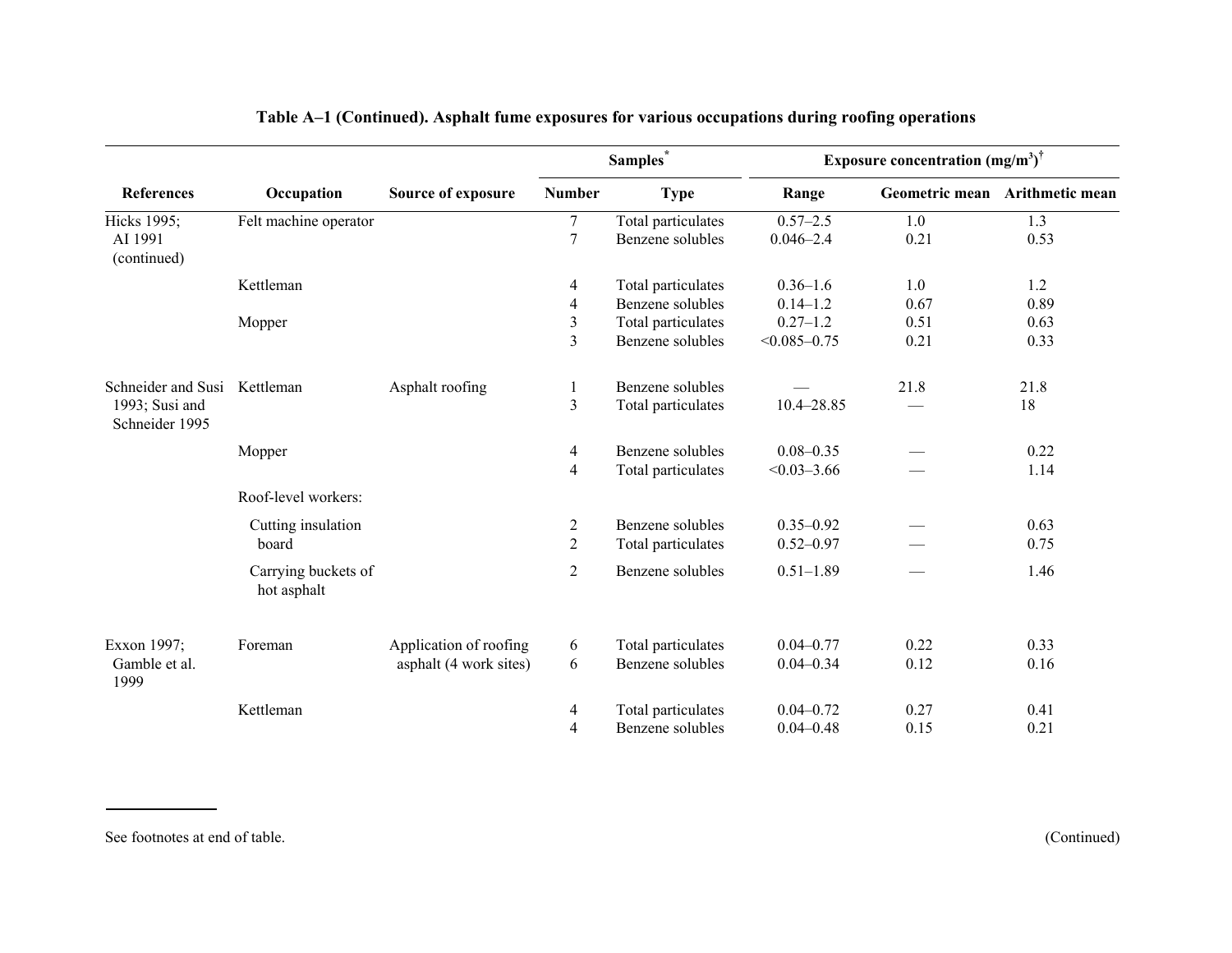|                                   | Occupation      | Source of exposure | <b>Samples</b> |                                        | <b>Exposure concentration <math>(mg/m^3)</math></b> |                |                 |
|-----------------------------------|-----------------|--------------------|----------------|----------------------------------------|-----------------------------------------------------|----------------|-----------------|
| <b>References</b>                 |                 |                    | <b>Number</b>  | <b>Type</b>                            | Range                                               | Geometric mean | Arithmetic mean |
| Exxon 1997;                       | Laborer (misc.) |                    | Ξ              | Total particulates                     | $0.06 - 0.35$                                       | 0.17           | 0.25            |
| Gamble et al.<br>1999 (continued) |                 |                    |                | Benzene solubles                       | $0.03 - 0.22$                                       | 0.06           | 0.07            |
|                                   | Mop man         |                    |                | Total particulates                     | $0.1 - 0.54$                                        | 0.30           | 0.34            |
|                                   |                 |                    |                | Benzene solubles                       | $0.6 - 0.39$                                        | 0.16           | 0.19            |
|                                   | Roof laborer    |                    | 36<br>34       | Total particulates<br>Benzene solubles | $0.03 - 2.73$<br>$0.03 - 1.23$                      | 0.44<br>0.13   | 0.73<br>0.23    |

\* Solvents such as cyclohexane and acetonitrile have been used in place of benzene to measure the soluble fraction of a particular matrix. Because the extraction ability of these

solvents varies, results are not comparable.<br> $\frac{1}{1}$ Sampling periods ranged from <1 to 8 hr, with most samples >6 hr.  $\frac{1}{1}$ Dash indicates that information was not provided. §<br>§Abbreviations: f=filter; ND=not detecte